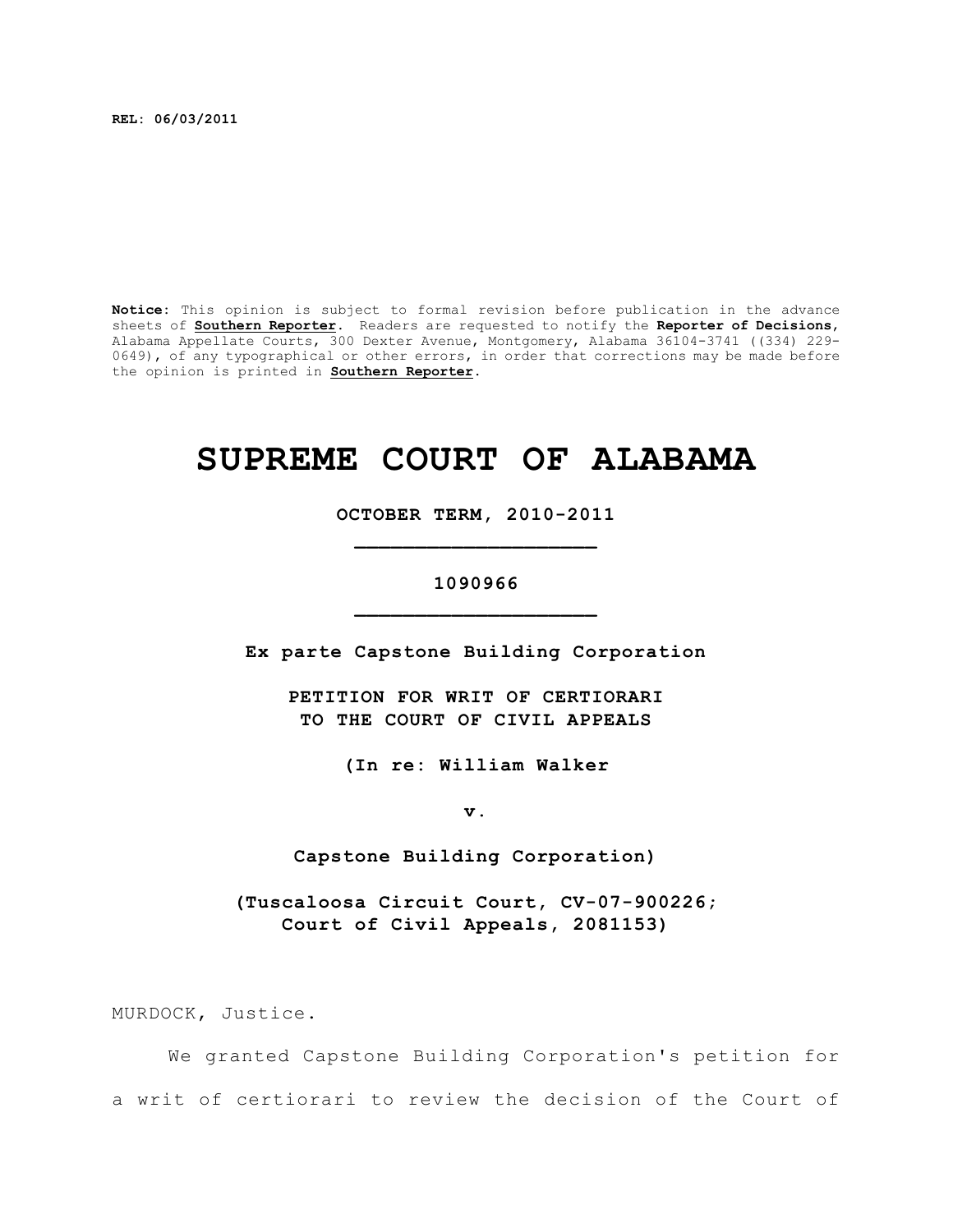Civil Appeals in Walker v. Capstone Building Corp., [Ms. 2081153, March 26, 2010] So. 3d (Ala. Civ. App. 2010), in which the Court of Civil Appeals, relying upon this Court's decision in McKenzie v. Killian, 887 So. 2d 861 (Ala. 2004), applied a six-year statute of limitations to a claim of wantonness. In McKenzie, this Court held that a tort claim based on allegations of wanton misconduct was subject to the six-year statute of limitations found in Ala. Code 1975,  $$6-2-34(1)$ , rather than the two-year statute of limitations found in Ala. Code 1975, § 6-2-38(l). We hereby overrule McKenzie and confirm that claims of wantonness are subject to the two-year statute of limitations found in Ala. Code 1975, § 6-2-38(l). Nevertheless, because we conclude that we cannot apply today's decision retroactively in the present case, we affirm the judgment of the Court of Civil Appeals.

## I. Facts and Procedural History

The pertinent facts as stated in Walker are as follows:

"[William 'Toby'] Walker filed an action against Capstone and several fictitiously named parties on July 10, 2007. He alleged that Capstone had been the general contractor on a construction job on which he had worked. Walker alleged that, on July 12, 2005, while working at the construction site, he stepped on a manhole cover, which flipped over, causing him to fall partially into the manhole and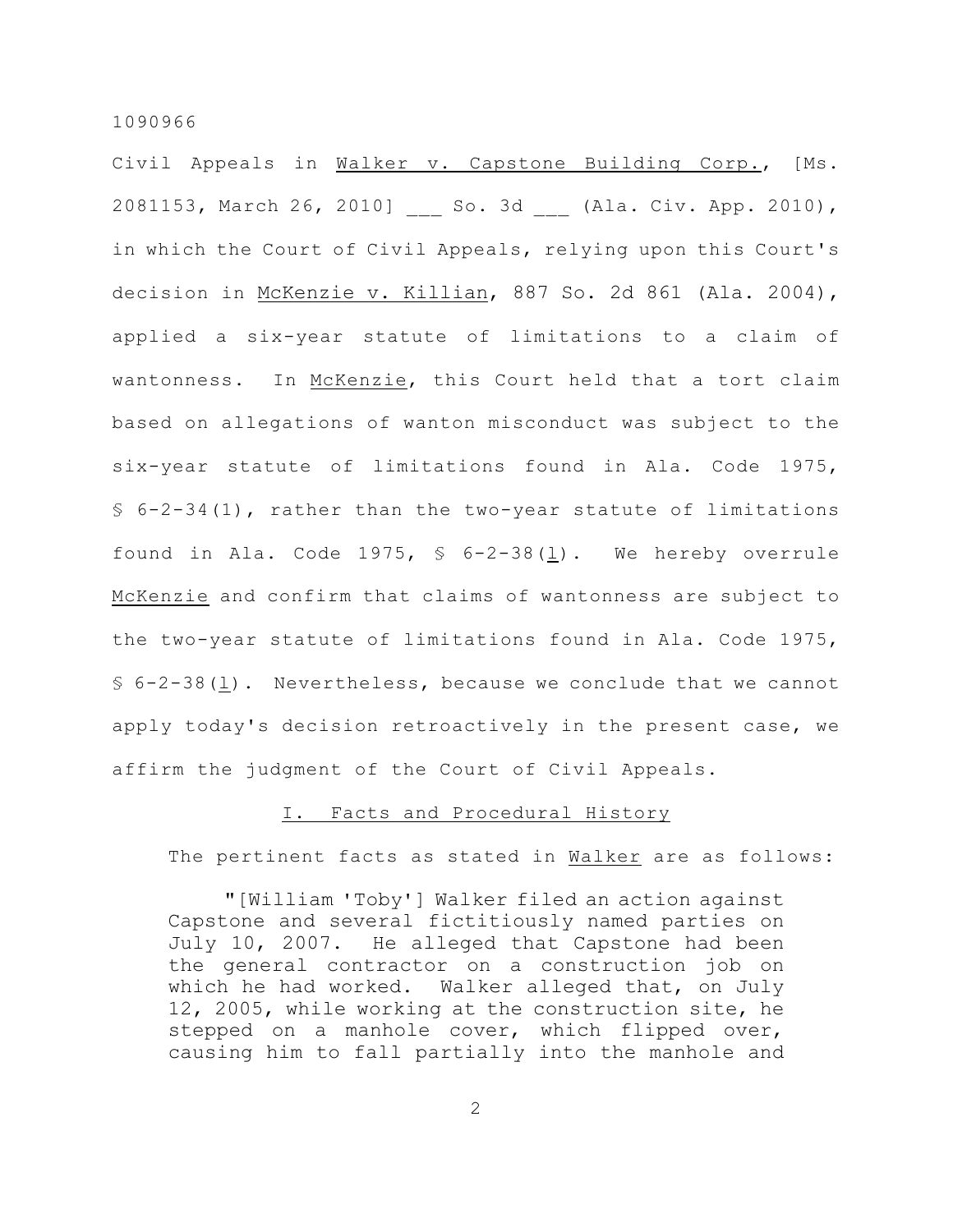causing him serious injury. He asserted that Capstone had been responsible for providing a safe work environment at the site but that it had failed in that responsibility. Walker alleged that Capstone previously had been made aware that the manhole cover that had flipped over was not properly secured and was unsafe because of a previous accident involving the same manhole cover. He alleged that Capstone's failure to properly secure the manhole cover constituted negligence or wantonness.

"On April 20, 2009, Capstone filed a motion to dismiss or, in the alternative, for a summary judgment. It contended that the evidence developed during discovery demonstrated that the incident giving rise to Walker's action occurred on June 6, 2005, not on July 12, 2005, as alleged in the complaint. As a result, Capstone argued, Walker's claims alleging negligence and wantonness were barred by the two-year statute of limitations set forth in § 6-2-38, Ala. Code 1975. In support of its motion, Capstone submitted, among other things, the incident report generated as a result of the accident forming the basis of Walker's action, deposition excerpts, and affidavits. Walker filed a response to Capstone's motion in which he argued that there was a question of fact as to when the incident occurred and that, even if his negligence claim was barred by the applicable statute of limitations, his claim of wantonness was, he maintained, subject to a six-year statute of limitations that had not run at the time he filed his action.

"....

"On August 10, 2009, the trial court granted Capstone's motion and entered a summary judgment in its favor."

So. 3d at .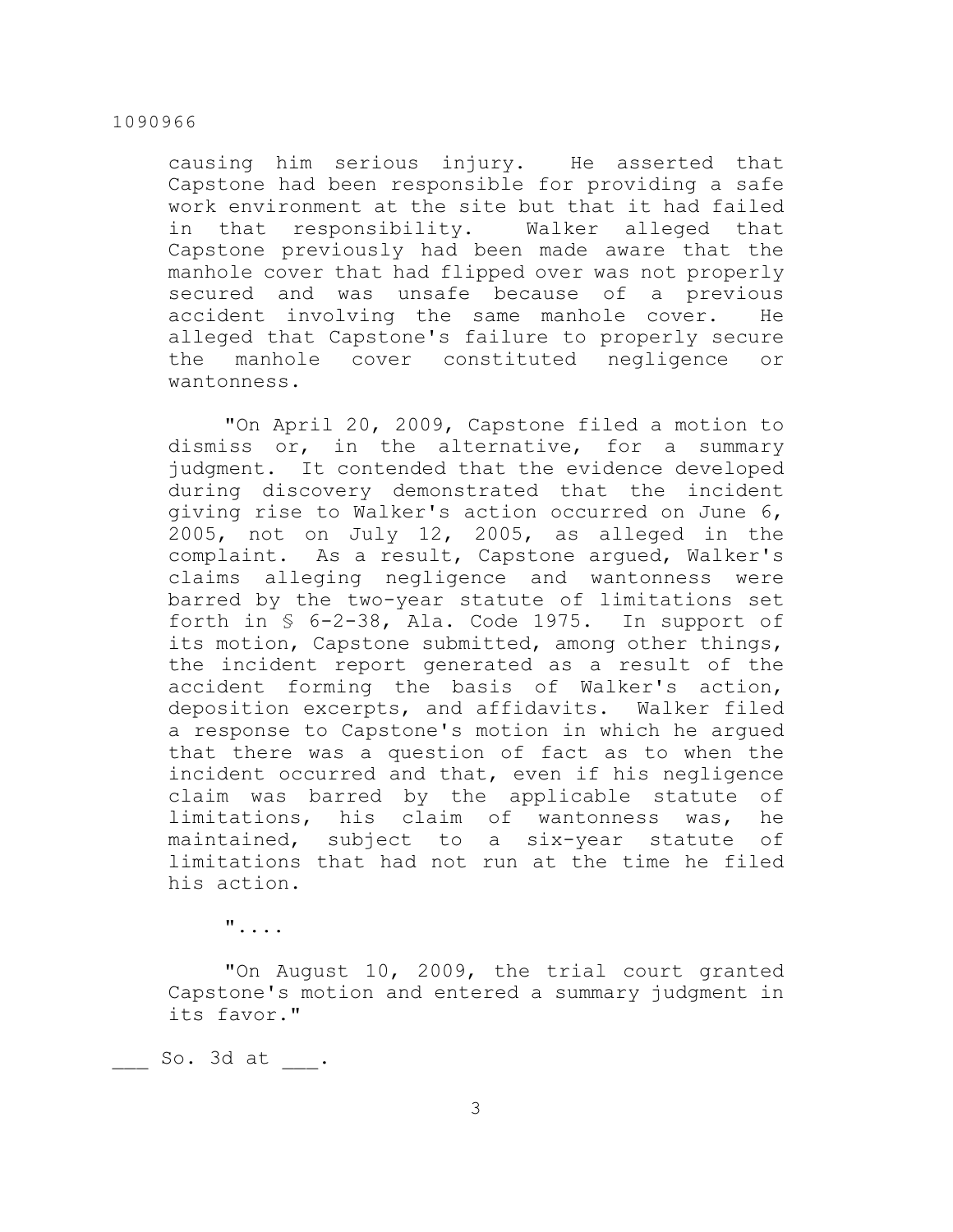Walker appealed to the Court of Civil Appeals, arguing that the six-year statute of limitations found in  $\S$  6-2-34(1) applied to his claim alleging wantonness: $1$ 

"Walker contends that the statute of limitations applicable to wantonness claims is set forth in § 6-2-34(1), Ala. Code 1975, which provides that '[a]ctions for any trespass to person or liberty, such as false imprisonment or assault and battery,' are subject to a six-year statute of limitations. He argues that, because it is undisputed that his action was filed within six years of the date on which he was allegedly injured, the trial court erred when it entered a summary judgment in favor of Capstone as to his wantonness claim. In asserting that argument, Walker relies on our supreme court's decisions in McKenzie v. Killian, 887 So. 2d 861 (Ala. 2004), and Carr v. International Refining & Manufacturing Co., 13 So. 3d 947 (Ala. 2009) (plurality opinion)."

So. 3d at (footnote omitted).

After discussing the decisions in McKenzie and Carr v.

International Refining & Manufacturing Co., 13 So. 3d 947

(Ala. 2009), the Court of Civil Appeals continued:

"In the present case, Walker alleged that Capstone acted with wantonness and, in so doing, caused his personal injuries. Based on the holding in McKenzie and the plurality opinion in Carr, we must conclude that Walker's wantonness claim is governed by the six-year statute of limitations applicable to trespass claims, rather than the two-

 $1$ On appeal to the Court of Civil Appeals, Walker abandoned his claim of negligence. So. 3d at n.2.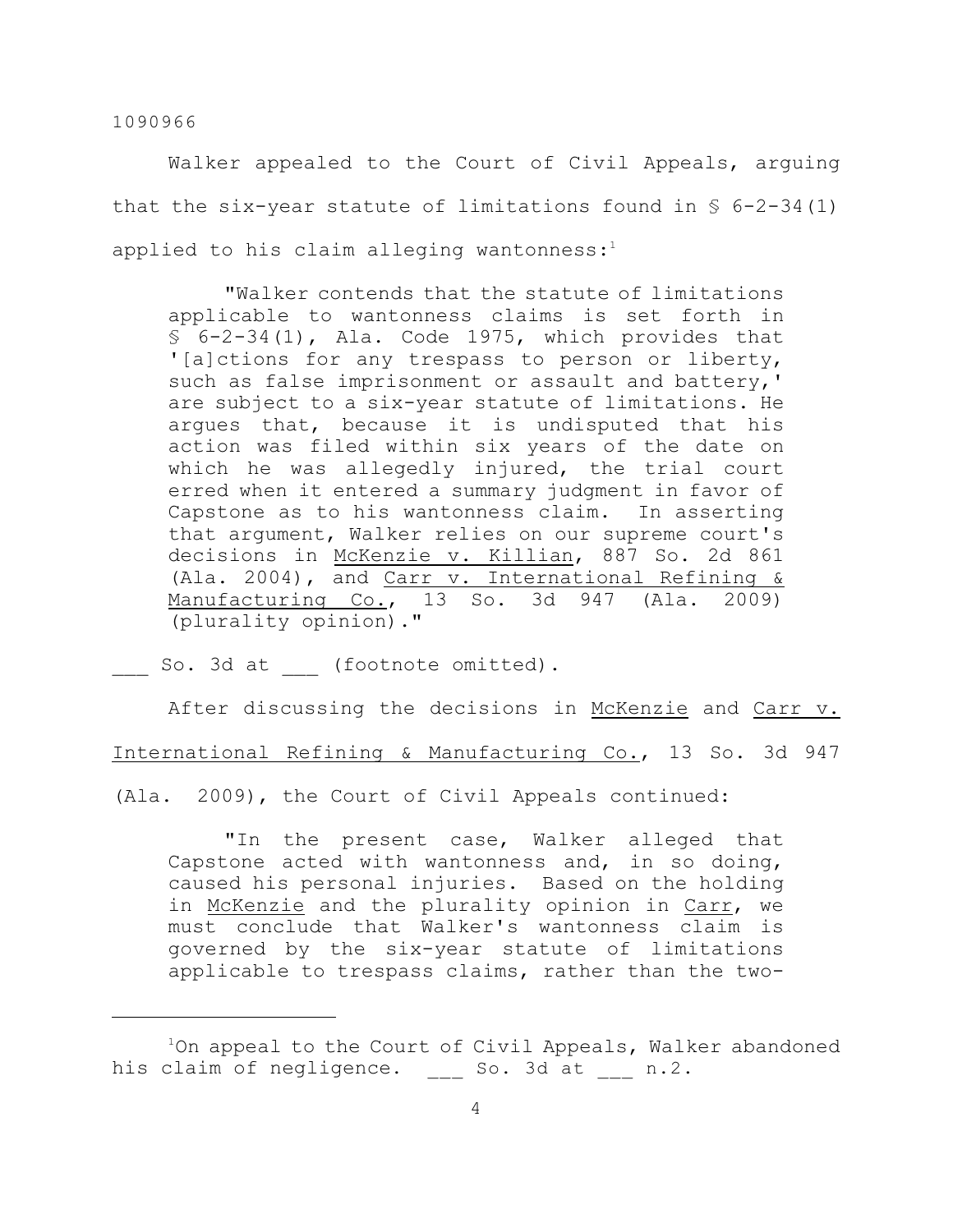year statute of limitations the trial court applied. As such, the trial court's summary judgment with regard to Walker's wantonness claim is due to be reversed.

"We note Capstone's argument that, if McKenzie and Carr require this court to apply a six-year statute of limitations to Walker's wantonness claim, those decisions represent unconstitutional attempts by our supreme court to create a separate cause of action for wantonness, even though the Alabama Code does not enumerate such a claim, as well as a judicial attempt to amend the statute of limitations provided by the Alabama Code. As such, Capstone argues, McKenzie and Carr should be overruled.

"We will not address the merits of this contention. This court is bound by the decisions of our supreme court, and we are not at liberty to overrule those decisions or to choose not to follow them. See State Farm Mut. Auto. Ins. Co. v. Carlton, 867 So. 2d 320, 325 (Ala. Civ. App. 2001) ('This court is bound by the decisions of the Alabama Supreme Court, see § 12-3-16, Ala. Code 1975, and we have no authority to overrule that court's decisions.'). We recognize that a majority of the members of the supreme court did not join the main opinion in Carr; however, as previously noted, Justice See's opinion concurring in the result reached in Carr demonstrates that a majority of the members of the supreme court deciding that case were of the view that McKenzie provides that claims of wantonness are subject to a six-year statute of limitations. So long as McKenzie is binding on this court, we must and we will apply its holding."

So. 3d at  $\blacksquare$ 

Capstone petitioned this Court for a writ of certiorari, arguing that we should overrule McKenzie and reverse the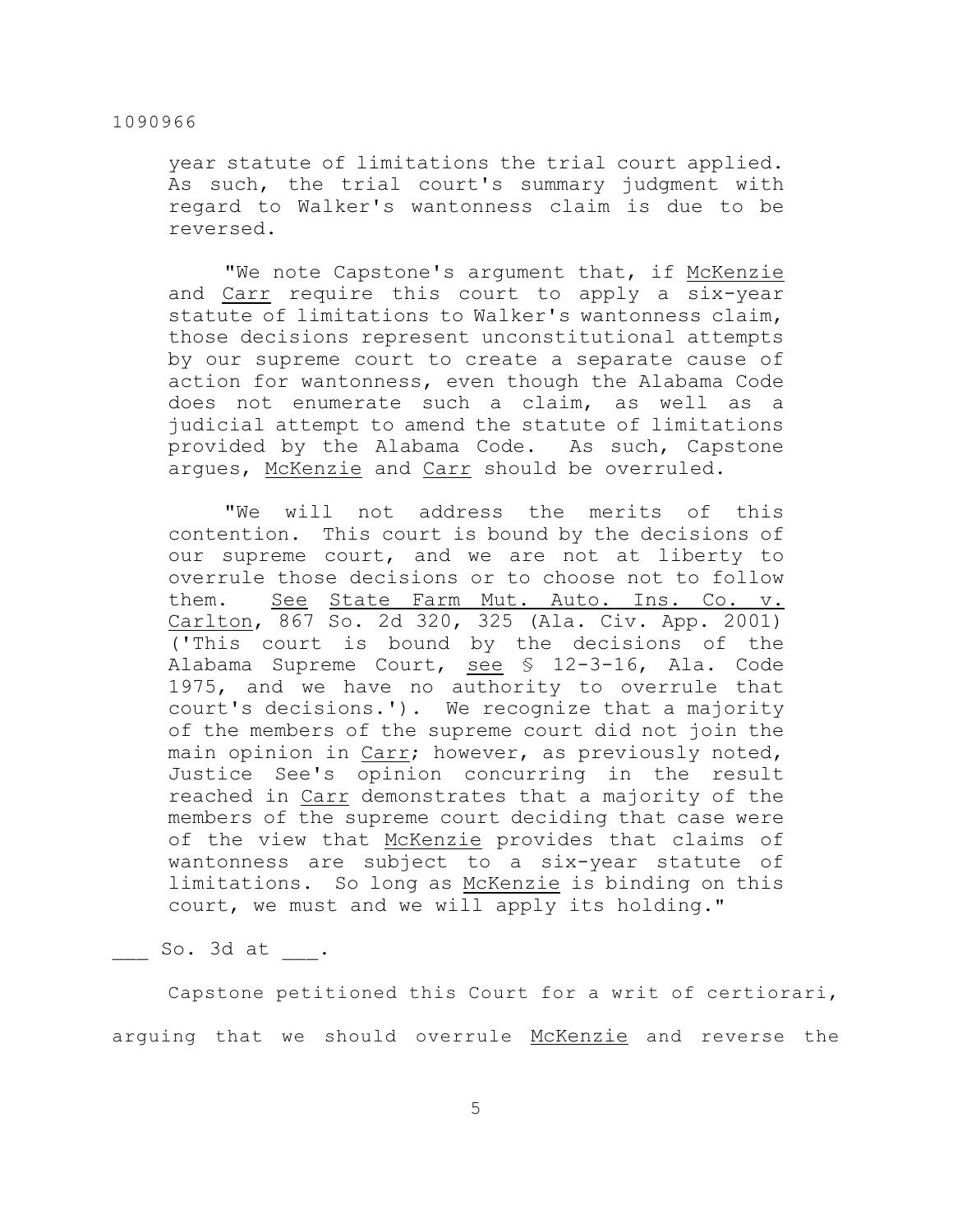judgment of the Court of Civil Appeals. The question presented is a pure question of law subject to de novo review by this Court. Simcala, Inc. v. American Coal Trade, Inc., 821 So.2d 197, 200 (Ala. 2001).

## II. Analysis

## A. Statute of Limitations

Specifically, the question presented is whether the sixyear limitations period provided in § 6-2-34(1) is applicable to Walker's claim that he was injured as a result of wanton conduct by Capstone. Section 6-2-34(1) provides:

"The following must be commenced within six years:

"(1) Actions for any trespass to person or liberty, such as false imprisonment or assault and battery."

If Walker's claim does not fall within the six-year limitations period provided in § 6-2-34(1), then, by default, it falls within the two-year period provided by the catchall provision of § 6-2-38(l), which states:

"All actions for any injury to the person or rights of another not arising from contract and not specifically enumerated in this section must be brought within two years."

In applying the six-year statute of limitations of § 6-2-34(1) to Walker's claim alleging that Capstone acted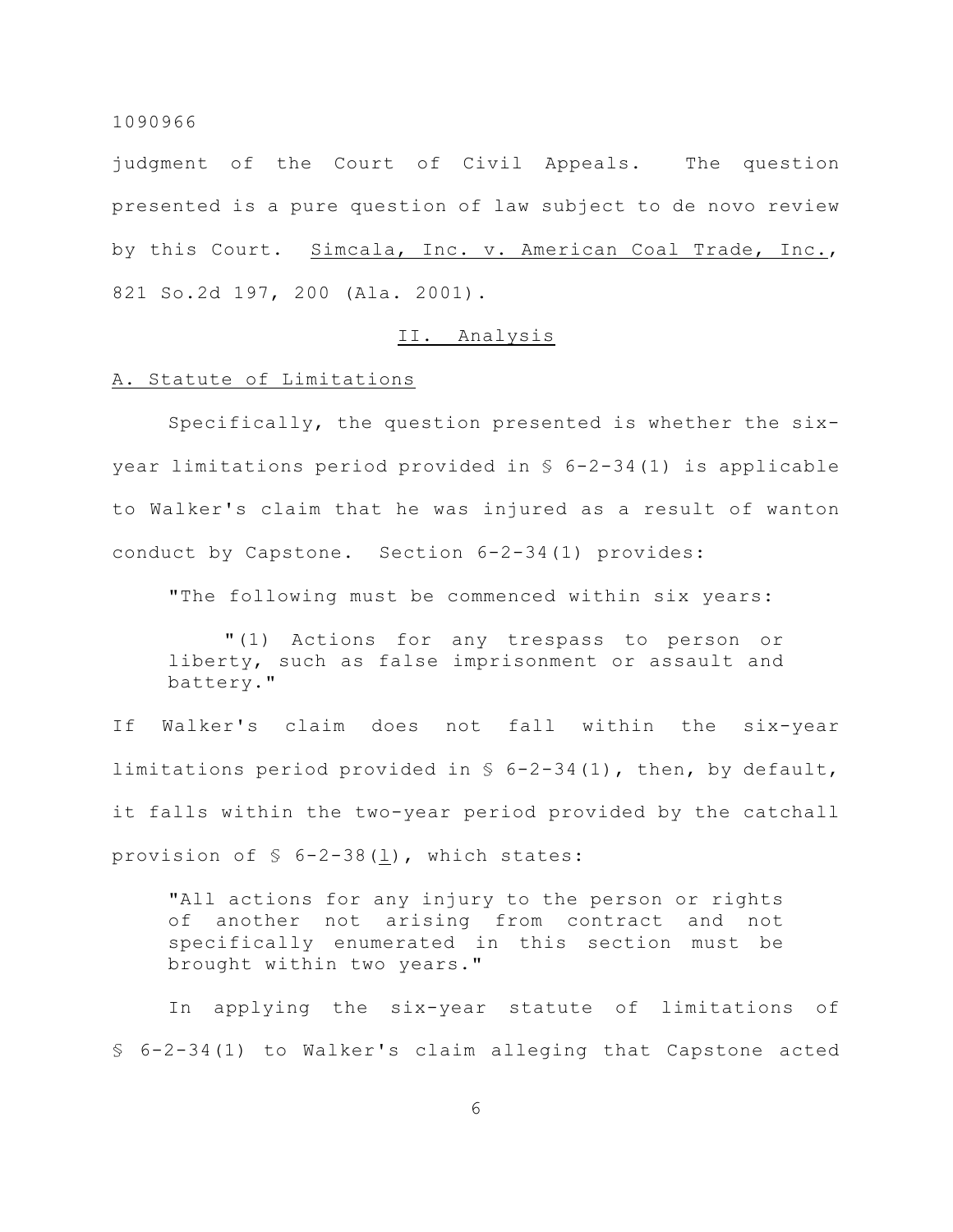wantonly, there are only two decisions of this Court upon which the Court of Civil Appeals might have, and did, rely: McKenzie v. Killian, 887 So. 2d 861 (Ala. 2004), and Carr v. International Refining & Manufacturing Co., 13 So. 3d 947 (Ala. 2009) (plurality opinion). The main opinion in only one of those decisions, McKenzie, was joined by a majority of the Court so as to constitute a precedential decision of the Court. See, e.g., State ex rel. James v. ACLU of Alabama, 711 So. 2d 952, 964 (Ala. 1998) ("[N]o appellate pronouncement becomes binding on inferior courts unless it has the concurrence of a majority of the Judges or Justices qualified to decide the cause."). As indicated, the main opinion in the other case, Carr, was a plurality opinion.

In McKenzie, this Court concluded that "wanton conduct is the equivalent in law to intentional conduct. Such an allegation of intent renders the six-year statutory period of limitations [i.e., § 6-2-34] applicable." 887 So. 2d at 870. Although the main opinion in Carr relied upon McKenzie, only four Justices joined the main opinion. Carr, 13 So. 3d at 956. Four other Justices concurred in the result; the author of this opinion dissented. Id.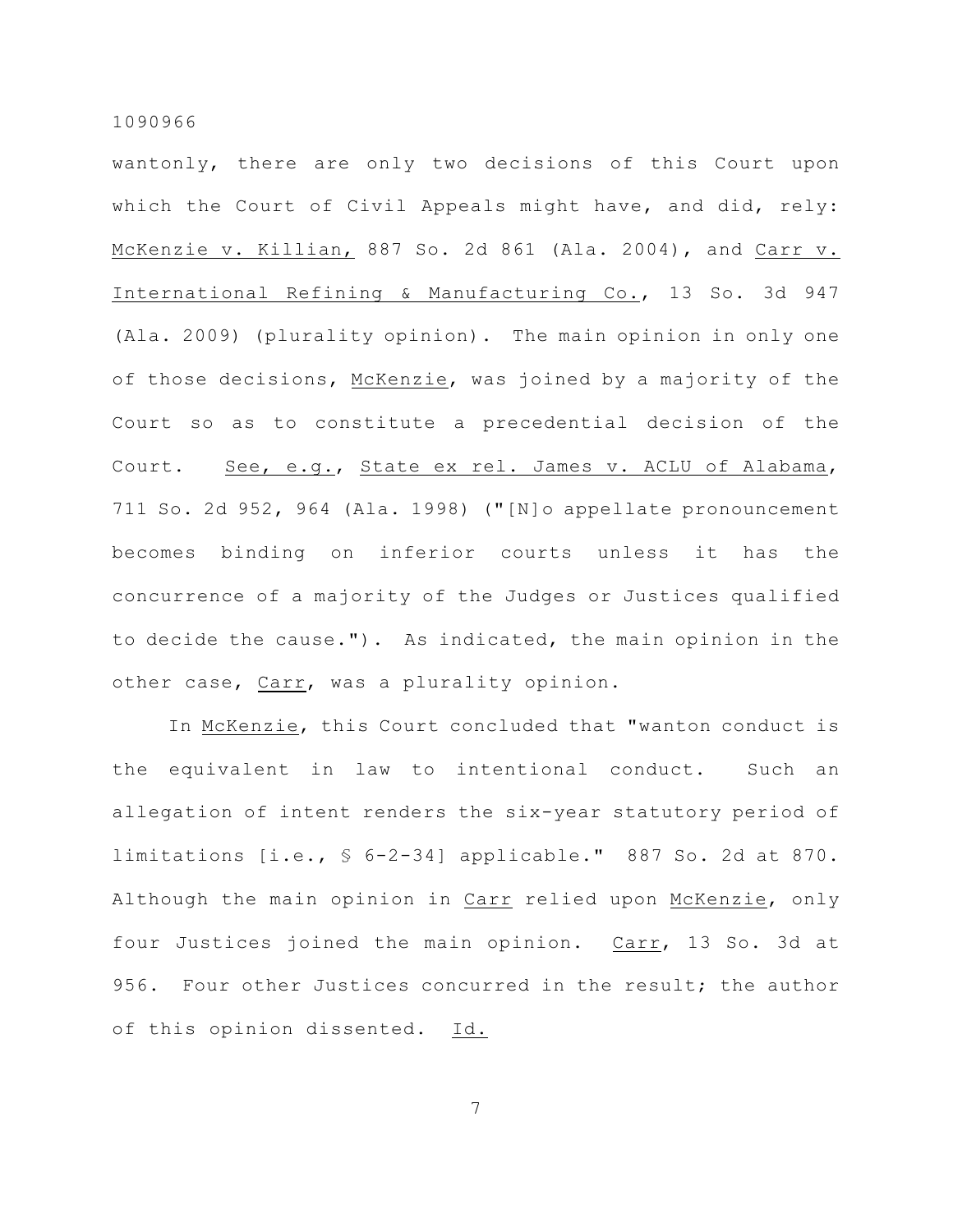In a special writing concurring in the result in Carr, Justice See offered the view that "application [of McKenzie] in this case is troubling." 13 So. 3d at 956 (See, J., concurring in the result). Justice See ultimately concluded, however, that "because we have not been asked to overrule McKenzie, [he would] concur in the result of the main opinion." 13 So. 3d at 956-58. In the present case, we have been asked to overrule McKenzie, and we do so for the reasons hereinafter discussed.

We first observe that McKenzie stands alone as an exception to the long line of cases that addressed the question of what statute of limitations was applicable to a claim of wantonness and that repeatedly answered that question by deciding that the two-year limitations period of § 6-2-38(l) was applicable. Examples of such cases decided during the two decades immediately before McKenzie was decided include the following: Jim Walter Homes, Inc. v. Nicholas, 843 So. 2d 133, 135-36 (Ala. 2002) (holding that a claim of wantonness was barred under  $\S$  6-2-38(1)); Sanders v. Peoples Bank & Trust Co., 817 So. 2d 683, 686 (Ala. 2001) (claim of wantonness governed by two-year statute); Cunningham v.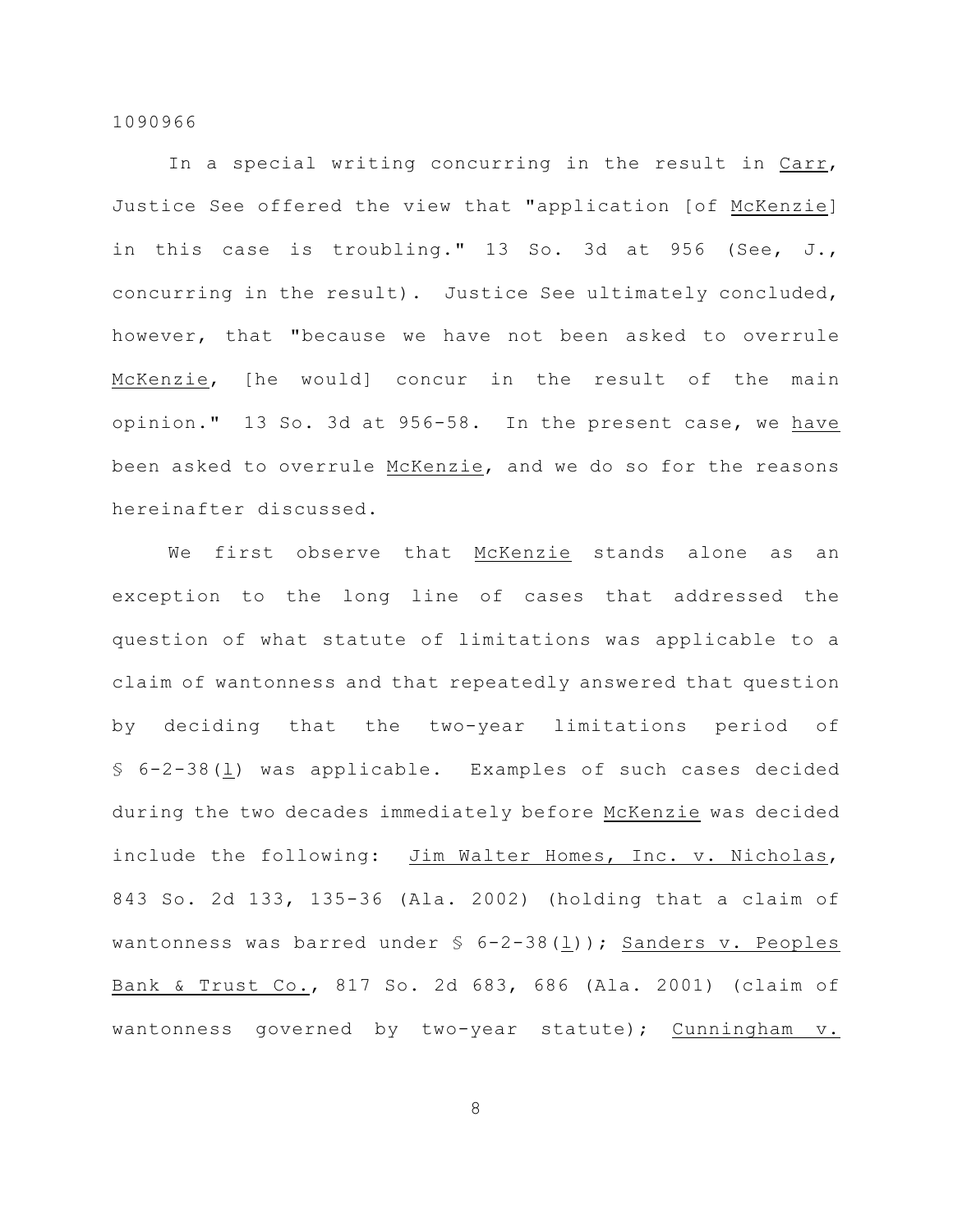Langston, Frazer, Sweet & Freese, P.A., 727 So. 2d 800, 805 (Ala. 1999) ("[A]n action alleging ... wantonness must be brought within two years of the accrual of the cause of action."); Life Ins. Co. of Georgia v. Smith, 719 So. 2d 797, 802-03 (Ala. 1998) (claim of wantonness governed by two-year statute); Booker v. United Am. Ins. Co., 700 So. 2d 1333, 1340 (Ala. 1997) ("Because the [plaintiffs] filed their complaint in August 1993 -- over two years after their claims accrued - their negligence and wantonness claims are time-barred."); Rumford v. Valley Pest Control, Inc., 629 So. 2d 623, 627 (Ala. 1993) (claim of wantonness "governed by the two-year statute" at  $\frac{1}{2}$  6-2-38(1)); Henson v. Celtic Life Ins. Co., 621 So. 2d 1268, 1274 (Ala. 1993) ("The statutory period of limitations for ... wantonness actions, found at ... § 6-2-38, is two years  $\dots$ ."); Smith v. Medtronic, Inc., 607 So. 2d 156, 159 (Ala. 1992) ("An action alleging ... wantonness ... must be brought within two years after the cause of action accrued."). See also Spain v. Brown & Williamson Tobacco Corp., 872 So. 2d 101, 125 (Ala. 2003) ("'An action alleging ... wantonness ... must be brought within two years after the cause of action accrued.'" (Johnstone, J., concurring in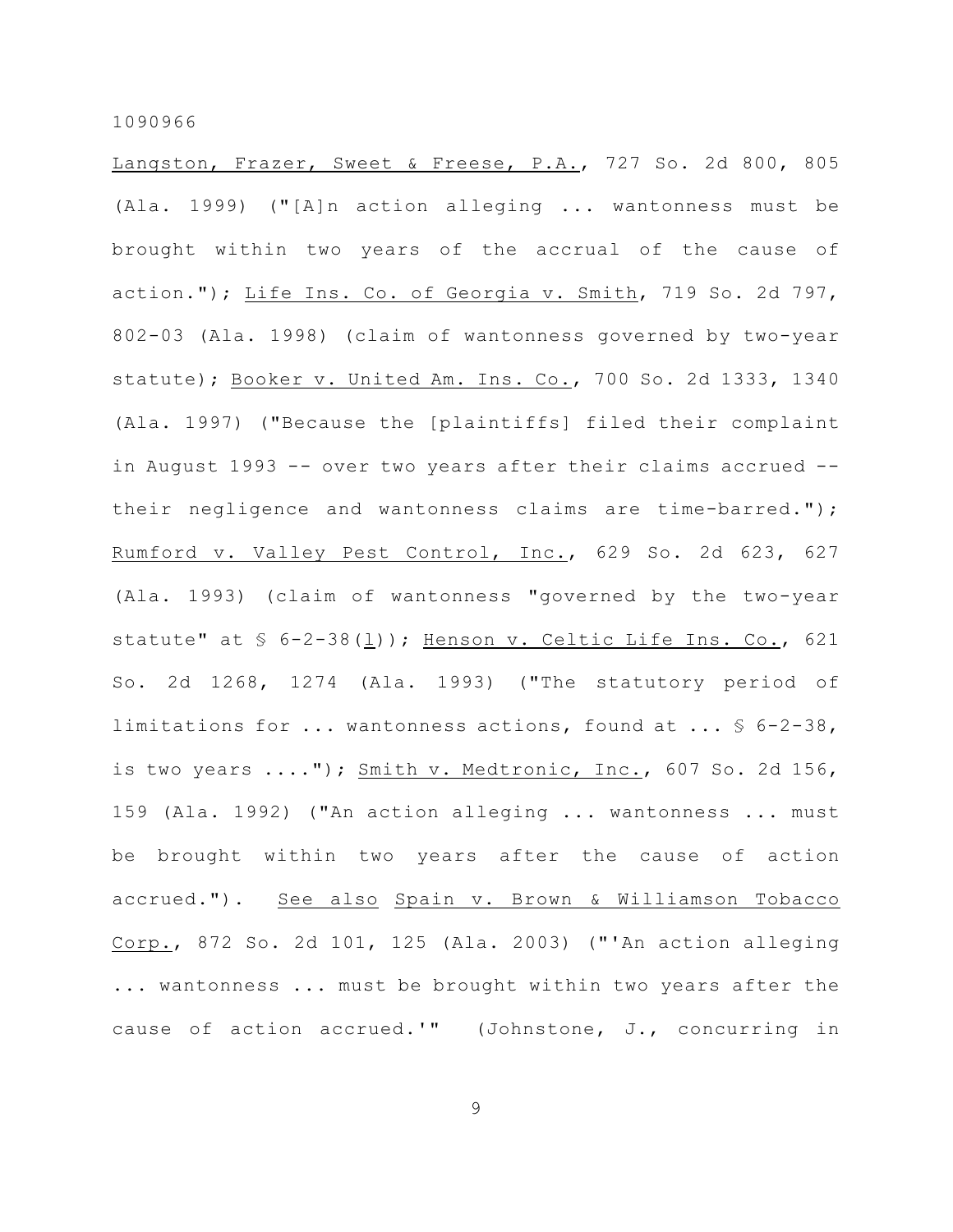part, concurring specially in part, and dissenting in part) (quoting Smith v. Medtronic, Inc., 607 So. 2d 156, 159 (Ala. 1992))).

Indeed, even in cases decided after McKenzie, this Court has applied a two-year statute of limitations to wantonness claims. See Boyce v. Cassese, 941 So. 2d 932, 945-46 (Ala. 2006), and Gilmore v. M & B Realty Co., 895 So. 2d 200, 207-09 (Ala. 2004). See also Malsch v. Bell Helicopter Textron, Inc., 916 So. 2d 600, 601 (Ala. 2005) (claim of wantonness subject to "unambiguous two-year statute[] of limitations").

The dissenting opinion refers to the "years of ongoing confusion regarding the proper limitations period governing willful and wanton torts," \_\_\_ So. 3d at \_\_\_, that, according to it, preceded this Court's decision in McKenzie. The reality, however, is that, until McKenzie, no decision of this Court ever applied the six-year statute of limitations of § 6-2-34(1) to a claim of wantonness, as that term is now understood. Most of the cases reviewed in McKenzie and in the law review article referenced in McKenzie (Linda Suzanne Webb, Limitation of Tort Actions under Alabama Law: Distinguishing between the Two-Year and the Six-Year Statutes of Limitations,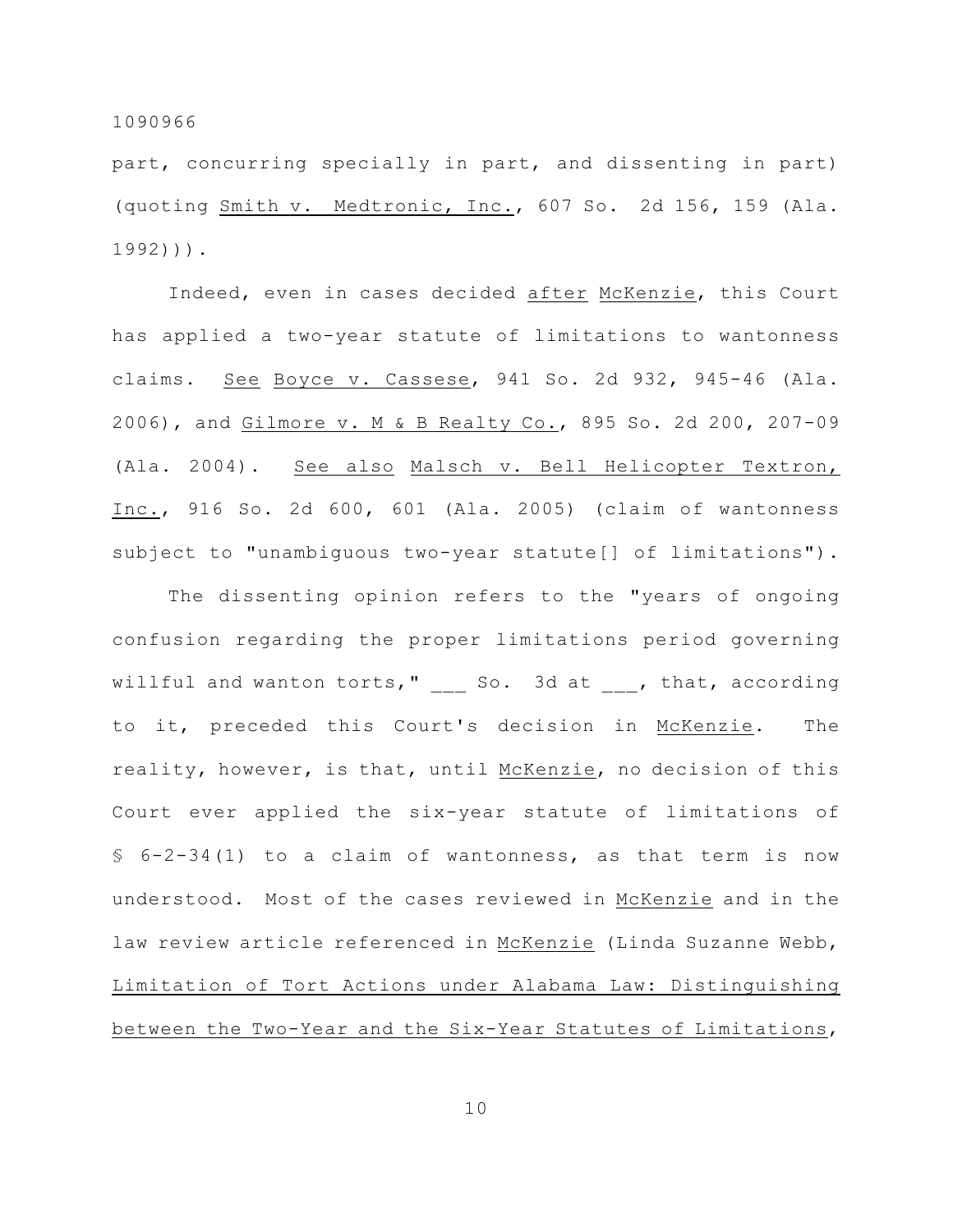49 Ala. L. Rev. 1049 (Spring 1998)), and to which the dissenting opinion apparently alludes, addressed the distinction between trespass and trespass on the case, and they did so for purposes other than ascertaining the applicable limitations period (e.g., determining the sufficiency of pleadings or of proof of a given claim). To the extent the issue of wantonness was addressed at all in such cases, it was not in the context of the applicable statute of limitations.<sup>2</sup>

Thus, the decisions of this Court before McKenzie and, with the exception of Carr, since McKenzie, that have addressed the specific question whether the two-year limitations period prescribed by  $$ 6-2-38 (1)$  is applicable to claims of wantonness have uniformly answered that question in the affirmative. That answer was compelled in those cases, as it is in this one, by the text of that and other statutes. As

 $2$ In W.T. Ratliff Co. v. Henley, 405 So. 2d 141 (Ala. 1981), this Court discussed a statute-of-limitations issue, but its discussion of this issue related to a claim other than the claim of wantonness discussed later in the opinion. The opinion contained no analysis as to the appropriate limitations period with respect to the claim of wantonness. Also, the underlying tort was a trespass to land governed by § 6-2-34(2), Ala. Code 1975, not a trespass to the person or liberty of another as in the present case.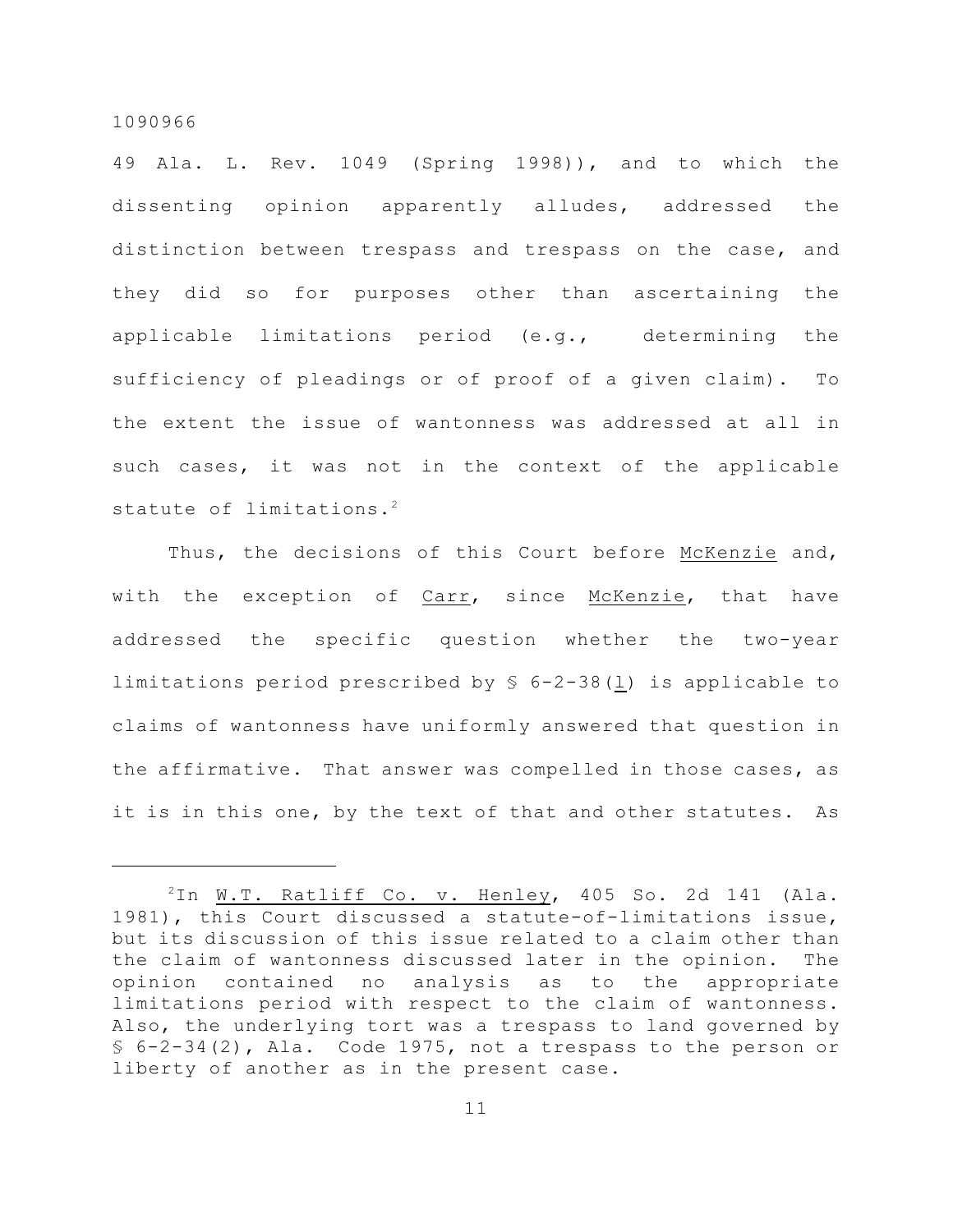noted, § 6-2-38(l) plainly provides that "[a]ll actions for any injury to the person or rights of another not arising from contract and not specifically enumerated in this section must be brought within two years." Walker's claims alleging wanton conduct do not arise out of contract and do not implicate another enumerated action within § 6-2-38. As explained below, neither do they fall within the category of actions for "trespass" to which § 6-2-34(1) makes a six-year limitations period applicable.

In McKenzie, this Court quoted from Justice Jones's dissenting opinion in Strozier v. Marchich, 380 So. 2d 804, 809 (Ala. 1980), in concluding that the issue presented in McKenzie turned on "'the degree of culpability of the alleged wrongful conduct.'" McKenzie, 887 So. 2d at 870. Insofar as it goes, we reaffirm this fundamental conclusion as sound. As both McKenzie and Strozier document, courts as a general rule have indeed moved from a causality-based distinction between actions labeled as trespass and trespass on the case to a culpability-based distinction, i.e., between intentional torts and those based in negligence. Acceptance of this conclusion, however, does not answer, but only begs, the separate question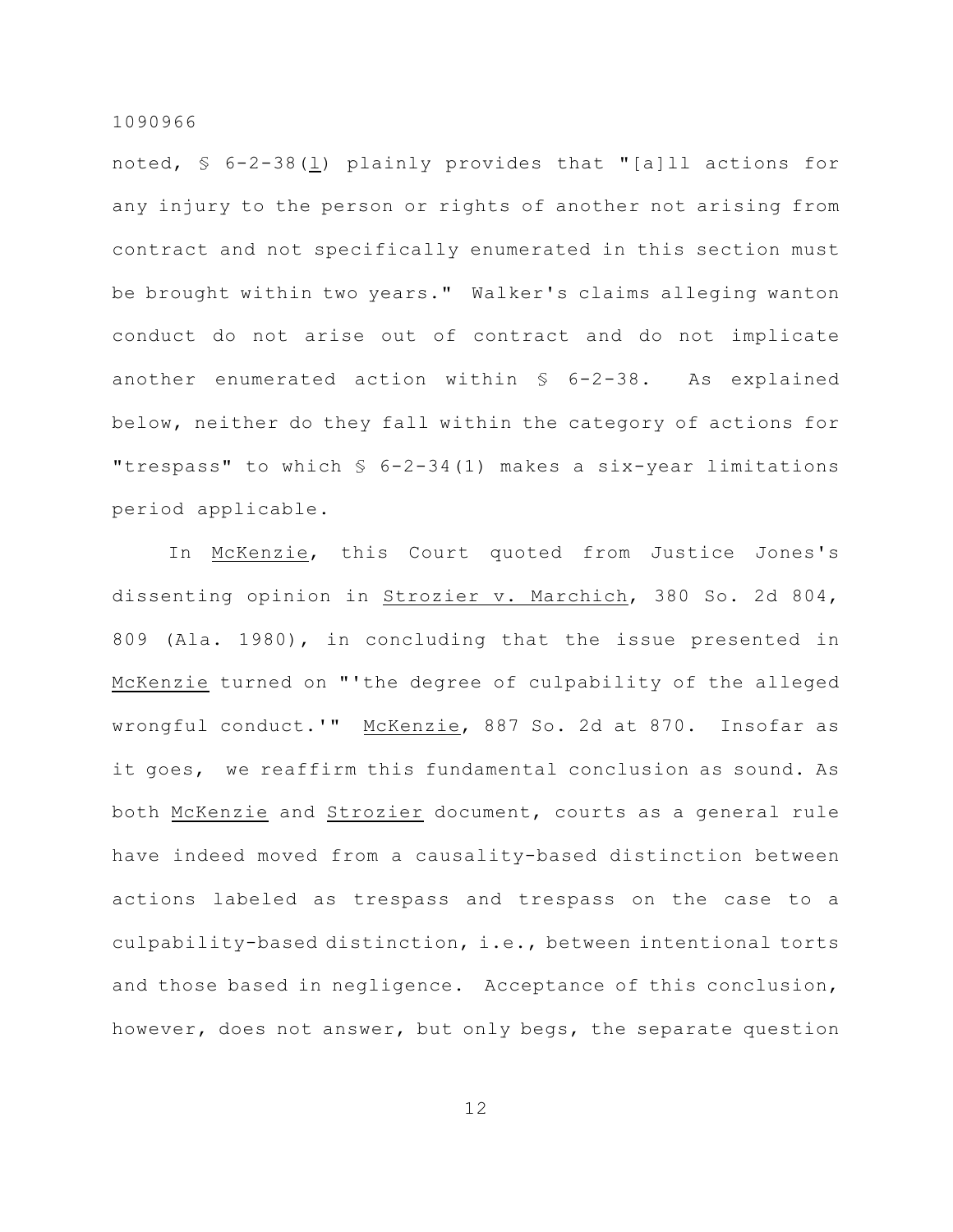whether a claim of wantonness is a trespass claim for purposes of  $s$  6-2-34 $(1)$ .

With respect to this separate question, the author of this opinion observed as follows in his dissenting opinion in

## Carr:

"In discussing the transition from a jurisprudence that categorized causes of action based on the causal sequence of events to one that categorizes based on the culpability of the tortfeasor, one well known authority makes no mention of recklessness or wantonness, instead dividing actions merely between those involving intentional conduct and those involving negligence. See W. Page Keeton, Prosser and Keeton on the Law of Torts at 29-31 (5th ed. 1984). Further, the discussion in Prosser explains that causes of action for trespass, assault and battery, and false imprisonment -- in other words, causes of action of the very type addressed in  $\S$  6-2-34(1) -- involve intentional conduct by the tortfeasor: 'Terms such as battery, assault and false imprisonment, which were varieties of trespass, came to be associated with intent, and negligence emerged as a separate tort. ... There is still some occasional confusion, and some talk of a negligent "assault and battery," but in general these terms are restricted to cases of intent.' Id. at 30 (footnote omitted). '"The intention to do harm, or an unlawful intent, is of the very essence of an assault, and without it there can be none."'  $Id.$  at 30 n. 17 (quoting Raefeldt v. Koenig, 152 Wis. 459, 462, 140 N.W. 56, 57 (1912)). See also id. at 31 n. 18 (explaining that 'assault and battery, false imprisonment, and trespass to land' were 'derived from trespass').

"Our own cases likewise hold that the types of claims described in § 6-2-34(1) involve intentional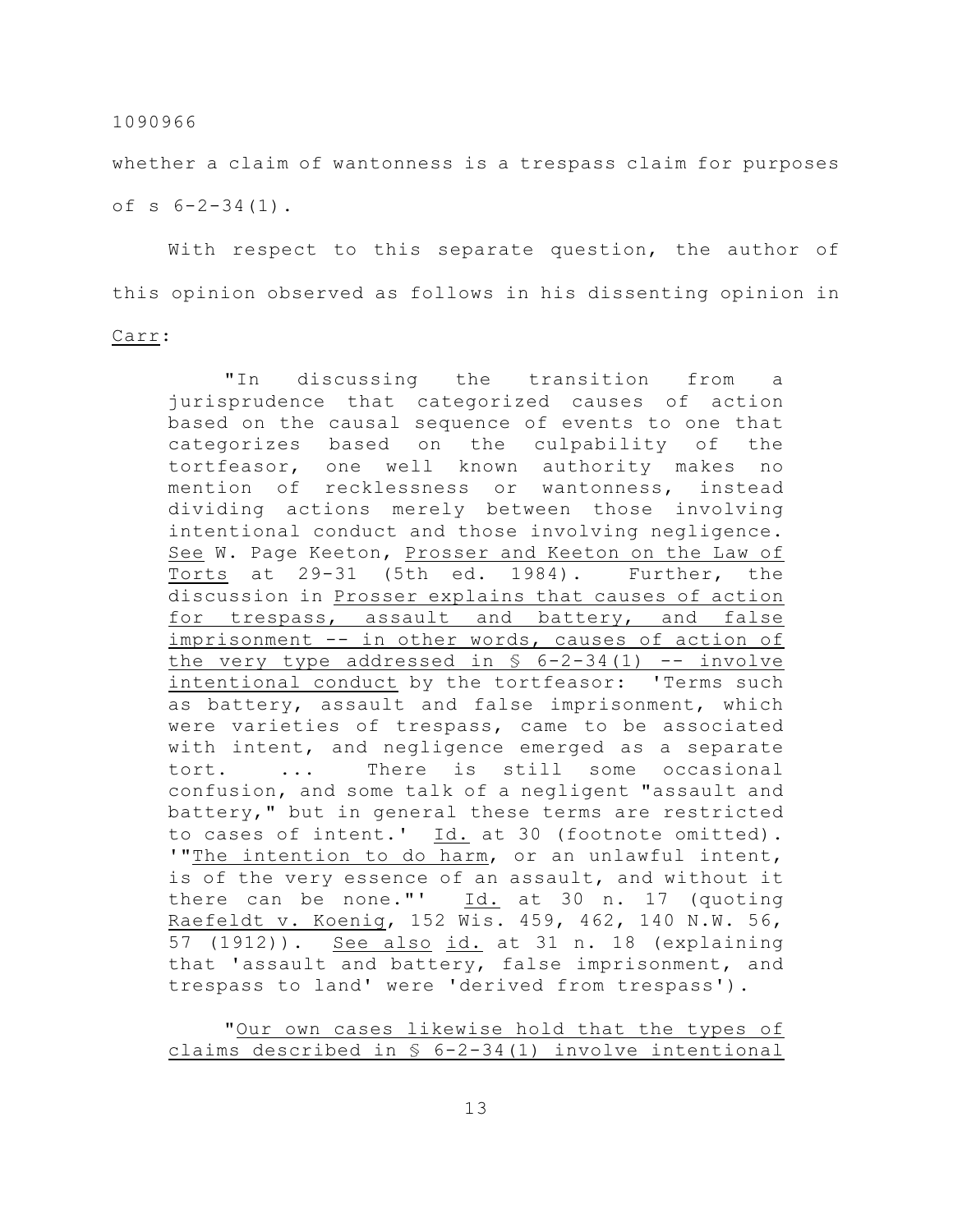harm to the plaintiff. See, e.g., Harper v. Winston County, 892 So. 2d 346, 353 (Ala. 2004) (explaining that the unconsented touching in an assault and battery must have been done intentionally); Crown Cent. Petroleum Corp. v. Williams, 679 So. 2d 651 (Ala. 1996) (false-imprisonment case). In contrast, '"'[w]antoness' has been defined by this Court as the conscious doing of some act or the omission of some duty, while knowing of the existing conditions and being conscious that, from doing or omitting to do an act, injury will likely or probably result."' Bozeman v. Central Bank of the South, 646 So. 2d 601, 603 (Ala. 1994) (quoting Stone v. Southland Nat'l Ins. Corp., 589 So. 2d 1289, 1292 (Ala. 1991)). 'To prove wantonness, it is not essential to prove that the defendant entertained a specific design or intent to injure the plaintiff.' Alfa Mut. Ins. Co. v. Roush, 723 So. 2d 1250, 1256 (Ala. 1998)."

Carr, 13 So. 3d at 962-63 (Murdock, J., dissenting) (footnotes omitted; some emphasis added).

In Alfa Mutual Insurance Co. v. Roush, 723 So. 2d 1250 (Ala. 1998), cited in the above-quoted passage, this Court explained that wantonness involved recklessness and that intent to injure another was not an element of a claim alleging wantonness:

"'Wantonness' is statutorily defined as '[c]onduct which is carried on with a reckless or conscious disregard of the rights or safety of others.' Ala. Code 1975, § 6-11-20(b)(3). 'Wantonness' has been defined by this Court as the conscious doing of some act or the omission of some duty, while knowing of the existing conditions and being conscious that, from doing or omitting to do an act, injury will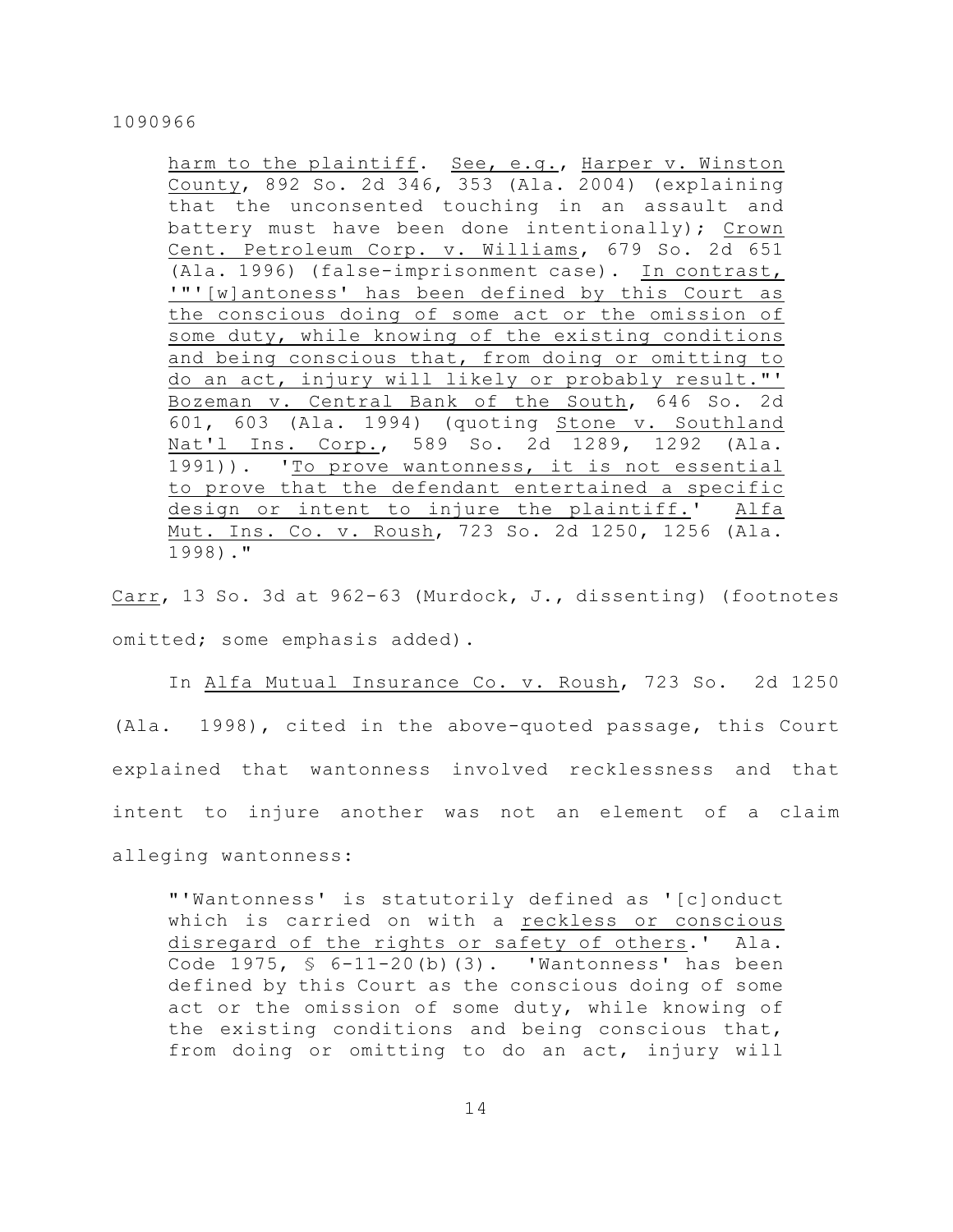likely or probably result. Bozeman v. Central Bank of the South, 646 So. 2d 601 (Ala. 1994). To prove wantonness, it is not essential to prove that the defendant entertained a specific design or intent to injure the plaintiff. Joseph v. Staggs, 519 So. 2d 952 (Ala. 1988). ... Certain language in Lynn Strickland [Sales & Service, Inc. v. Aero-Lane Fabricators, Inc., 510 So. 2d 142, 145 (Ala. 1987)] suggested that a specific design or intent to injure the plaintiff was an element of a claim for wantonness. To the extent that Lynn Strickland deviates from the statutory definition of wantonness, as followed by this Court, it is hereby overruled."

723 So. 2d at 1256 (emphasis added). See also Ex parte Thicklin, 824 So. 2d 723 (Ala. 2002) (citing Alfa v. Roush); Porterfield v. Life & Cas. Co. of Tennessee, 242 Ala. 102, 105, 5 So. 2d 71, 73 (1941) (quoting Central of Georgia Ry. v. Corbitt, 218 Ala. 410, 411, 118 So. 755, 756 (1928), for the following proposition: "'To constitute willful or intentional injury there must be a knowledge of the danger accompanied with a design or purpose to inflict injury, whether the act be one of commission or omission, while in wantonness this design or purpose may be absent, and the act done or omitted with knowledge of the probable consequence, and with reckless disregard of such consequence. Alabama G.S.R. Co. v. Moorer, 116 Ala. 642, 22 So. 900 [(1897)]; Birmingham R. & E. Co. v. Bowers, 110 Ala. 328, 20 So. 345 [(1896)]; Louisville & N.R.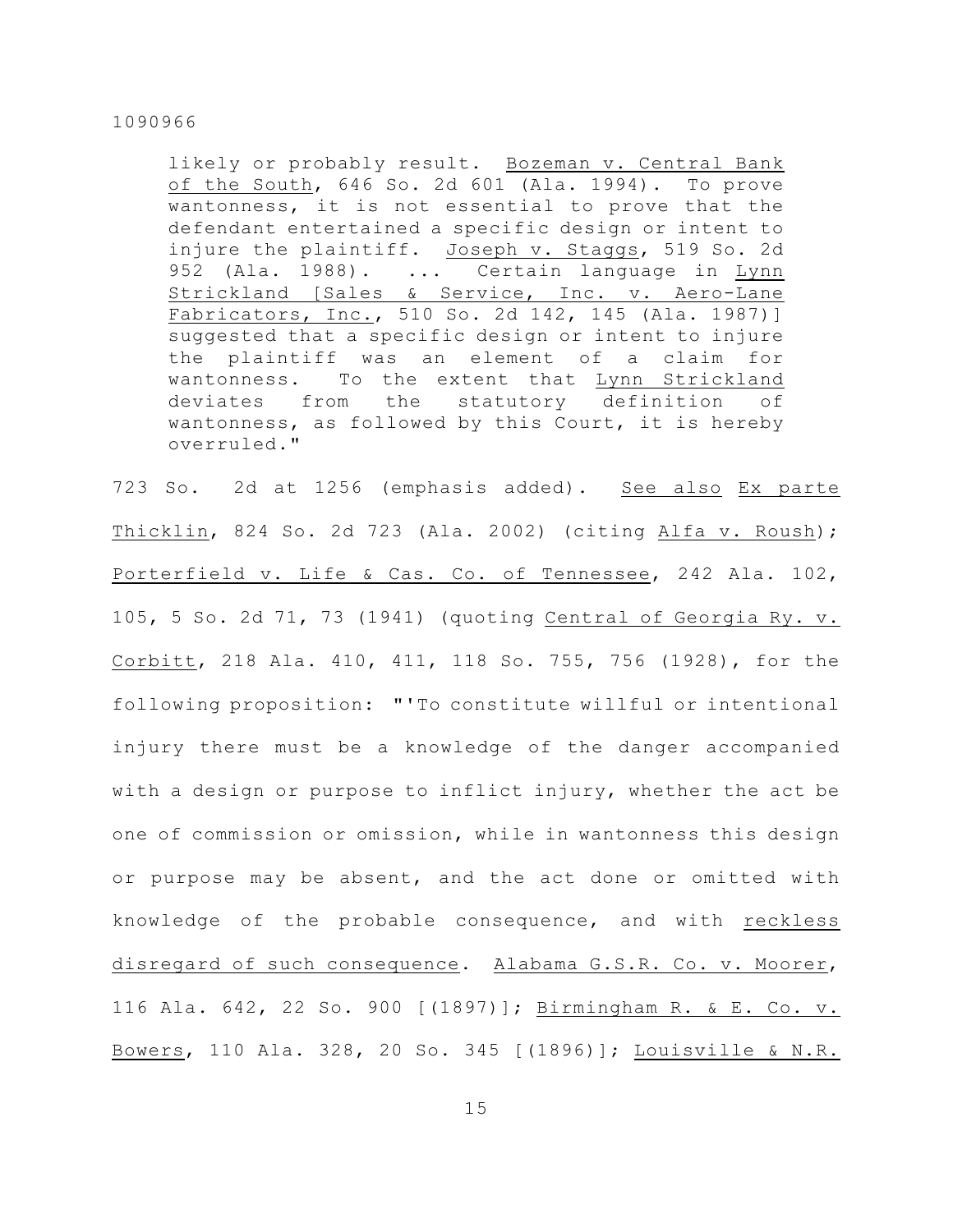Co. v. Anchors, Adm'r, 114 Ala. 492, 22 So. 279, 62 Am.St.Rep. 116 [(1897)].'" (emphasis added)).

Consistent with the foregoing, we note that the legislature employs the term "trespass" in § 6-2-34(1) in concert with the concepts of false imprisonment and assault and battery. We note the aforementioned historical derivation of the latter causes -- requiring an intent to cause the actionable injury -- as forms of trespass. We likewise find pertinent the doctrine of "noscitur a sociis," which holds that "where general and specific words which are capable of an analogous meaning are associated one with the other, they take color from each other, so that the general words are restricted to a sense analogous to that of the less general." Winner v. Marion County Comm'n, 415 So. 2d 1061, 1064 (Ala. 1982) (citing State v. Western Union Tel. Co., 196 Ala. 570, 72 So. 99 (1916), and C. Sands, Sutherland Statutory Construction § 47.16 (4th ed. 1973)).

It is true that this Court has stated that "[w]antonness is not merely a higher degree of culpability than negligence" and that negligence and wantonness "are qualitatively different tort concepts." Lynn Strickland Sales & Serv., Inc.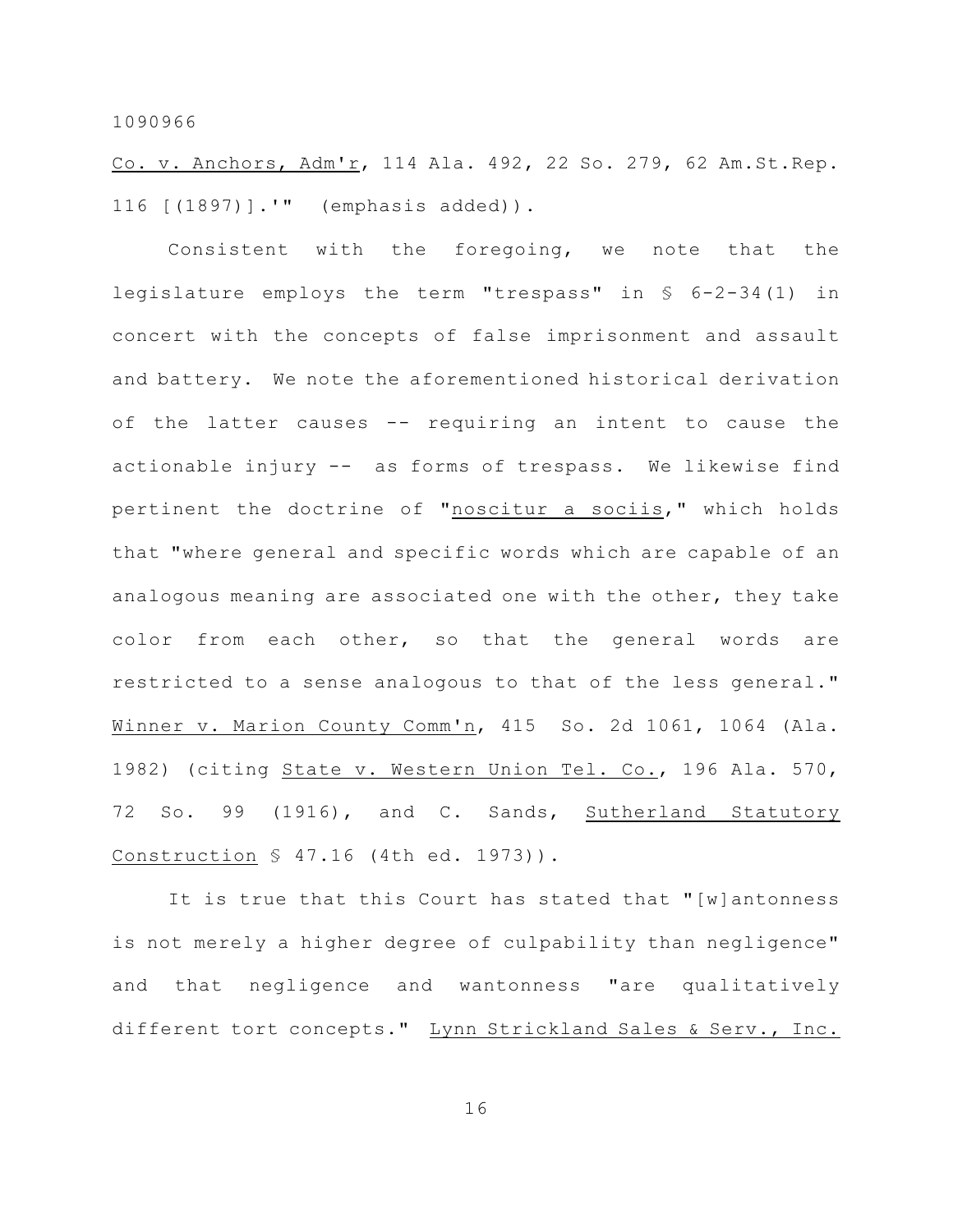v. Aero-Lane Fabricators, Inc., 510 So. 2d 142, 145 (Ala. 1987).<sup>3</sup> If we are to accept the difference in these concepts as qualitative in nature, however, then we certainly may accept the difference between wantonness and intent as qualitative in nature, and for that matter more distinctive.

That said, as Justice See observed in his special writing in Carr, questioning the conclusion reached in McKenzie that claims of reckless and wanton conduct ought to be treated the same as intentional-tort claims for statute-of-limitations purposes "does not require that wanton conduct be considered more closely akin to negligence than to an intentional tort; this Court has repeatedly held that wantonness is neither an

"This 'difference in quality rather than in degree' is well recognized and firmly established by leading authorities on tort law. Restatement (Second) of Torts § 500 comment g (1965), provides, in part, that '[t]he difference between reckless misconduct and conduct involving only such a quantum of risk as is necessary to make it negligent is a difference in the degree of the risk, but this difference of degree is so marked as to amount substantially to a difference in kind.'"

Lynn Strickland, 510 So. 2d at 146.

 $3$ This Court indicated in  $Lynn$  Strickland that this "difference in quality rather than in degree" is rooted in a "difference of degree ... so marked as to amount substantially to a difference in kind":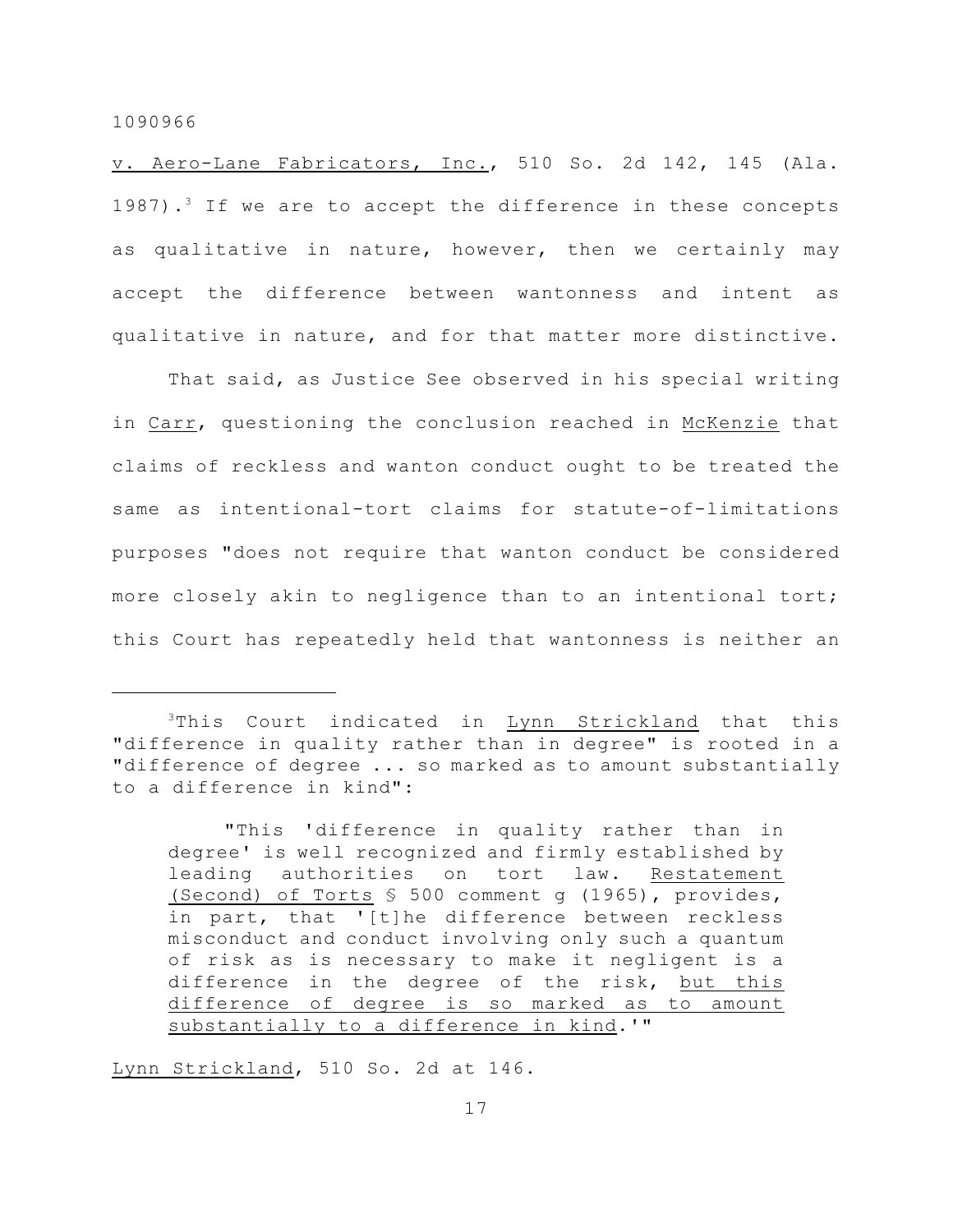intentional tort nor some form of 'super-negligence.'" 13 So. 3d at 958 n. 6 (See, J., concurring in the result). In other words, all that is required is that we be able to conclude that reckless or wanton conduct is not an intentional tort.<sup>4</sup>

We are clear to the conclusion that recklessness and wantonness are fundamentally different concepts than intent, and that claims alleging reckless or wanton conduct are distinctively different types of claims from those alleging intentional harm to a plaintiff. We therefore cannot place claims of wantonness within the governance of  $\frac{1}{5}$  6-2-34(1), which we interpret as imposing a six-year statute of

 $4$ Whether wantonness and intent are in some respects more similar to one another than are negligence and recklessness is not the question we must answer. It is not as if we have before us a statute of limitations of two years for negligence and a statute of limitations of six years for intentional acts, with these two options as our only choices and our task being simply to decide to which of these two types of wrongful conduct a wanton act is more similar. Instead, we have at issue a specific statute that prescribes a six-year statute of limitations for intentional torts and a catchall statute prescribing a two-year statute of limitations for all torts not expressly referenced in the former statute or some similar specific statute. Under the choices made for us by the legislature, our task is simply to decide if wantonness is intent. If it is, a claim alleging it falls within the former statute; if, by definition, it is something different, a claim alleging it falls outside that statute. Plainly, it is something different.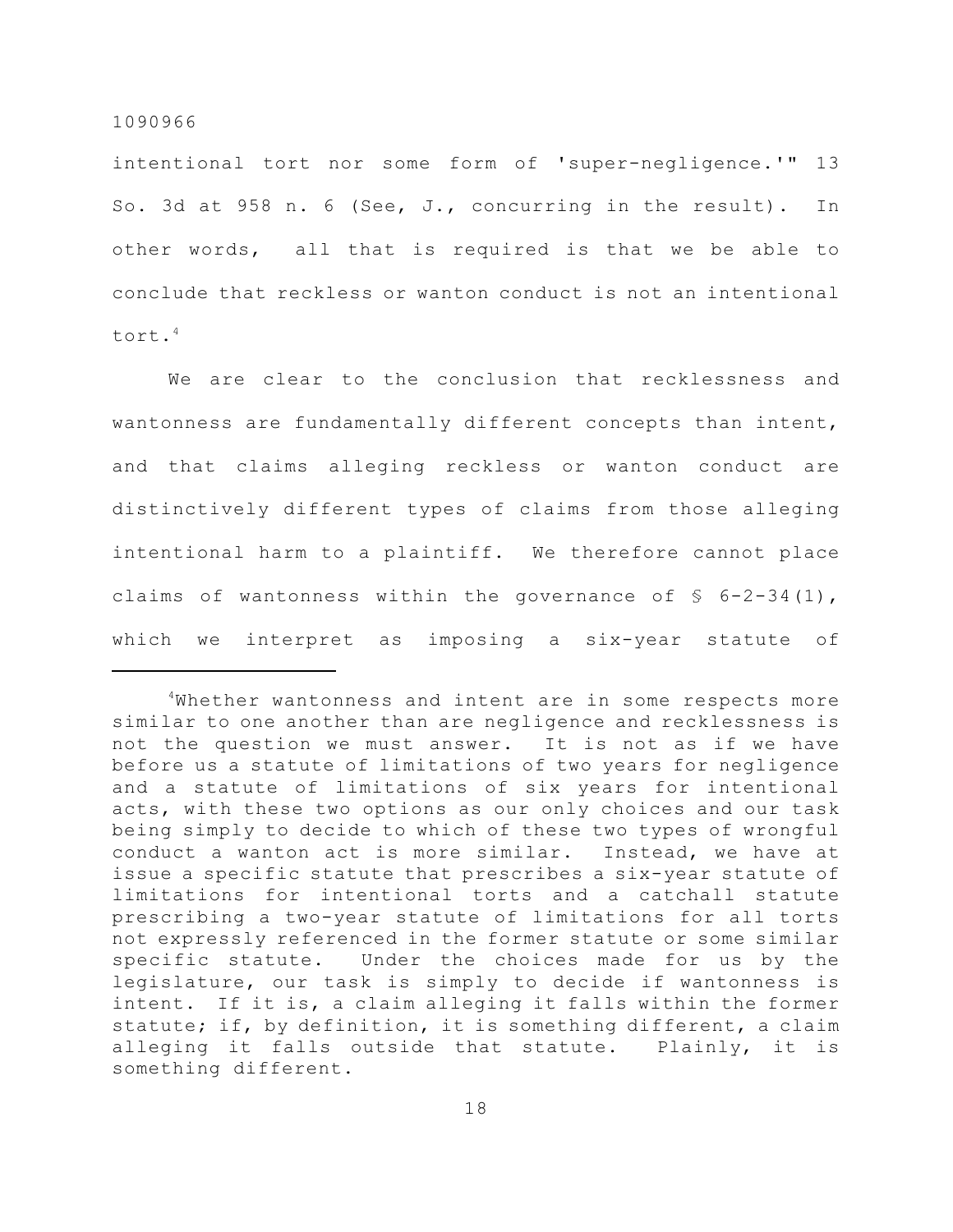limitations on the intentional torts described therein, i.e., "trespass to person or liberty, such as false imprisonment or assault and battery." Concomittantly, we conclude that claims alleging reckless and wanton conduct fall within the governance of the catchall provision in § 6-2-38(l) for a two-year limitations period for "[a]ll actions for any injury to the person or rights of another not arising from contract and not specifically enumerated in this section."

The dissenting opinion states that "[t]he majority opinion simply puts forward the opposing arguments this Court rejected in McKenzie v. Killian, 887 So. 2d 861 (Ala. 2004)." \_\_\_ So. 3d at \_\_\_. The dissenting opinion is simply incorrect. The basis for our decision in this case is a recognition that there is a difference between a claim of wantonness and an intentional tort. As the dissenting opinion itself concedes, McKenzie "detailed the law of trespass and trespass on the case." \_\_\_ So. 3d at \_\_\_. After concluding that the difference between trespass on the case and trespass is one of culpability rather than causation (again, a notion that we reaffirm today), McKenzie gave very little attention -- and no analysis -- as to the meaning of wantonness or the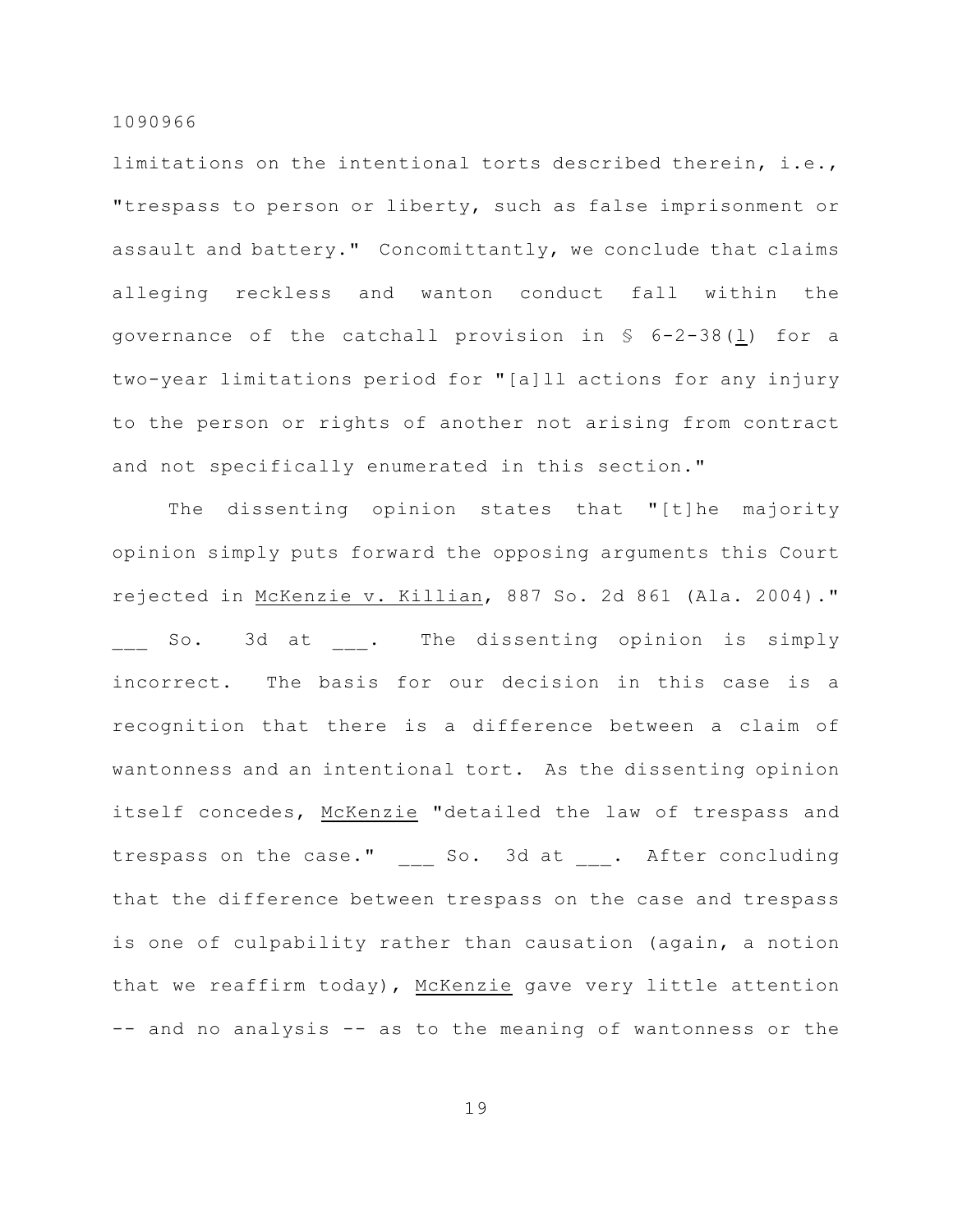difference between a claim of wantonness and an intentional tort. The following conclusory declaration is the extent of the Court's treatment of this issue in McKenzie: "As the Court recognized in [Louisville & Nashville R.R. v.] Johns[, 267 Ala. 261, 101 So. 2d 265 (1958)], wanton conduct is the equivalent in law to intentional conduct." 887 So. 2d at 870.<sup>5</sup>

As did the Court in McKenzie, Chief Justice Cobb relies in her dissenting opinion today upon the views expressed by Justice Jones in a dissenting opinion in the 1990 case of Strozier v. Marchich, 380 So. 2d 804, 806 (Ala. 1980):

"'"The rationale for my view comports with the fundamental concepts of our fault-based system of tort law. One who injures another, or another's property, as a result of conduct intentionally committed should be held to a higher degree of accountability than one who injures another through a simple lack of due care. Just as the former, because of its higher degree of culpability, carries a potential for punitive damages, so should it also carry a longer period within which to enforce

<sup>&</sup>lt;sup>5</sup>In Louisville & Nashville R.R. v. Johns, 267 Ala. 261, 101 So. 2d 265 (1958), this Court was concerned with whether the plaintiff had satisfied common-law pleading requirements in a complaint attempting to assert corporate liability for the wanton acts of its employee where the corporate defendant had not directly participated in the act. In addition, it was decided based on a causality-based view of trespass and trespass on the case, rather than the modern culpability-based view. See Johns, 267 Ala. at 276-77, 101 So. 2d at 279-80.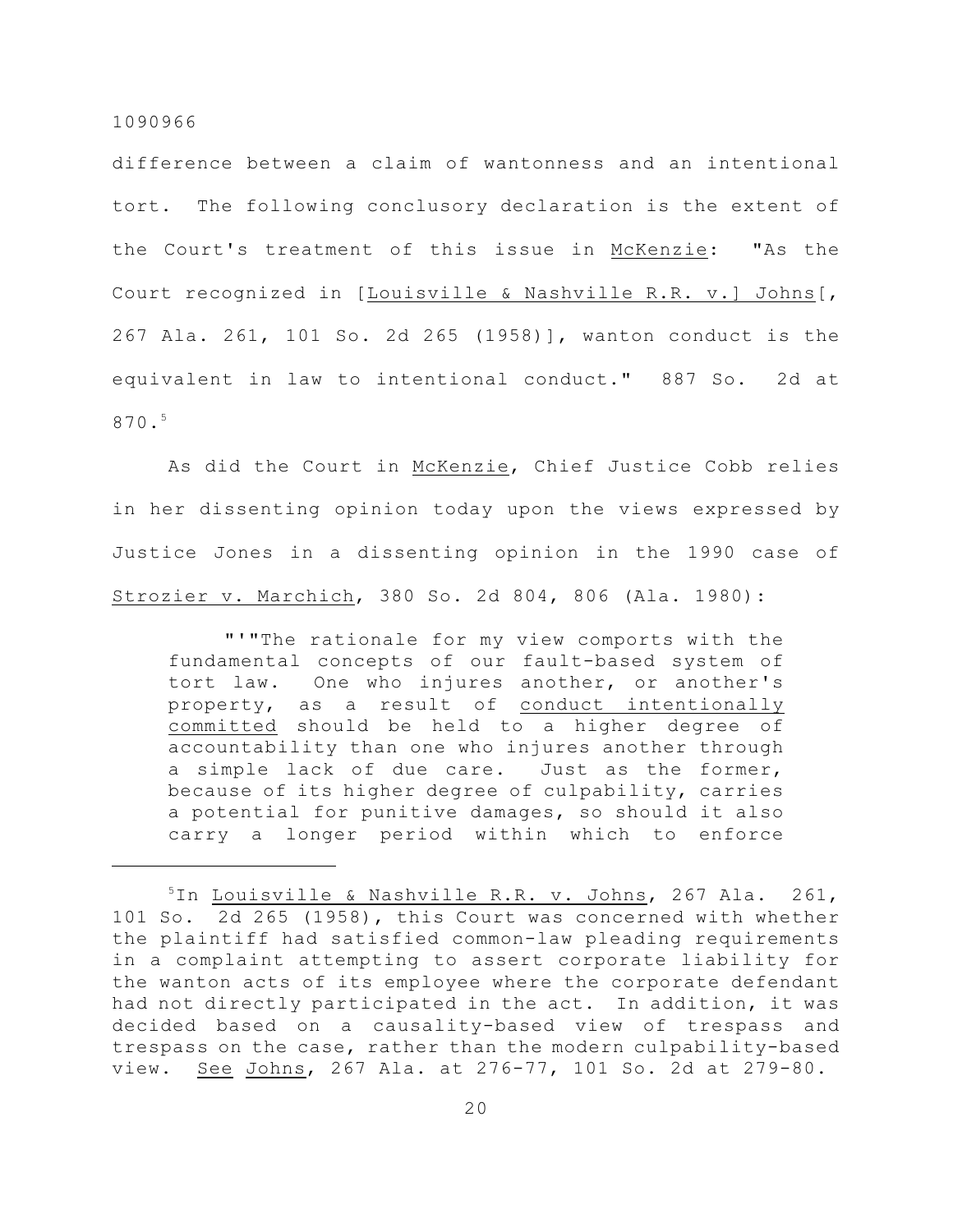accountability for such intentional wrong. One who knowingly sets into motion, by intentionally doing ... an act, a sequence of events resulting in reasonably foreseeable injury to another, whether the resulting injury is immediate or consequential, in my opinion, has committed a trespass within the contemplation of the six-year statute of limitations.

"'"Indeed, I have searched in vain for possible alternative policy considerations for limiting the period of accountability in certain tort cases to one year and in other cases to six years. I submit that the only logical, as well as the only defensible, basis for this difference is the extent of the wrong or the degree of culpability."'"

So. 3d at (Cobb, C.J., dissenting) (quoting McKenzie, 887 So. 2d at 870, quoting in turn Strozier, 380 So. 2d at 809-10 (Jones, J., dissenting) (emphasis added)).

The fundamental difficulty with the quoted passage is that it collapses the concept of wantonness into the concept of an intentional tort. It does so in part by ignoring the difference between intended acts and intended consequences, stating, for example, that "[o]ne who injures another ... as a result of conduct intentionally committed should be held to a higher degree of accountability than one who injures another through a simple lack of due care," and by its reference to "conduct intentionally committed" as an "intentional wrong." 887 So. 2d at 870. Subsequently, the passage refers to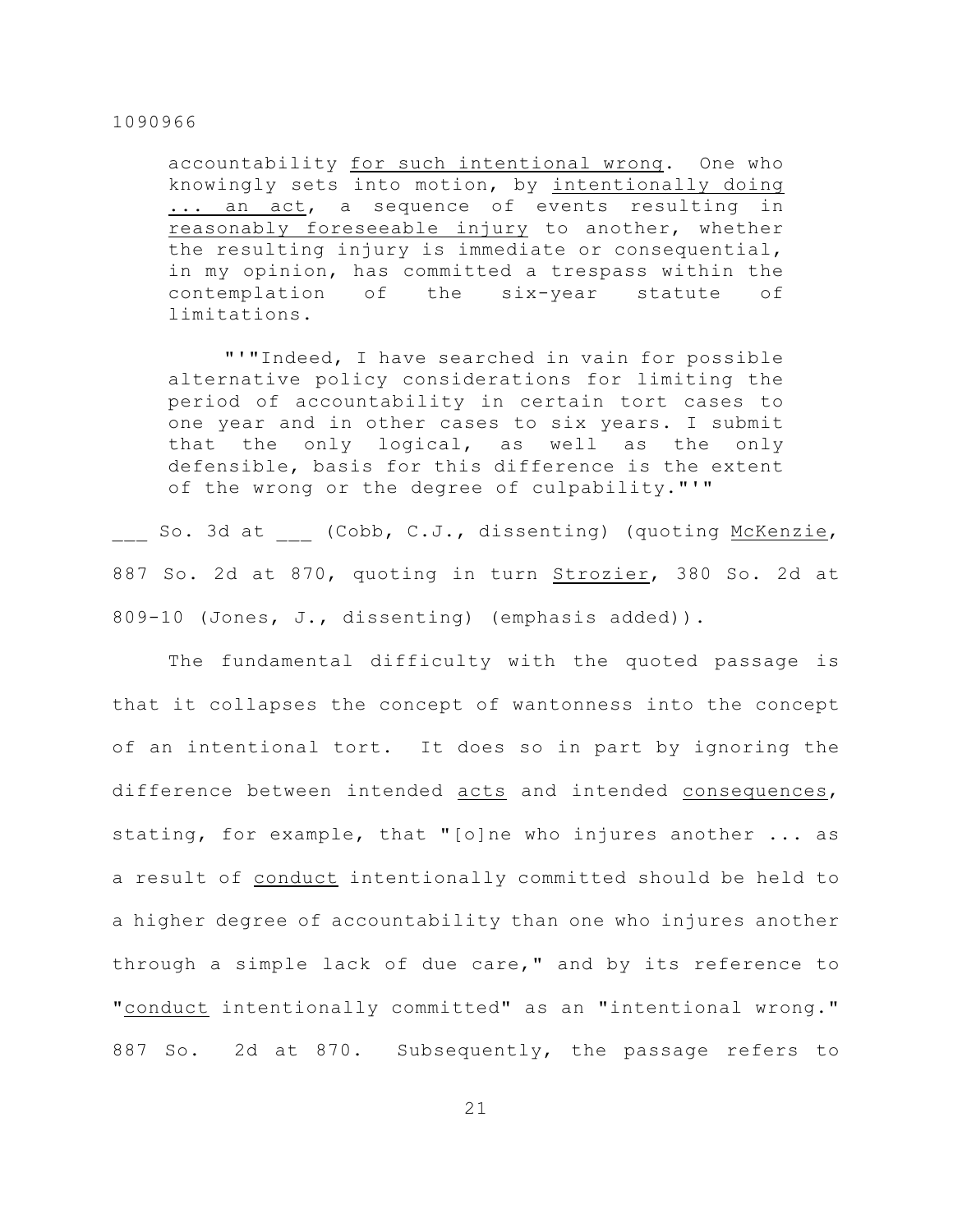"intentionally doing ... an act" that results in only a "reasonably foreseeable injury to another" as a "trespass," notwithstanding the fact that reasonable foreseeability clearly is a negligence standard. Id.

As already noted, this Court agrees, insofar as it goes, with the fundamental notion expressed at the end of the abovequoted passage, i.e., that "the only defensible basis" for applying a two-year statute of limitations to some conduct and a six-year statute of limitations to other conduct is "the degree of culpability" of the wrongdoer. We do so, however, not because we, like Justice Jones, have searched for, but been unable to find, "policy considerations" that would support a different conclusion, but because the legislature has made the policy choice for us by statute. Moreover, unlike Justice Jones, we cannot conclude that it is appropriate to conflate the concepts of wantonness and intent for purposes of assessing "the degree of culpability."

## B. Stare Decisis

As in this case, this Court was asked in Foremost Insurance Co. v. Parham, 693 So. 2d 409 (Ala. 1997), to overrule a decision of this Court made only a few years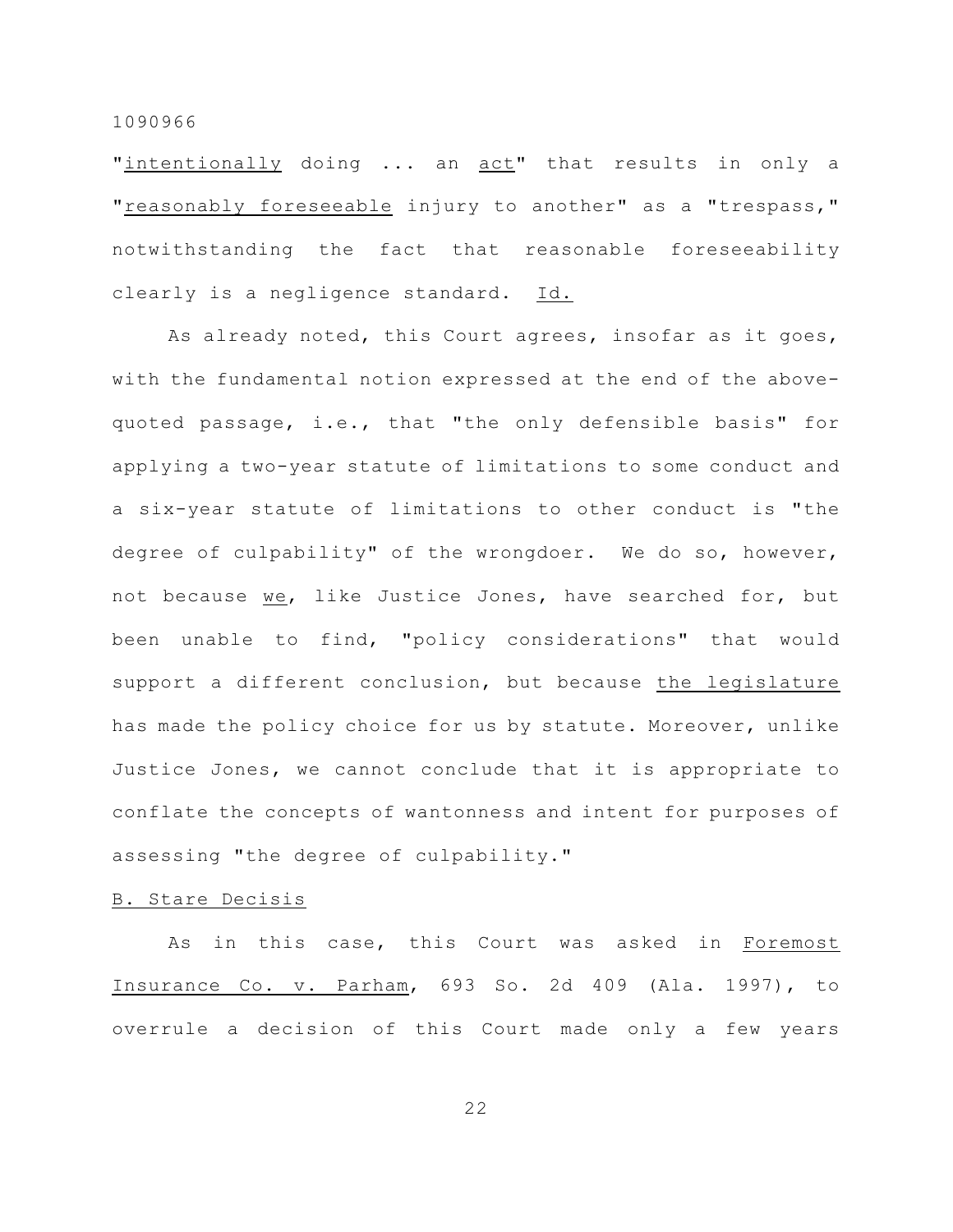earlier and thereby reaffirm a rule that had been recognized as the law of Alabama for many years before that recent decision.<sup>6</sup> In deciding to overrule the earlier decision, the Court in Foremost declared:

"Although this Court strongly believes in the doctrine of stare decisis and makes every reasonable attempt to maintain the stability of the law, this Court has had to recognize on occasion that it is necessary and prudent to admit prior mistakes and to take the steps necessary to ensure that we foster a system of justice that is manageable and that is fair to all concerned. See, e.g., Jackson v. City of Florence, 294 Ala. 592, 598, 320 So. 2d 68, 73 (1975), in which Justice Shores, writing for this

 ${}^{6}$ Like the present case, one of the issues presented in Foremost related to the proper operation of a statute of limitations. In this regard, the specific issue presented in Foremost was when a fraud cause of action "accrued" under Ala. Code 1975,  $\frac{1}{5}$  6-2-30(a), so as to trigger the running of the limitations period of § 6-2-38(l). Before 1989, the Court had construed the term "accrued" in that context to mean that "a fraud claim accrued, thus commencing the running of the statutory limitations period, when the plaintiff discovered the fraud or when the plaintiff should have discovered the fraud in the exercise of reasonable care." 693 So. 2d at 417. Under the combined effect of Hickox v. Stover, 551 So. 2d 259 (Ala. 1989), and Hicks v. Globe Life & Accident Insurance Co., 584 So. 2d 458 (Ala. 1991), that judicial interpretation was changed so that the theretofore recognized "reasonablereliance" standard was replaced by a "justifiable-reliance" standard. Under that new standard, a person's reliance was to be judged only by what he or she actually knew of facts that would have put a reasonable person on notice of fraud. 693 So. 2d at 418. The Court determined in Foremost that the socalled "reasonable-reliance" standard was in fact the proper construction for the statutory term "accrued" and overruled Hickox and Hicks on that point.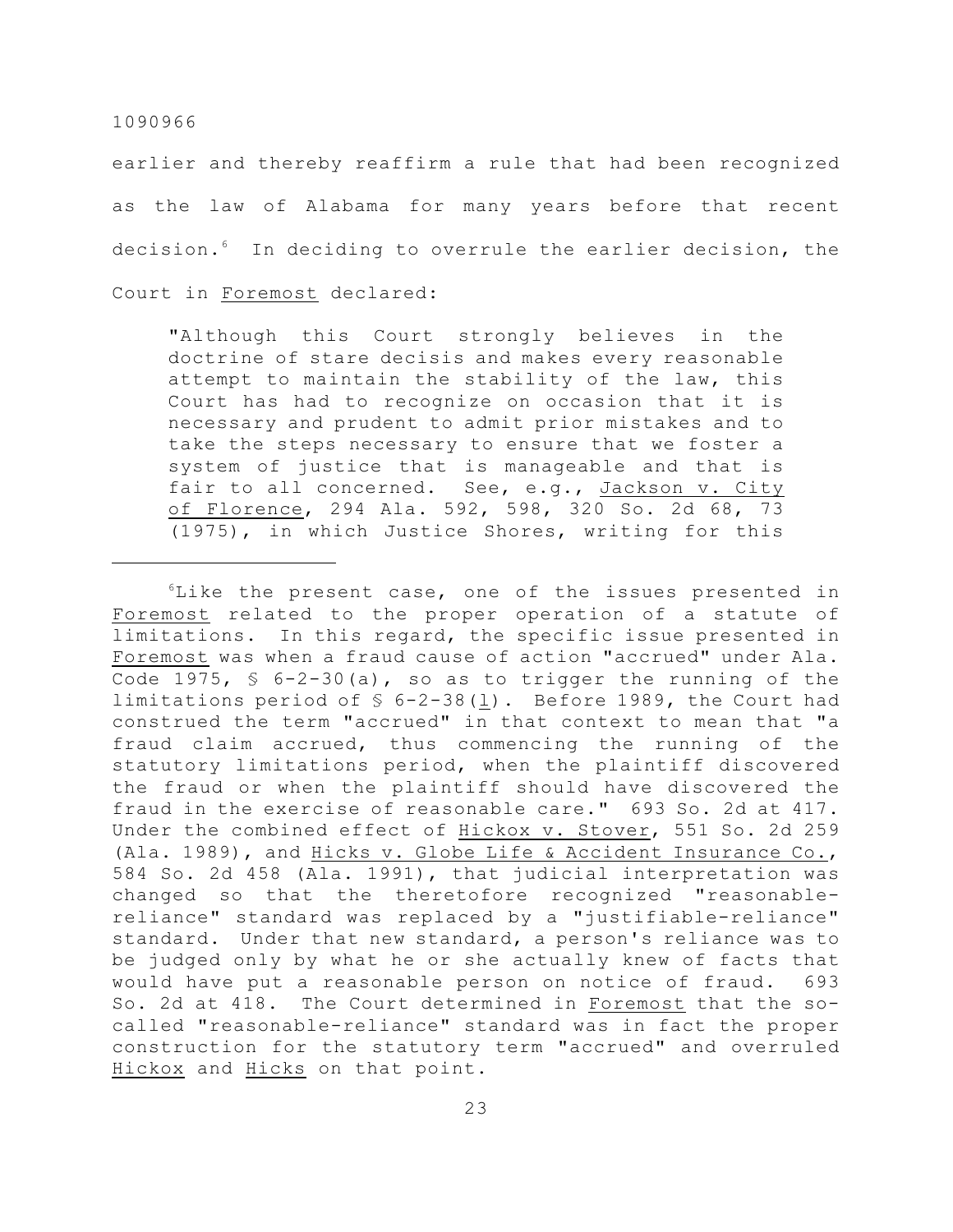Court, stated: 'As strongly as we believe in the stability of the law, we also recognize that there is merit, if not honor, in admitting prior mistakes and correcting them.'"

693 So. 2d at 421.

Consistent with the foregoing, we overrule McKenzie to the extent that it holds that a claim of wantonness falls within the six-year statute of limitations now found in § 6-2-34(1). We once again reaffirm the proposition that wantonness claims are governed by the two-year statute of limitations now embodied in § 6-2-38(l).

In her dissenting opinion, the Chief Justice characterizes as "particularly distressing" what she describes as this Court's "willingness to disregard the critical judicial policy of stare decisis." So. 3d at . We reject both the Chief Justice's characterization and its premise.

The stated premise for the Chief Justice's "distress" is the notion that "the law in Alabama concerning the proper legal analysis of wantonness was not settled and was in fact based on confusing and inconsistent discussions of causality rather than culpability," \_\_\_ So. 3d at \_\_\_, prior to this Court's decision in McKenzie, and that "McKenzie represented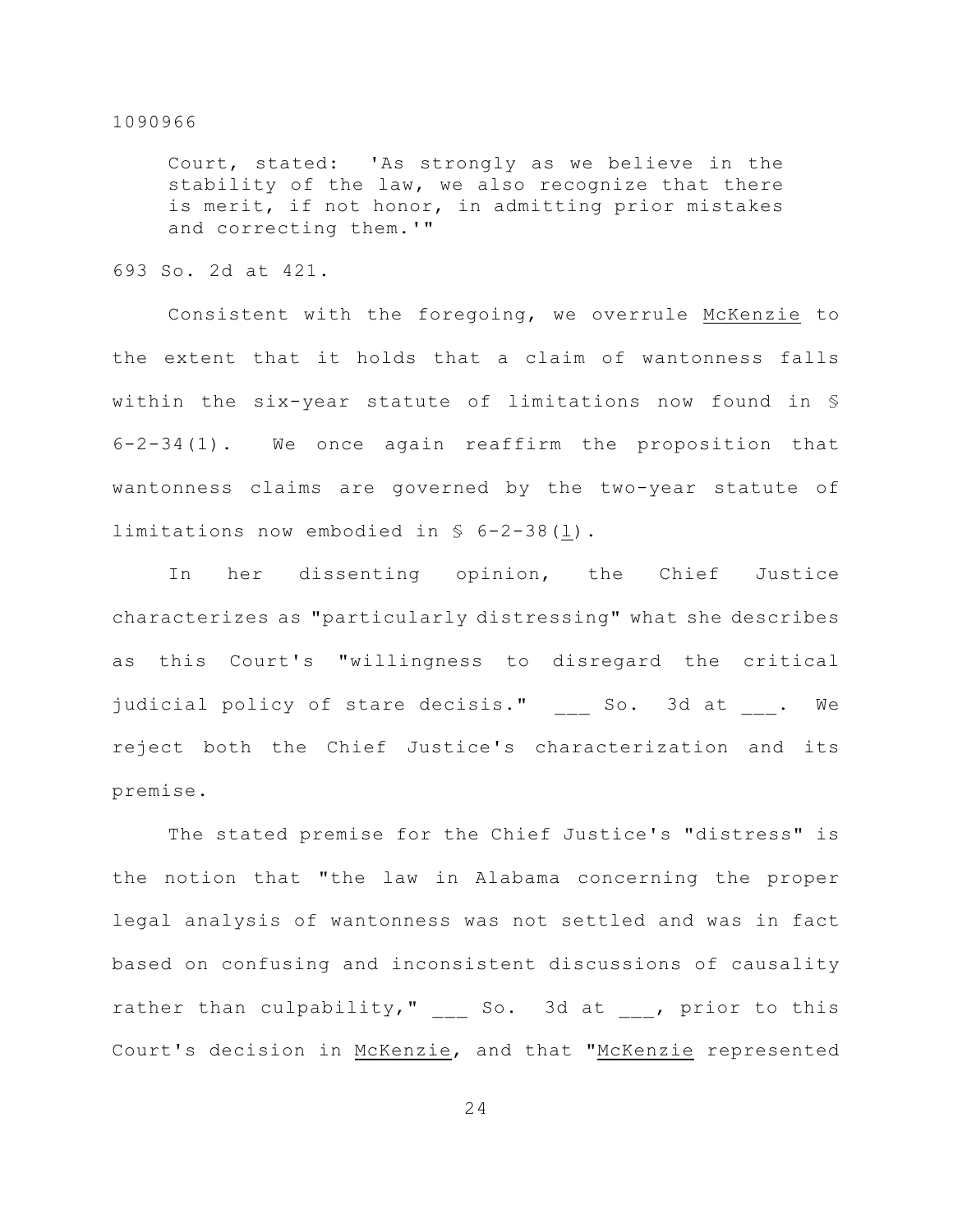a thorough and persuasive discussion of the proper legal policy to be applied." So. 3d at . As we have noted, McKenzie did provide "a thorough and persuasive discussion" of the propriety of distinguishing between "trespass" and "trespass on the case" based upon culpability rather than causality. It did not, however, present "a thorough and persuasive discussion" of the respective meanings of the terms wantonness and intent, or how the concepts represented by those terms relate to the language in  $\S$  6-2-34(1) and  $\S$  6-2-38(l). Moreover, as also has been noted, for many years before McKenzie was decided, our cases consistently and expressly applied a two-year statute of limitations to claims of wantonness, just they did after McKenzie was decided, with one exception. Even in that exception, a majority of this Court suggested with their vote that they had some concern regarding the analysis in McKenzie. See Carr, 13 So. 3d at 956 (See, Stuart, Smith, and Bolin, JJ., concurring in the result); Carr, 13 So. 3d at 959 (Murdock, J., dissenting). In the only opinion written by any of the four Justices who concurred in the result only, Justice See opined that if and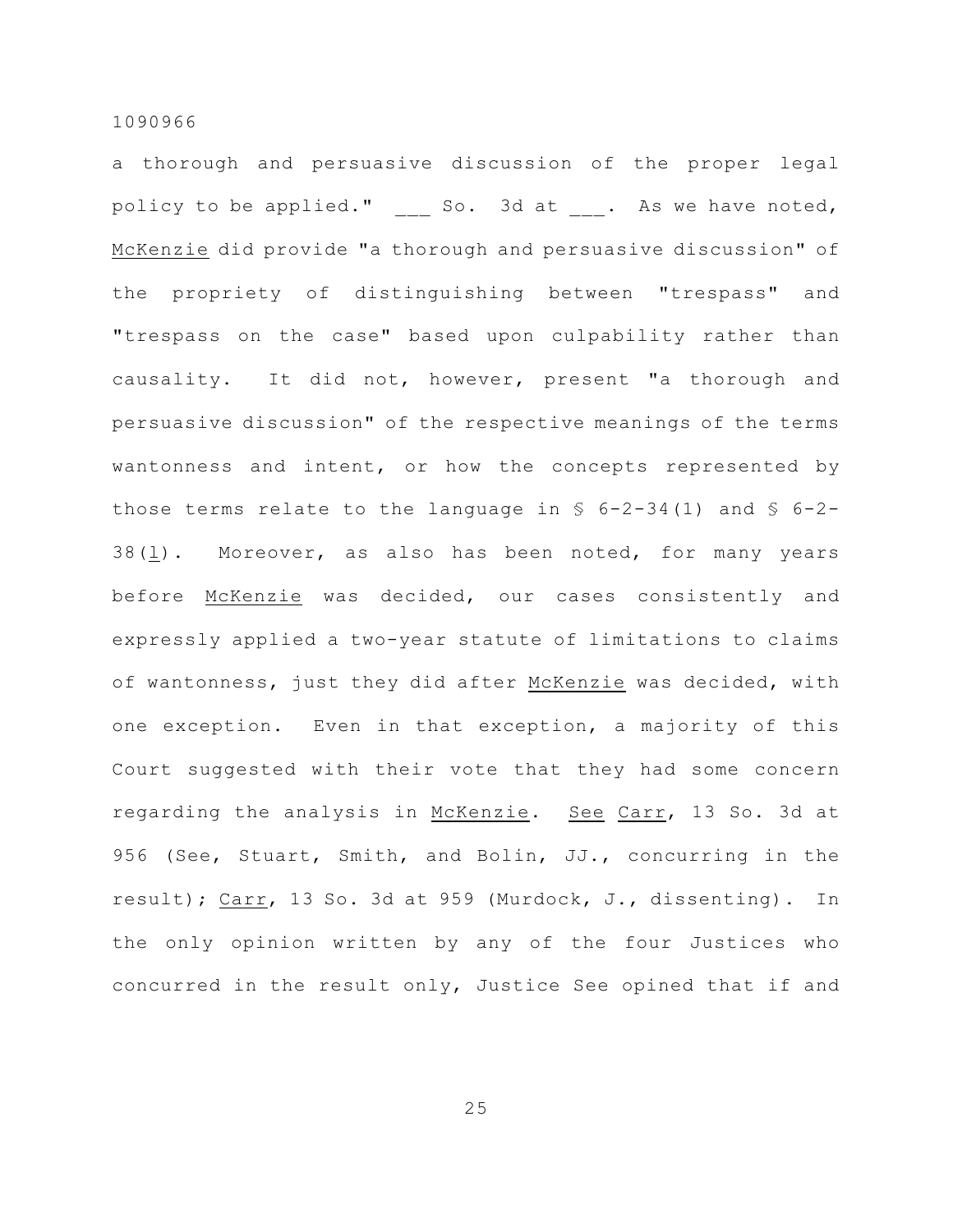when this Court were to be asked to revisit McKenzie, it would be appropriate to do so.

In revisiting and overruling McKenzie today, we find applicable not only the above-quoted admonition of Justice Shores in Foremost, but also the admonitions of the United States Supreme Court in cases such as Citizens United v. Federal Election Commission, U.S. , 130 S. Ct. 876 (2010):

"[I]f the precedent under consideration itself depart[s] from the Court's jurisprudence, returning to the '"intrinsically sounder" doctrine established in prior cases' may 'better serv[e] the values of stare decisis than would following [the] more recently decided case inconsistent with the decisions that came before it.' Adarand Constructors, Inc. v. Pena, 515 U.S. 200, 231 (1995); see also Helvering[ v. Hallock, 309 U.S. 106], at 119 [(1940)]; Randall[ v. Sorrell, 548 U.S. 230], at 274 [(2006)] (Stevens, J., dissenting). Abrogating the errant precedent, rather than reaffirming or extending it, might better preserve the law's coherence and curtail the precedent's disruptive effects."

\_\_\_ U.S. at \_\_\_, 130 S.Ct. at 921.

"'[S]tare decisis is a principle of policy and not a mechanical formula of adherence to the latest decision, however recent and questionable, when such adherence involves collision with a prior doctrine more embracing in its scope, intrinsically sounder, and verified by experience.' Helvering v. Hallock, 309 U.S. 106, 119 (1940). Remaining true to an 'intrinsically sounder' doctrine established in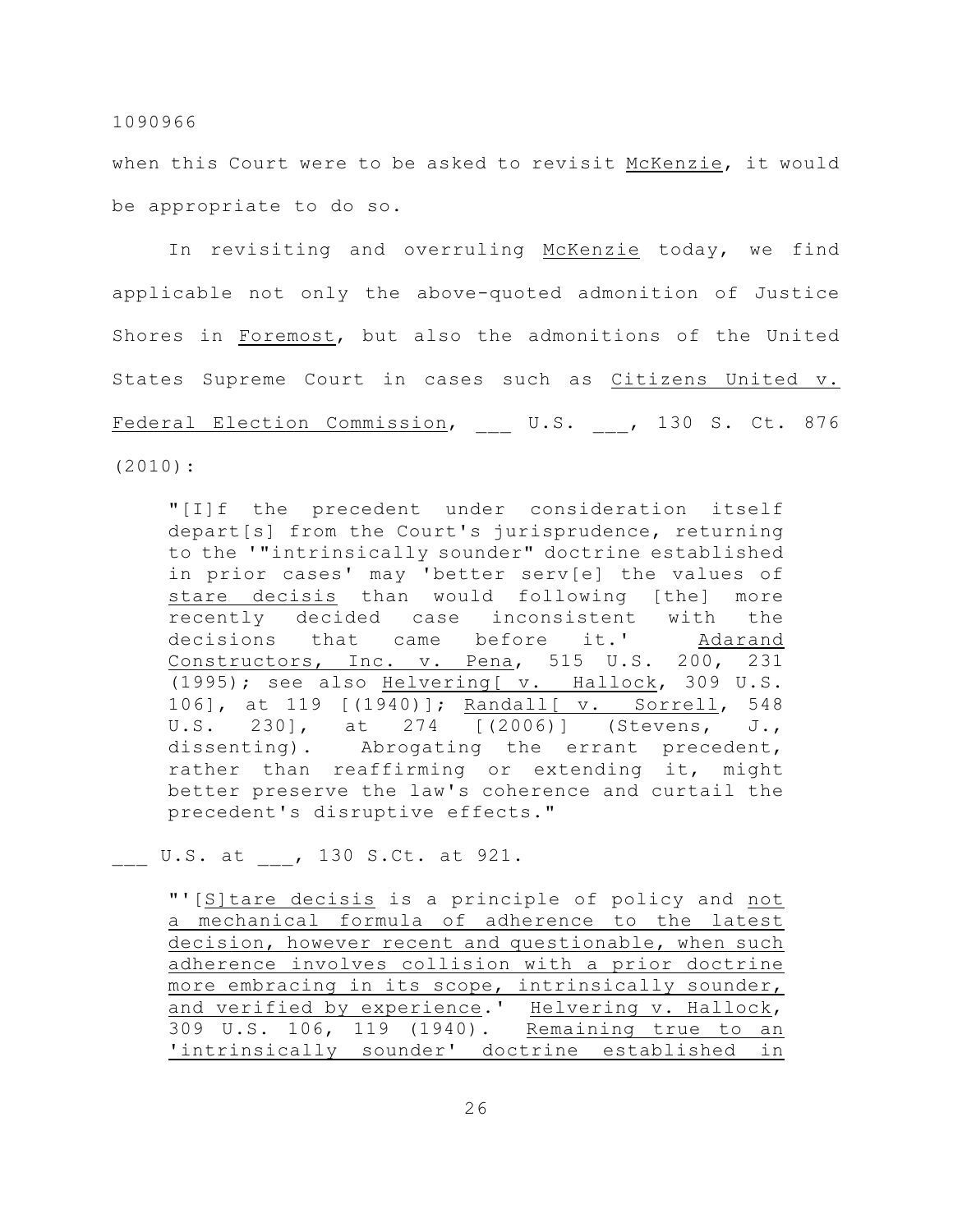prior cases better serves the values of stare decisis than would following a more recently decided case inconsistent with the decisions that came before it; the latter course would simply compound the recent error and would likely make the unjustified break from previously established doctrine complete. In such a situation, 'special justification' exists to depart from the recently decided case."

Adarand Constructors, Inc. v. Pena, 515 U.S. 200, 231-33 (1995) (emphasis added) (considering the operation of stare decisis as to an issue of constitutional interpretation).<sup>7</sup>

For the reasons explained, McKenzie altered the law in a manner that, under well established principles concerning the operation of the doctrine of stare decisis, we are now

<sup>7</sup> "Stare decisis is not an inexorable command.

"....

"... A court may overrule precedent after reviewing the plausibility of the existing interpretation of a statute, the extent to which that interpretation has been fixed in the fabric of the law, and the strength of arguments for changing the interpretation."

20 Am. Jur. Courts § 131 (2005).

<sup>&</sup>quot;Particularly where a precedent or series of precedents has been treated as authoritative for a long time, courts are generally reticent to deviate from that policy, especially where the precedent has been followed for a long period of years.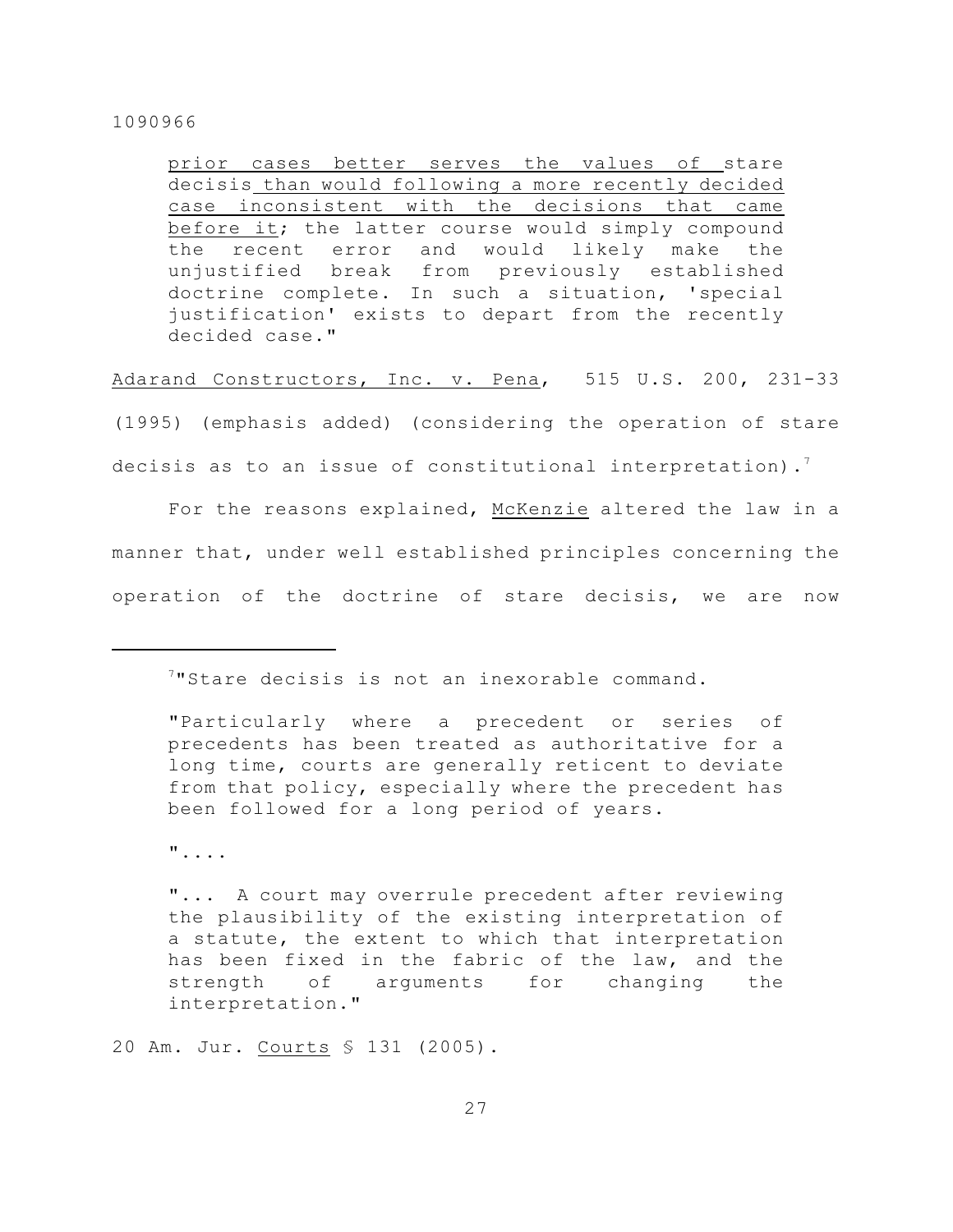impelled to overrule. If we did not follow these principles and overrule McKenzie, we would be enshrining in our law an erroneous decision. A failure by this Court to admit its error and to adhere to the policy choice that has been made by our legislature would be the course that would "undermine[] its judicial authority and equate[] th[is] Court with some sort of 'other legislature' to the detriment of all the courts in this State,"  $\qquad \qquad$  So. 3d at  $\qquad \qquad$  (Cobb, C.J., dissenting), and the doctrine of separation of powers.<sup>8</sup>

 $8$ What would be truly "distressing" would be if, when this Court has made an error as it did in McKenzie, it would be unwilling to "confess" that error and set the law right.

In the last 17 months alone, dating back to the beginning of last year, this Court has issued opinions in nine cases overruling preexisting precedent. See Williams v. State, [Ms. 1090759, March 18, 2011] \_\_\_ So. 3d \_\_\_ (Ala. 2011); Ex parte Rogers, [Ms. 1080880, Dec. 30, 2010] So. 3d (Ala. 2010); Hutchinson v. State, [Ms. 1091018, Dec. 30, 2010] So. 3d (Ala. 2010); Steele v. Federal Nat'l Mortg. Ass'n, [Ms. 1091441, Dec. 3, 2010] So. 3d (Ala. 2010); Elliott v. Navistar, Inc.,  $MS. 1090152$ , Dec. 3, 2010] \_\_\_ So. 3d \_\_\_ (Ala. 2010); DGB, LLC v. Hinds, 55 So. 3d 218 (Ala. 2010); Riley v. Cornerstone Community Outreach, 57 So. 3d 704 (Ala. 2010); Robertson v. Gaddy Elec. & Plumbing, LLC, 53 So. 3d 75 (Ala. 2010); and Teer v. Johnston, [Ms. 1081613, Sept. 30, 2010] So. 3d \_\_\_ (Ala. 2010). Chief Justice Cobb concurred in the action of this Court in overruling prior precedent in all but one of those cases; most of those cases were decided unanimously. In each of them, the Court, as it does today, felt compelled to overrule one or more prior decisions based on its good-faith belief that doing so comported with well established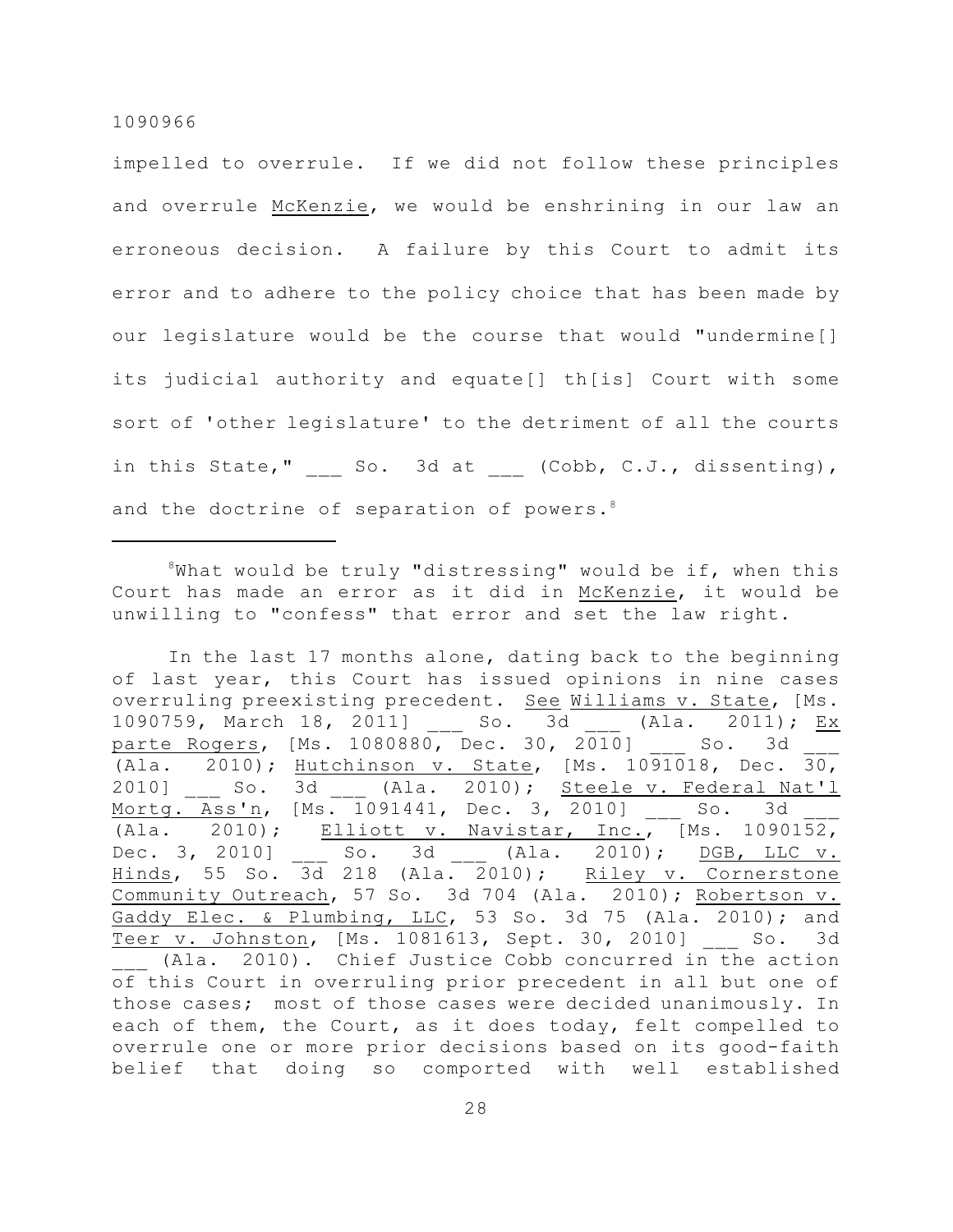## C. Prospective Application

We now turn to the manner in which the rule we announce today should be applied with respect to litigants as to whom the six-year limitations period previously announced by this Court in McKenzie has begun to run but has not yet expired. In this regard, we note that Walker's claim was timely filed under the rule of law announced in McKenzie, but untimely if we were to apply retroactively to him the rule of law announced today.

A fortiori, and for the same reasons, we reject as illconceived and offensive the dissenting opinion's attribution to other members of this Court of a "willingness to change [the Court's] basic pronouncements of the law as its composition changes." \_\_\_ So. 3d at \_\_\_. In addition, we note that in all the cases referenced above in which this Court overruled prior precedent, the composition of this Court changed between the date of the precedent overruled and the decision overruling it. Yet, in none of those cases did a dissenting Justice of this Court write an opinion accusing the other Justices of this Court of a "willingness to change ... basic pronouncements of the law" merely because they could do so as a result of "composition changes" in the Court. Such an accusation would have been ill-conceived in each of those other cases, just as it is in this case.

principles of stare decisis and was necessary to set the law right. In none of them did any member of this Court challenge the decision of those in the majority as being a function of anything other than such a good-faith belief.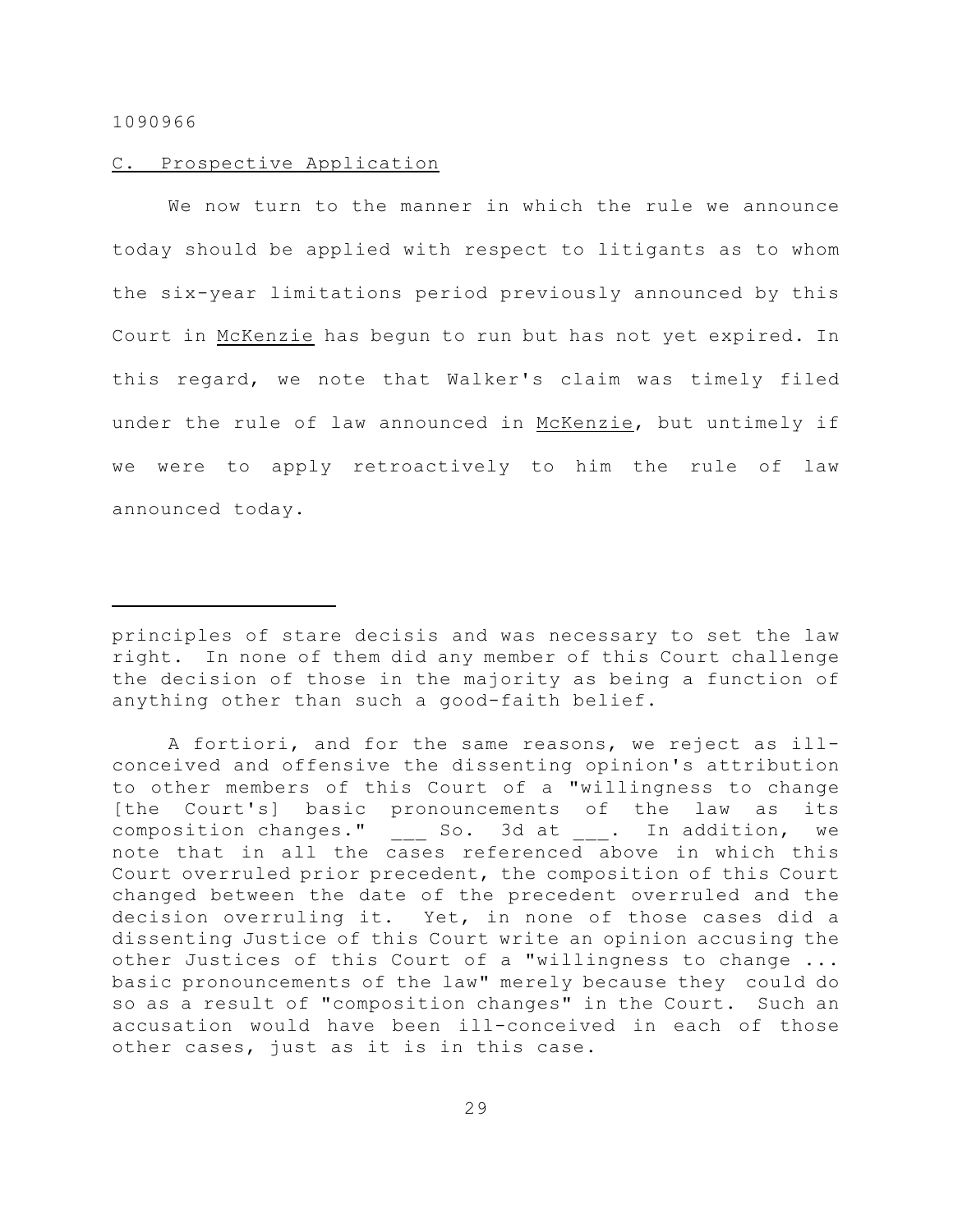Although the retroactive application of judgments is the usual practice, "[t]he determination of the retroactive or prospective application of a decision overruling a prior decision is a matter of judicial discretion that must be exercised on a case-by-case basis." Ex parte Coker, 575 So. 2d 43, 51 (Ala. 1990). Compare Foremost, 693 So. 2d at 421 (applying prospectively a decision reinstating an earlier rule as to when a cause of action for fraud accrues "because this return to the reasonable reliance standard represents a fundamental change in the law of fraud").

We are particularly cognizant in a case such as this of the fact that an existing cause of action is a vested right. See, e.g., Pickett v Matthews, 238 Ala. 542, 545, 192 So. 261, 264 (1939) ("[T]he right to the remedy must remain and cannot be curtailed after the injury has occurred and right of action vested, regardless of the source of the duty which was breached, provided it remained in existence when the breach occurred."). Thus, applying our decision retroactively to parties such as Walker would deprive them of a vested right without granting them any opportunity to preserve it. Cf. Thomas v. Niemann, 397 So. 2d 90, 93 (Ala. 1981)("[T]he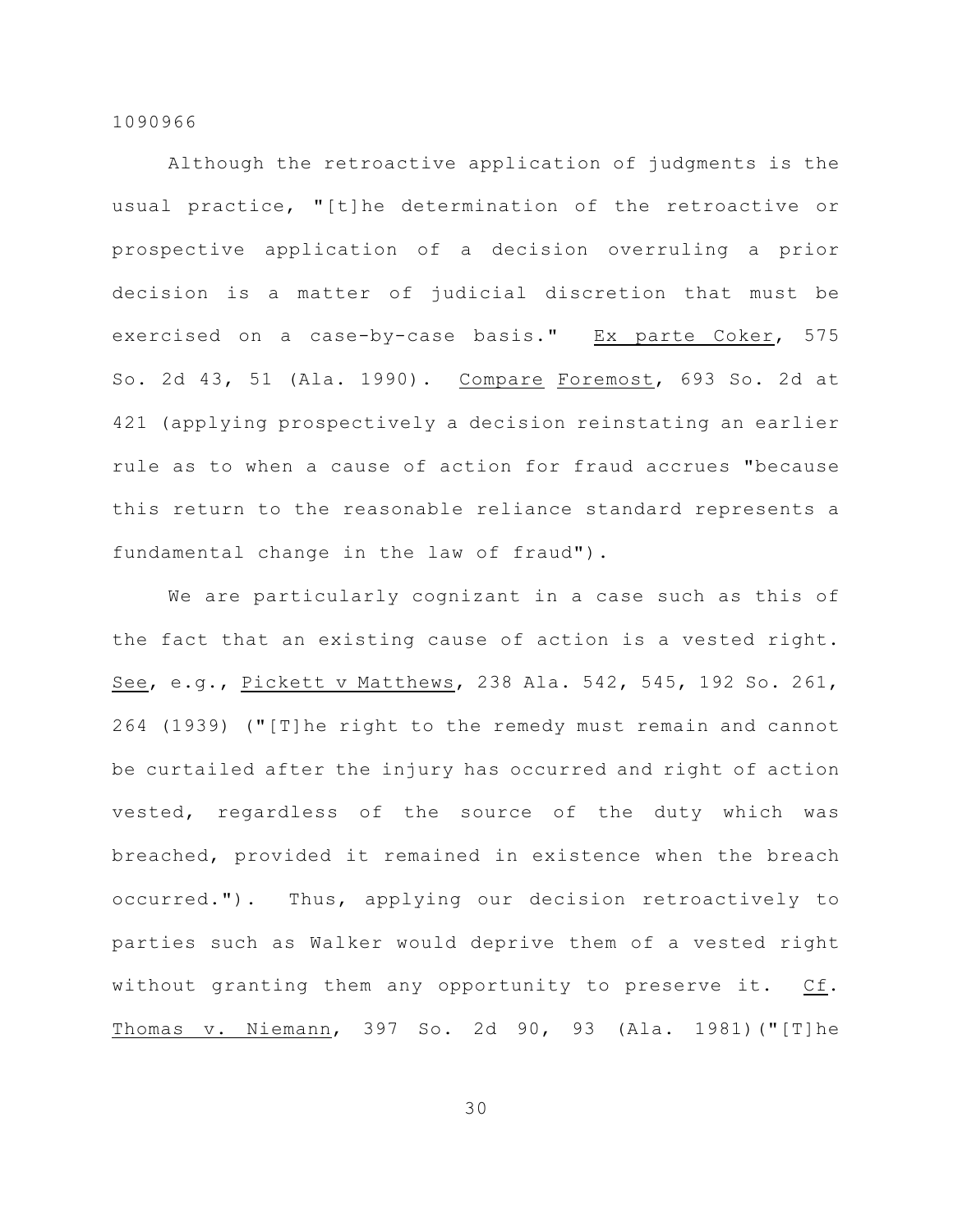legislature may create or shorten periods of limitation provided a reasonable time is allowed for existing causes of action to be brought."); Cronheim v. Loveman, 225 Ala. 199, 201, 142 So. 550, 550 (1932).

The restriction recognized in such cases as Thomas v. Niemann on the legislature's power to affect existing causes of action is of constitutional dimension, and it provides useful guidance in the present case. As this Court stated in Coleman v. Holmes,  $44$  Ala.  $124$ ,  $125$   $(1870)$ , "[u]nder the restrictions of our Federal and State constitutions a statute of limitations which should not give a reasonable time after its passage for the commencement of suits upon existing causes of action, would be void." See also 51 Am. Jur. 2d Limitation of Actions § 45 (2000) ("A statute of limitation, like any other procedural or remedial law, cannot under the United States Constitution apply retroactively to deprive a person of a preexisting right."). In other words, as would be true of the legislature, this Court's recognition today of a different statute of limitations than previously announced by this Court must "provide[] a reasonable time ... for existing causes of action to be brought." Thomas, 397 So. 2d at 93.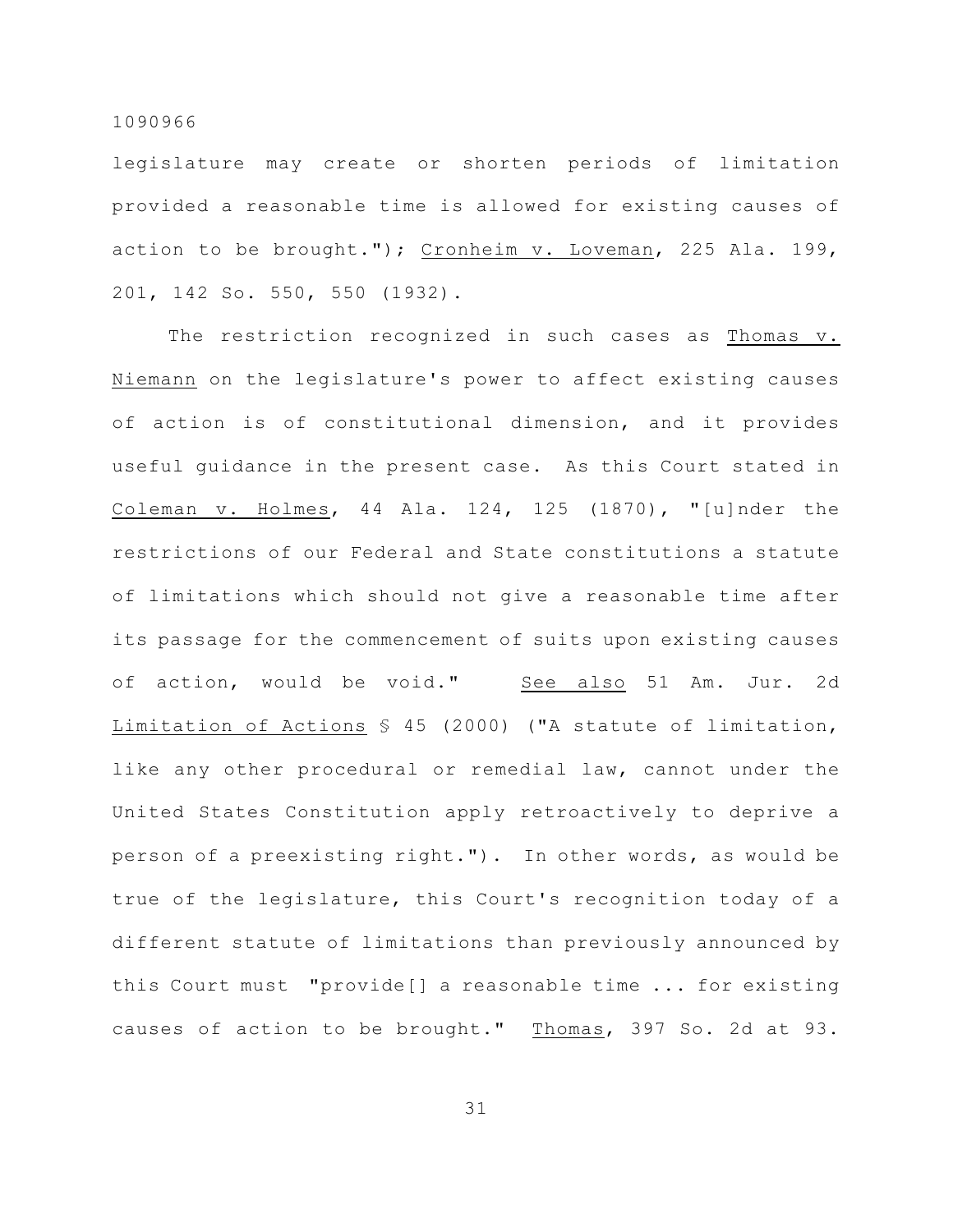Cf. Ex parte DeBruce, 651 So. 2d 624, 631 (Ala. 1994) ("[T]his Court can adopt rules of procedure to govern the proceedings in a criminal case, so long as those rules guarantee substantive procedural due process of law and do not infringe upon a right granted an accused by the State or Federal Constitution, or other provisions of substantive law."); see also 20 Am. Jur. 2d Courts § 151 (2005) ("The judicial overruling of a precedent should not be given retroactive effect where to do so would interfere with vested rights ....").

In addition, we note that in First Tennessee Bank, N.A. v. Snell, 718 So. 2d 20 (Ala. 1998), this Court discussed

"certain factors a court should consider in deciding whether a judicial decision is to be applied nonretroactive. See Chevron Oil Co. v. Huson, 404 U.S. 97, 92 S. Ct. 349, 30 L. Ed. 2d 296 (U.S. 1971). We quoted the Chevron Oil factors in McCullar v. Universal Underwriters Life Ins. Co., 687 So. 2d 156 (Ala. 1996):

"'"First, the decision to be applied nonretroactive must establish a new principle of law, either by overruling clear past precedent on which litigants may have relied, see, e.g., Hanover Shoe, Inc. v. United Shoe Machinery Corp., [392 U.S. 481, 88 S. Ct. 2224, 2233, 30 [20] L. Ed. 2d 1231 (1968),] ... or by deciding an issue of first impression whose resolution was not clearly foreshadowed, see, e.g.,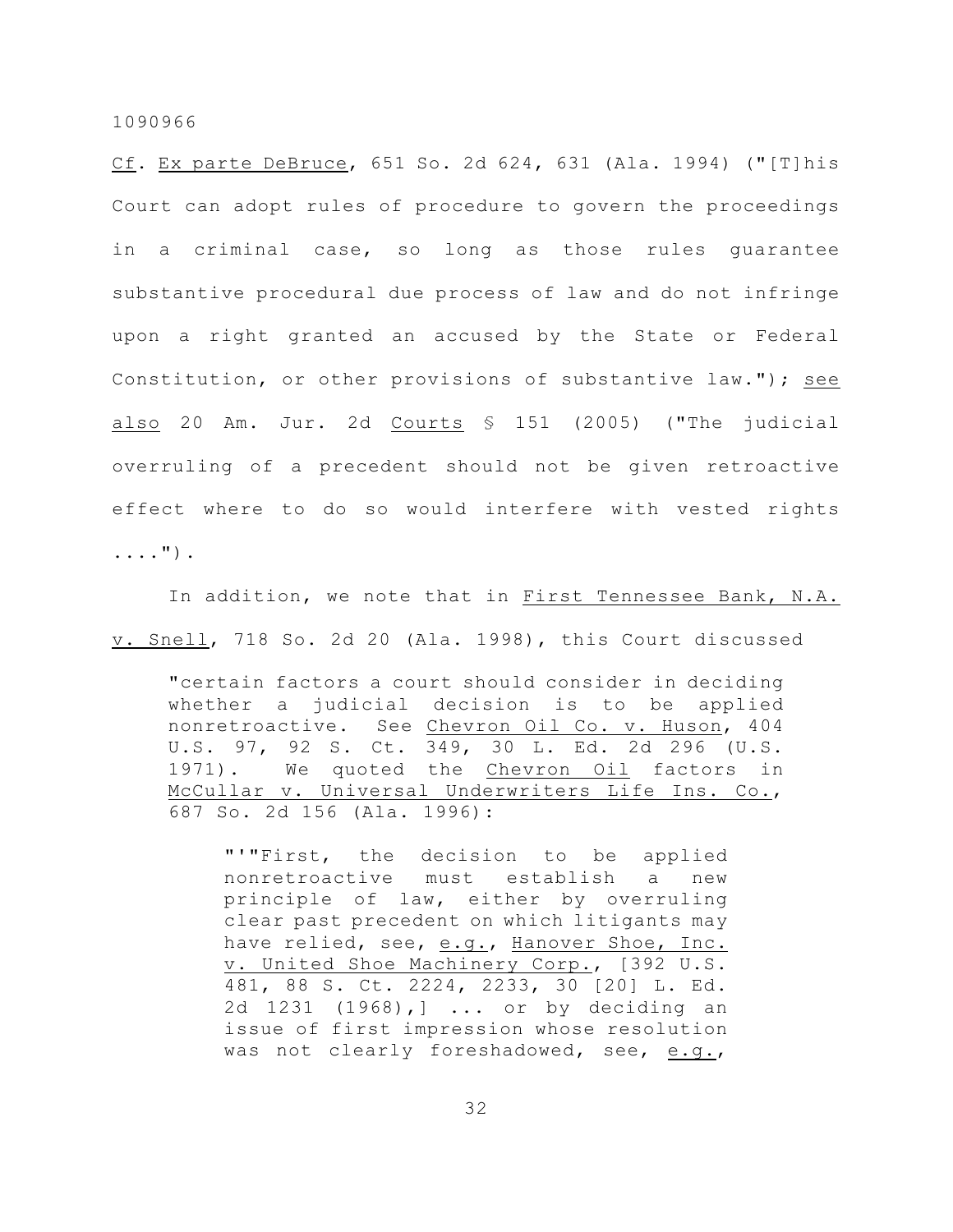Allen v. State Board of Elections, [393 U.S. 544, 572, 89 S. Ct. 817, 835, 22 L. Ed. 2d 1 (1969)]. Second, it has been stressed that 'we must ... weigh the merits and demerits in each case by looking to the prior history of the rule in question, its purpose and effect, and whether retrospective operation will further or retard its operation.' Linkletter v. Walker, [381 U.S. 618, 629, 85 S. Ct. 1731, 1737-38, 14 L. Ed. 2d 601 (1965)]. Finally, we have weighed the inequity imposed by retroactive application, for '[w]here a decision of this Court could produce substantial inequitable results if applied retroactively, there is ample basis in our cases for avoiding the "injustice or hardship" by a holding of nonretroactivity.'"'

"687 So. 2d at 165 (quoting Chevron Oil, 404 U.S. at 106-07, 92 S. Ct. at 355, 30 L. Ed. 2d at 296 (1971)).

"We also noted in McCullar that under Alabama law, the first of these Chevron Oil factors will, in many cases, prove dispositive of the retroactivity issue. That first factor suggests that the retroactivity issue turns on the extent to which the new decision affects pending or preexisting rights. 687 So. 2d at 165."

718 So. 2d at 24; see also 20 Am. Jur. 2d Courts § 151 (2005) ("A decision overruling a judicial precedent may be limited to prospective application where required by equity or in the interest of justice. ... Some jurisdictions distinguish between decisions that overrule substantive law and those that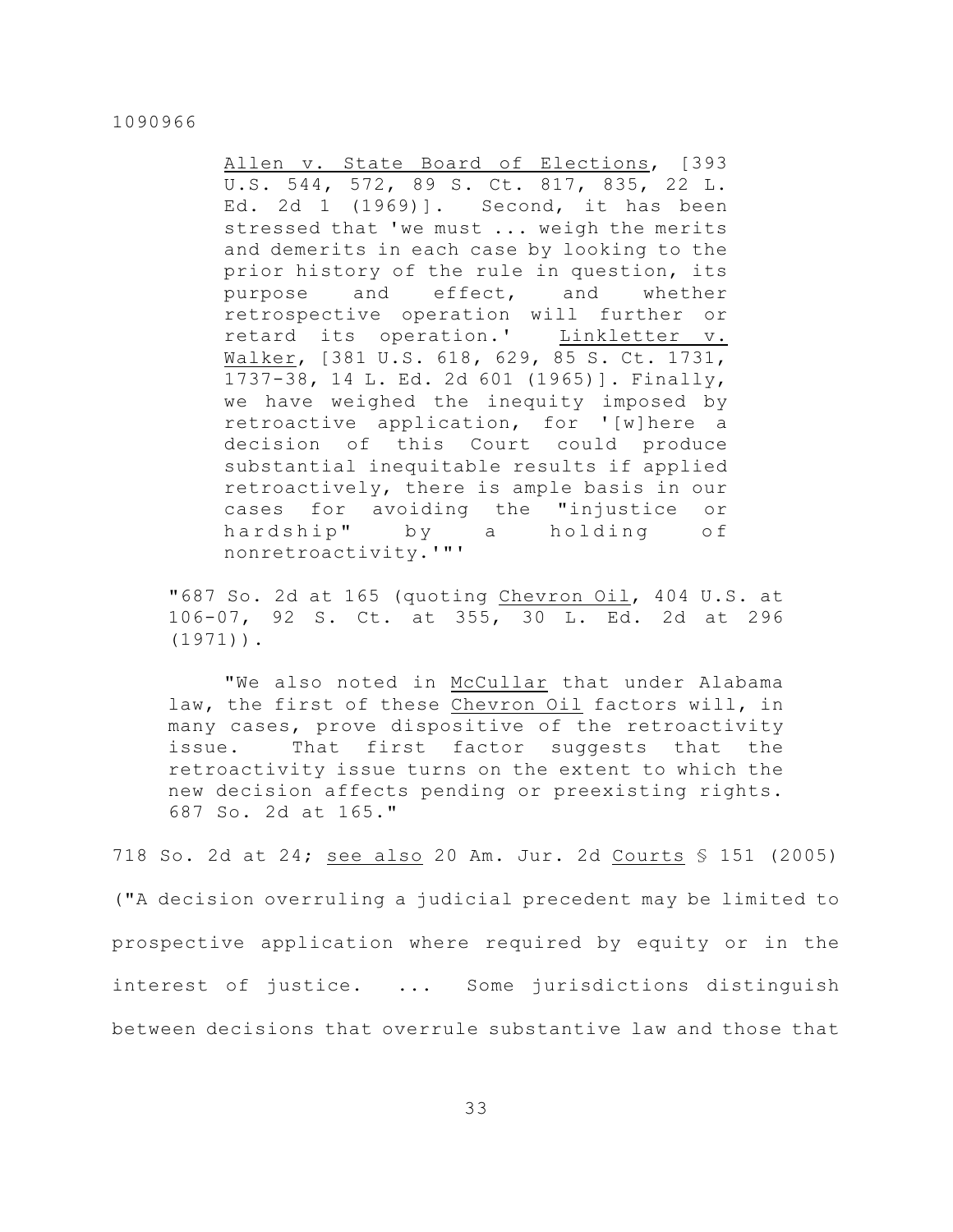overrule procedural law; in these jurisdictions, a decision overruling substantive law applies retroactively, while a decision overruling procedural law applies prospectively only."). $9$ 

"'As a general rule, the effect of overruling a decision and refusing to abide by the precedent there laid down is retrospective, as well as prospective, and makes the law at the time of the overruled decision as it is declared to be in the last decision .... The distinction has been made that if the overruled decision is one dealing with procedural or adjective law the effect of the subsequent overruling decision is prospective only; but if the overruled decision is one dealing with substantive law the effect of the subsequent overruling decision is retroactive. In any event, a court of final decision may expressly define and declare the effect of a decision overruling a former decision, as to whether or not it shall be retroactive, or operate prospectively only, and may, by a saving clause in the overruling decision, preserve all rights accrued under the previous decision.' 21 C.J.S. Courts § 194(a) (Footnotes omitted.)"

359 So. 2d at 1155.

 $9$ The general rule in some jurisdictions as described in the cited section of American Jurisprudence is consistent with our decision today and arguably other decisions of this Court. This rule was expressly articulated in the following passage from Corpus Juris Secundum quoted with approval by this Court in City of Birmingham v. Brasher, 359 So. 2d 1153 (Ala. 1978), though our research has not found any express repetition of it in more recent cases: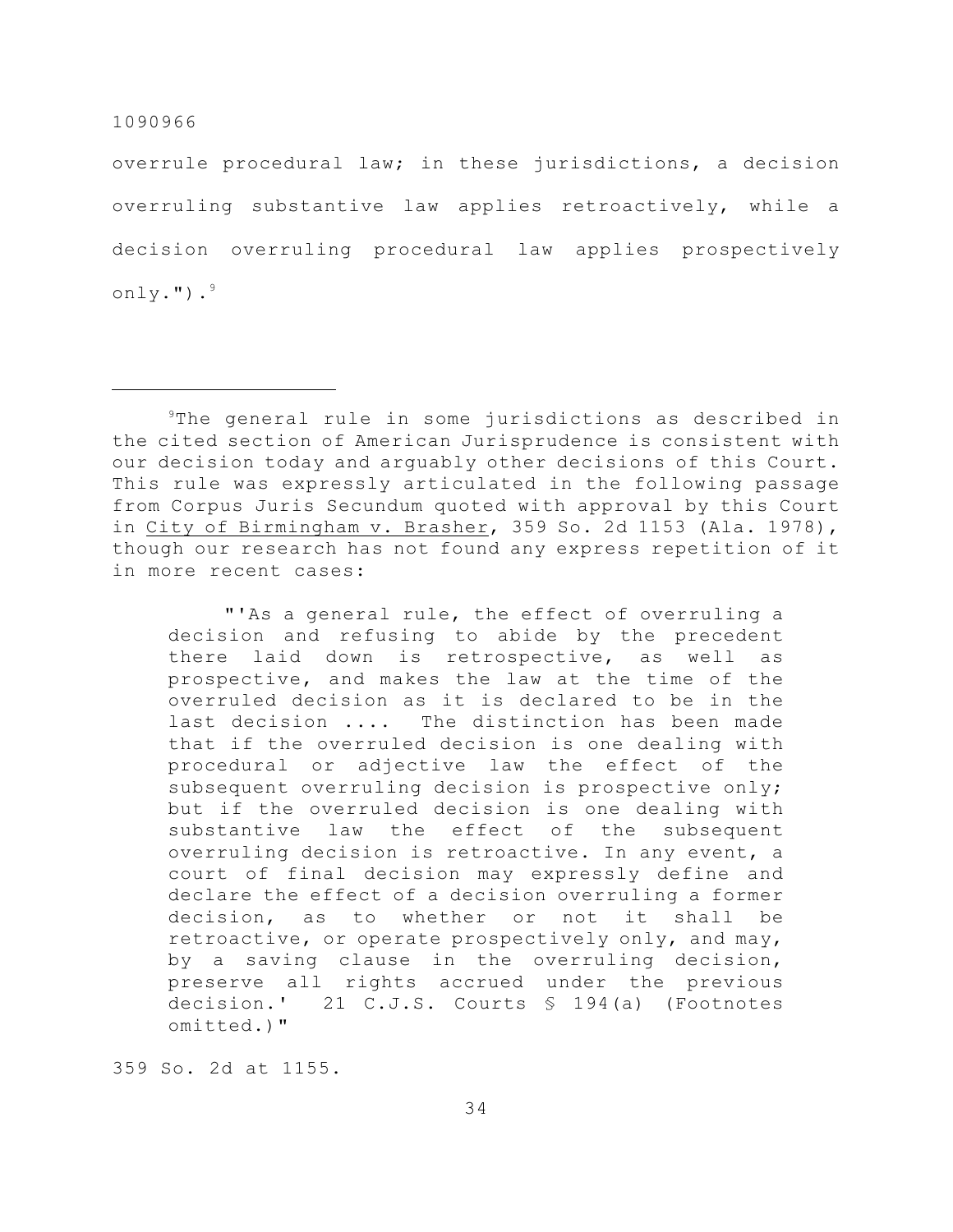The above-discussed principles require that we not apply our ruling today retroactively so as to immediately cut off the claims of persons who have been wantonly injured within the last six years and who therefore have been entitled to rely upon the rule this Court announced in McKenzie. Thus, for a person as to whom the six-year limitations period previously announced by this Court will, under the rule announced today, expire on a date less than two years from today's date, we conclude that it is just and equitable that the limitations period not be affected by today's decision. For a person whose limitations period would expire more than two years from today, however, equity does not require that that person have more time to bring his or her action than would a party whose cause of action accrues on the date of this decision. In other words, as a result of our holding, litigants whose causes of action have accrued on or before the date of this decision shall have two years from today's date to bring their action unless and to the extent that the time for filing their action under the six-year limitations period announced in McKenzie would expire sooner.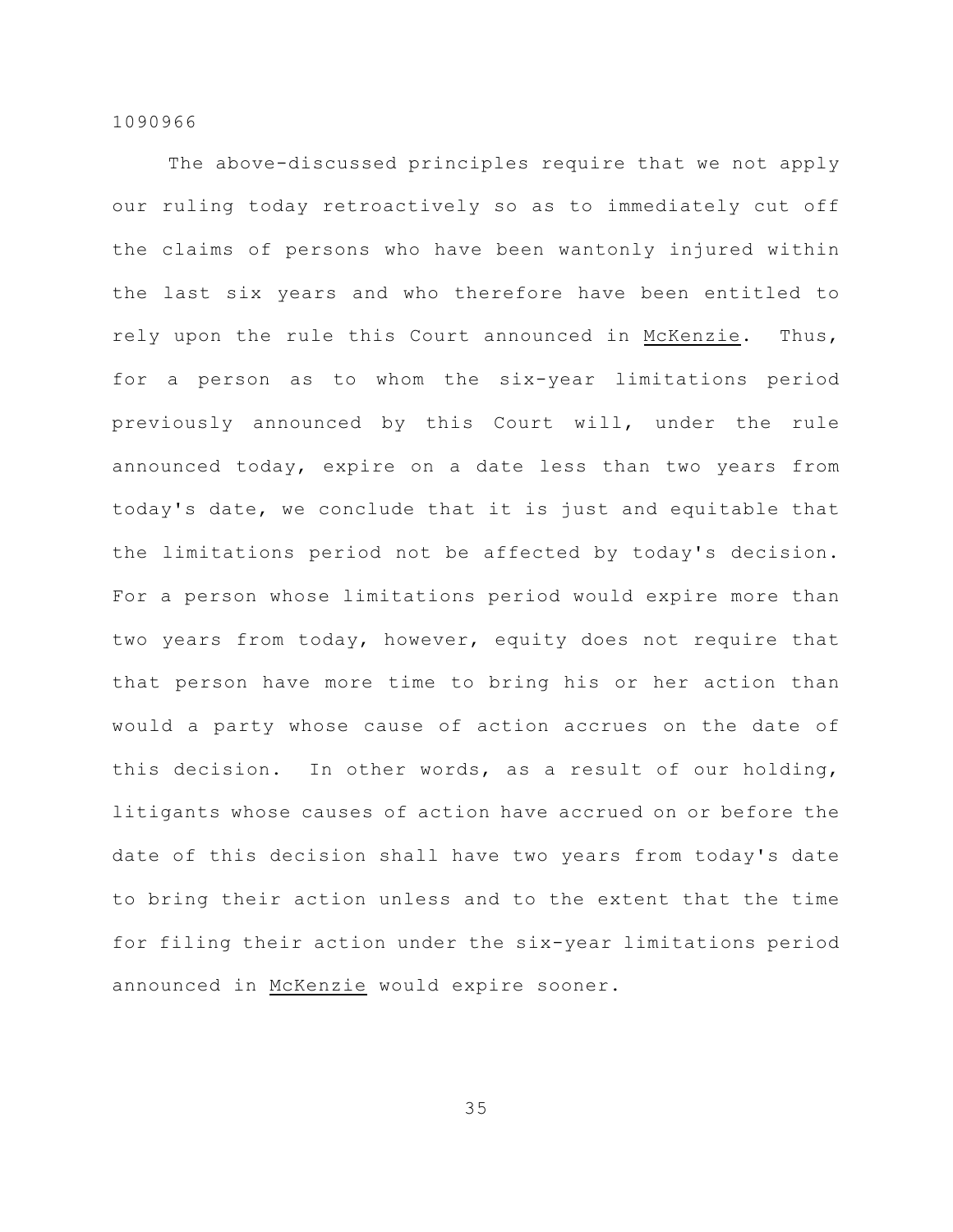# III. Conclusion

Based on the foregoing, the decision of the Court of Civil Appeals reversing the summary judgment entered against Walker is affirmed.

AFFIRMED.

Stuart, Bolin, Parker, Shaw, and Wise, JJ., concur.

Murdock and Main, JJ., concur specially.

Woodall, J., concurs in the result.

Cobb, C.J., dissents.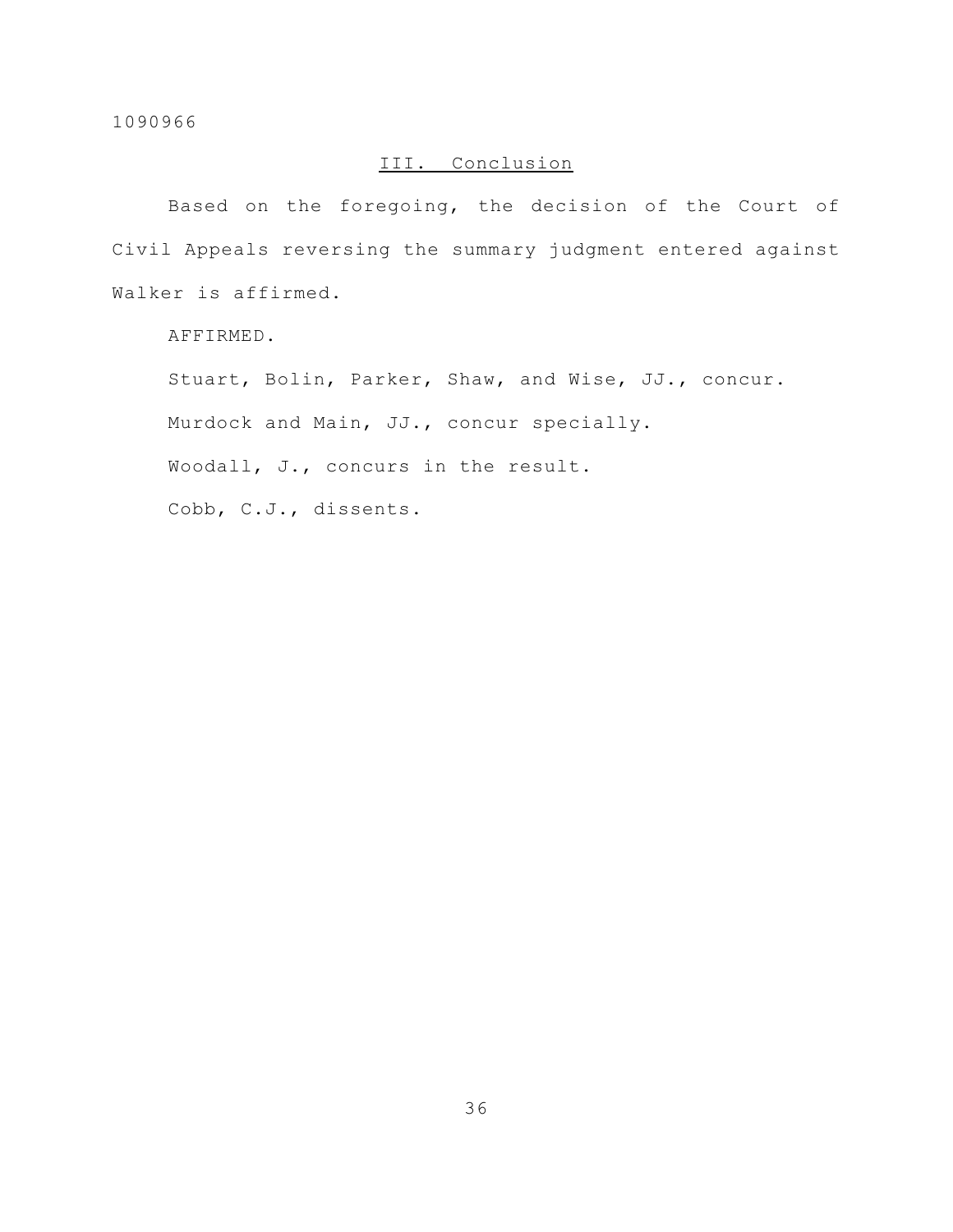MURDOCK, Justice (concurring specially).

In addition to its reliance upon Justice Jones's dissenting opinion in Strozier v. Marchich, 380 So. 2d 804 (Ala. 1980) (a reliance that is discussed in the main opinion), the dissenting opinion would perpetuate the confusion and/or conflation of the concepts of intent and wantonness by the manner in which it describes and then analyzes various hypothetical situations involving the discharge of a firearm into a crowd. Before addressing these hypotheticals and other statements in the dissenting opinion that would have the same effect, I will first address the difference between intent and wantonness.

Wantonness entails the intent to do an act, but not the intent to produce the consequence or injury for which the actor is to be held responsible. As noted, "wantonness" has been defined by our cases as the "'conscious doing of some act or the omission of some duty, while knowing of the existing conditions and being conscious that, from doing or omitting to do an act, injury will likely or probably result.'" George v. Alabama Power Co., 13 So. 3d 360, 368 (Ala. 2008) (quoting Alfa Mut. Ins. Co. v. Roush, 723 So. 2d 1250, 1256 (Ala. 1998)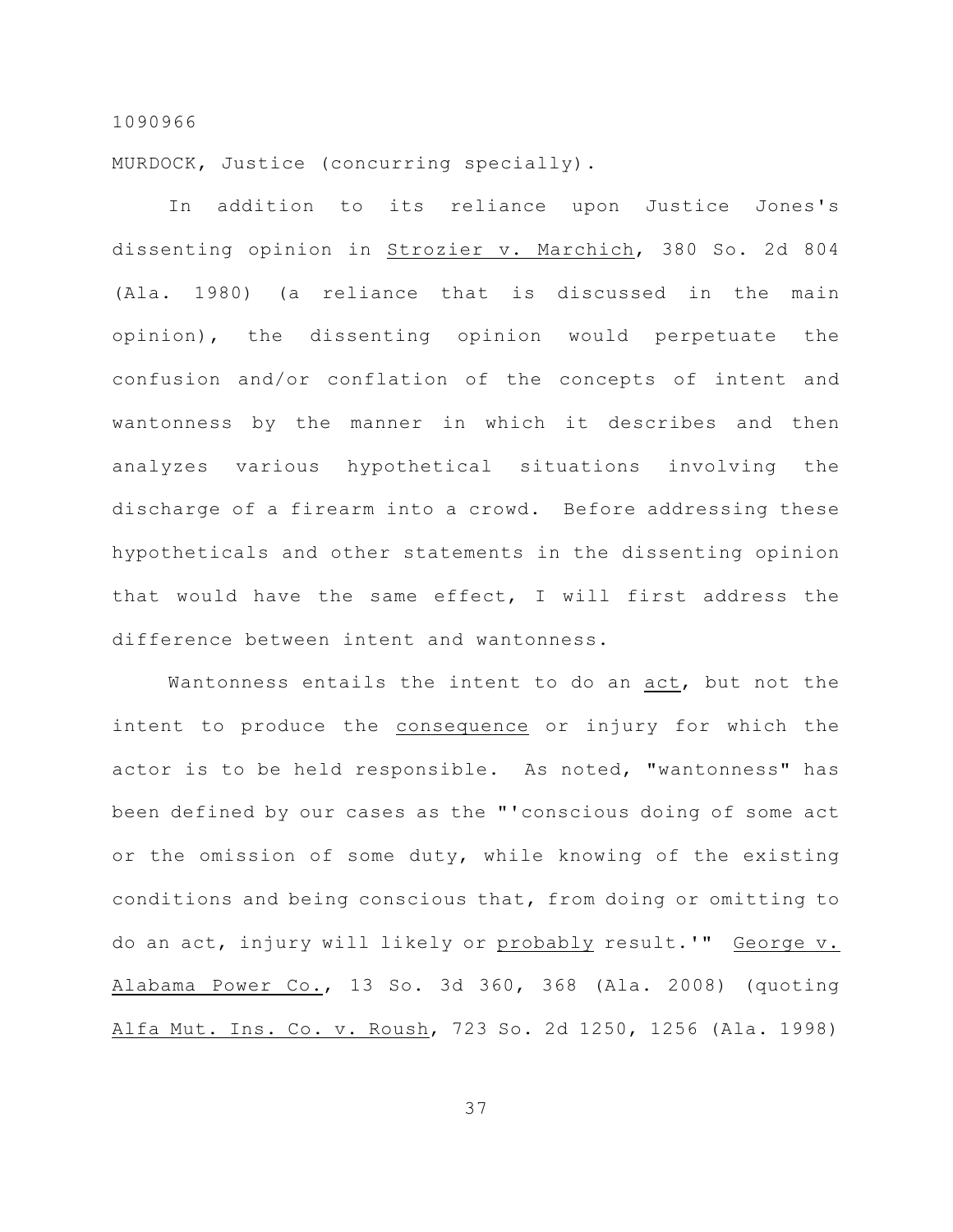(emphasis omitted; emphasis added)) ; Norfolk Southern Ry. v. Johnson, [Ms. 1090011, March 11, 2011] So. 3d (Ala. 2011) (to like effect). As noted in the main opinion, wantonness involves an "'"act done or omitted with knowledge of the probable consequence, and with reckless disregard of such consequence."'" \_\_\_ So. 3d at \_\_\_ (quoting Porterfield v. Life & Cas. Co. of Tennessee, 242 Ala. 102, 105, 5 So. 2d 71, 73 (1941), quoting in turn another case). Specific intent to injure the plaintiff is not an element of wantonness, which has been statutorily defined as "'[c]onduct which is carried on with a reckless or conscious disregard of the rights or safety of others.'" Alfa Mut. Ins. Co. v. Roush, 723 So. 2d at 1256 (quoting Ala. Code 1975,  $\frac{1}{5}$  6-11-20(b)(3)).<sup>10</sup>

In contrast, the concept of intent does not apply to conduct carried on by the actor merely with an awareness of the "probability" of a given consequence. Instead, the law reserves the term "intent" for circumstances where the actor desires or is substantially certain of the injury to result

 $10$ See also Alabama Pattern Jury Instructions: Civil 29.00 (2d ed. 1993)(Cum. Supp. 2010): "[An actor]'s conduct is wanton if [he/she] consciously acts of fails to act with a reckless or conscious disregard of the rights or safety of others and [he/she] is aware that harm will likely or probably result."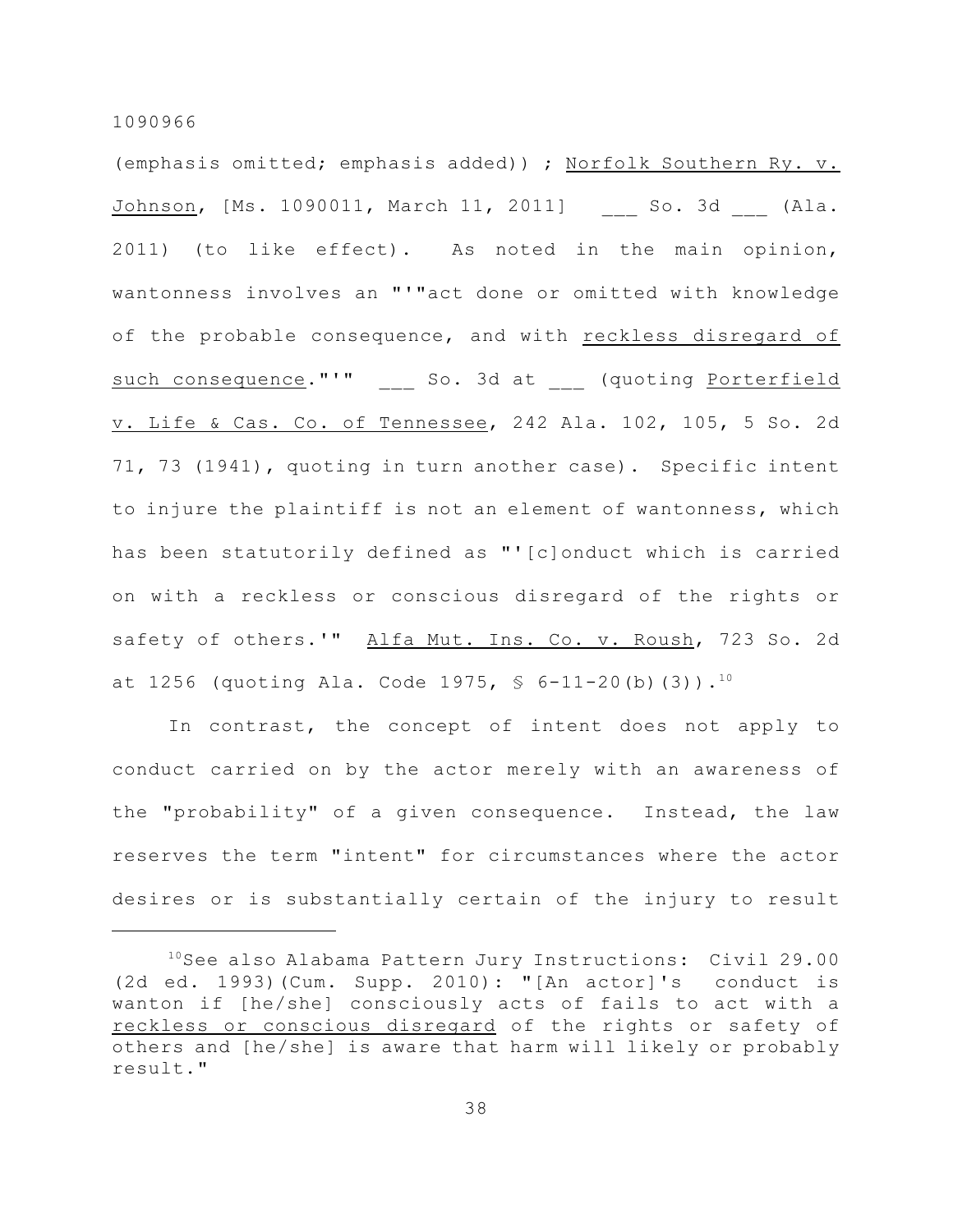from his or her act. As § 8A of the Restatement (Second) of Torts (1965) explains, "[t]he word 'intent' is used throughout the Restatement of this Subject to denote that the actor desires to cause the consequences of his act, or that he believes that the consequences are substantially certain to result from it." (Emphasis added.)<sup>11</sup>

The comments to § 8A of the Restatement (Second) of Torts further explain:

"a. 'Intent,' as it is used throughout the Restatement of Torts, has reference to the consequences of an act rather than the act itself. ... 'Intent' is limited, wherever it is used, to the consequences of the act.

"b. All consequences which the actor desires to bring about are intended, as the word is used in this Restatement. Intent is not, however, limited to consequences which are desired. If the actor knows that the consequences are certain, or substantially

 $11$ Section 1 of the Restatement (Third) of Torts (2010) explains that

"[a] person acts with the intent to produce a consequence if:

"(a) the person acts with the purpose of producing that consequence; or

"(b) the person acts knowing that the consequence is substantially certain to result."

(Emphasis added.)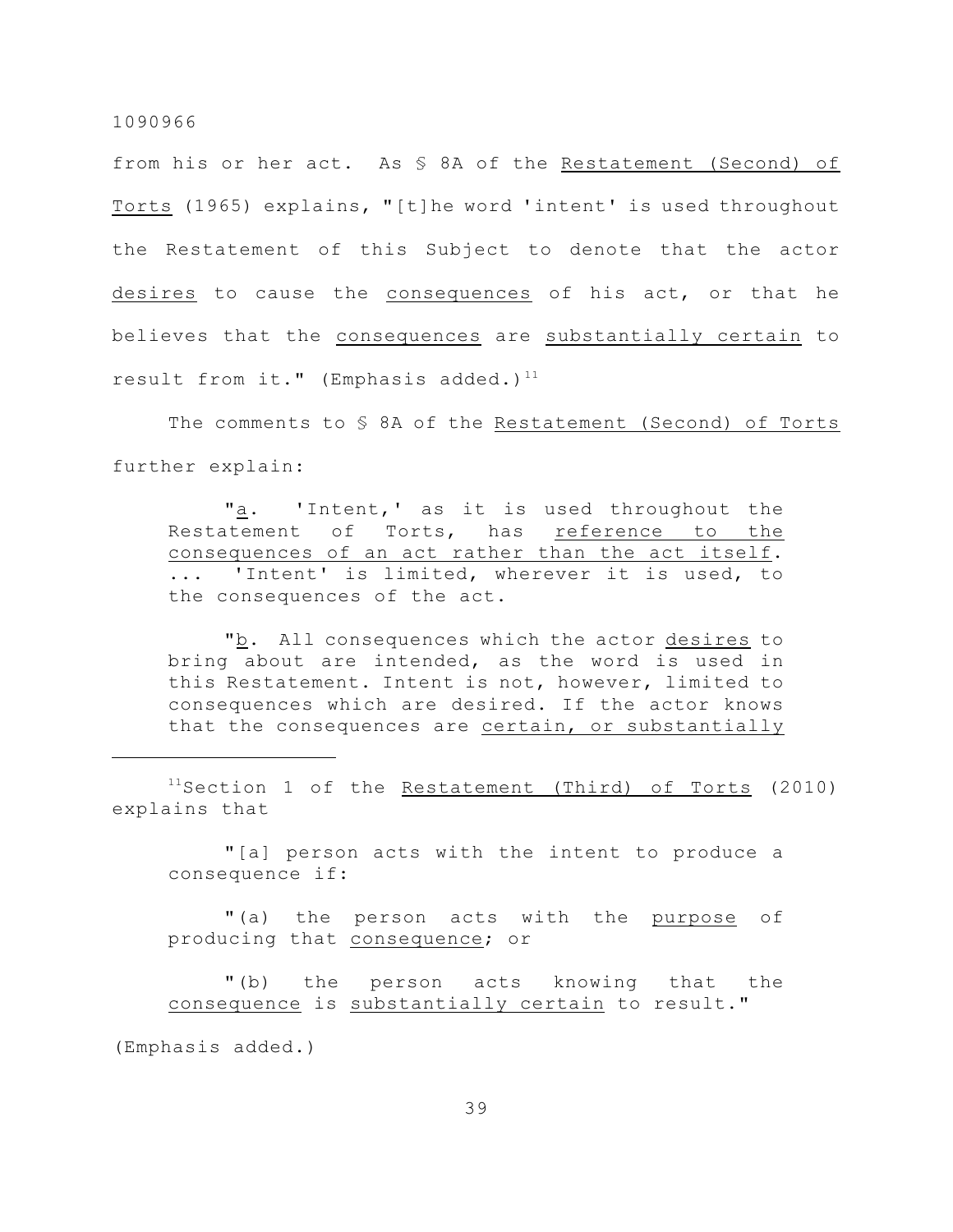certain, to result from his act, and still goes ahead, he is treated by the law as if he had in fact desired to produce the result. As the probability that the consequences will follow decreases, and becomes less than substantial certainty, the actor's conduct loses the character of intent, and becomes mere recklessness, as defined in § 500."

(Emphasis added.)

Comment f to Restatement (Second) of Torts § 500 (1965)

discusses the difference between intentional misconduct and

recklessness:

"f. Intentional misconduct and recklessness contrasted. Reckless misconduct differs from intentional wrongdoing in a very important particular. While an act to be reckless must be intended by the actor, the actor does not intend to cause the harm which results from it. It is enough that he realizes or, from facts which he knows, should realize that there is a strong probability that harm may result, even though he hopes or even expects that his conduct will prove harmless. However, a strong probability is a different thing from the substantial certainty without which he cannot be said to intend the harm in which his act results."

(Emphasis added.)

American Jurisprudence explains it this way:

"An individual may undertake an intentional act, and if the act is undertaken without an intent to harm or a substantial certainty that harm will result from the act, the actor is not guilty of an intentional tort. Instead, in such a situation, the activity is properly classified as reckless disregard of safety or reckless misconduct. To be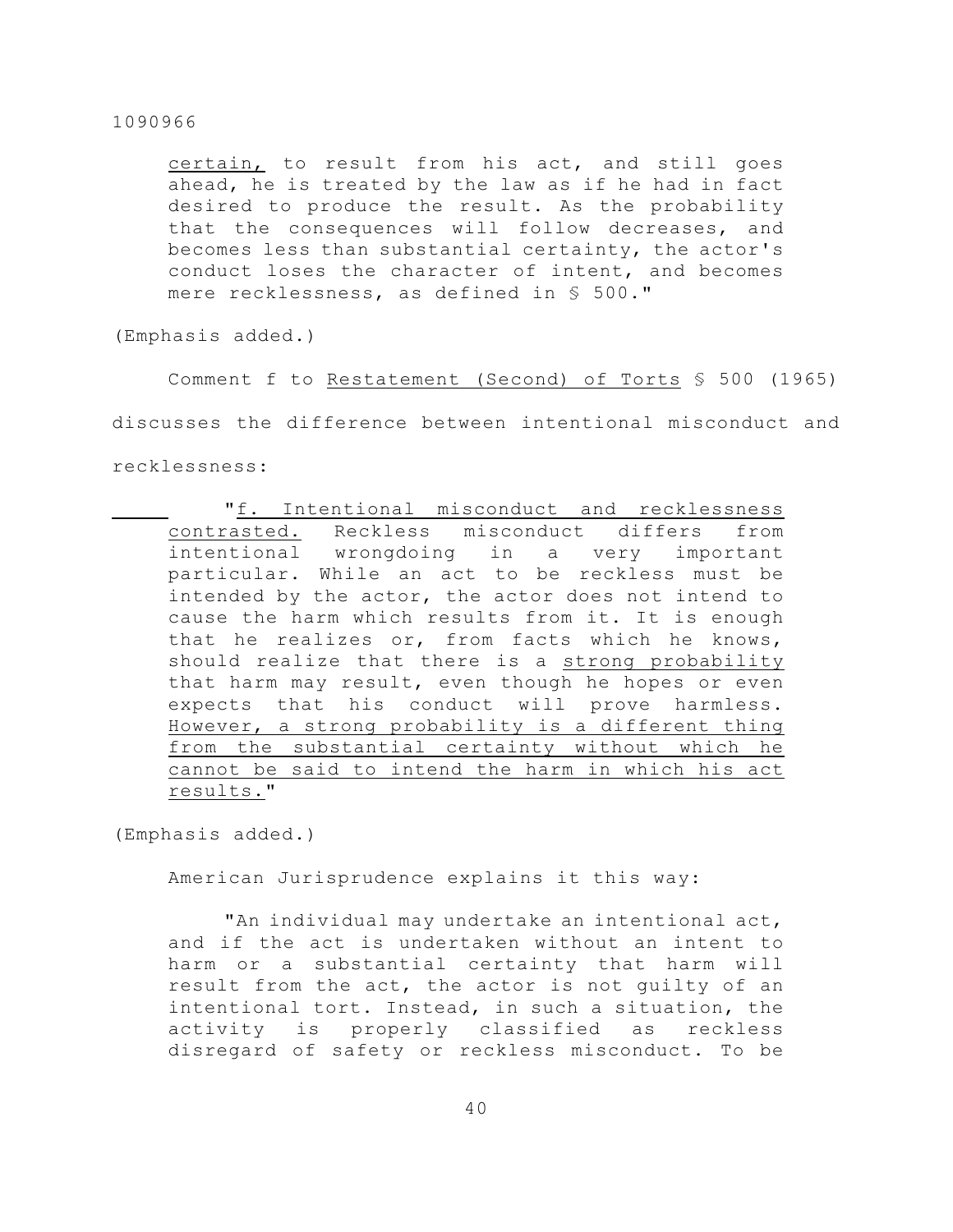reckless, the act must be intended by the actor; but, at the same time, the actor does not intend to cause the harm which results from it. Thus, reckless misconduct results when a person, with no intent to cause harm, intentionally performs an act so unreasonable and dangerous that he or she knows or should know it is highly probable that harm will result.... Nevertheless, existence of probability is different from substantial certainty, which is an ingredient of the intent to cause harm which results from the act."

57A Am. Jur. 2d Negligence § 276 (2004) (emphasis added; footnotes omitted).

Perhaps the simplest explanations come from the hornbook authored by Professor Prosser:

"The three most basic elements of [the] most common usage of 'intent' are that (1) it is a state of mind, (2) about consequences of an act (or omission) and not about the act itself, and (3) it extends not only to having in the mind a purpose (or desire) to bring about given consequences but also having in mind a belief (or knowledge) that given consequences are substantially certain to result from the act."

W. Page Keeton et al., Prosser and Keeton on the Law of Torts § 8, p. 34 (4th ed. 1984) (first two emphases in original; other emphasis added; footnotes omitted). $12$  We also are

 $12$ Professor Prosser goes on to explain that another source of "confusion" is the "failure to distinguish between (1) the factual elements essential to a finding of intent," as quoted in the text of this writing, and "(2) the elements of proof and argument that advocates and factfinders may bring to bear in addressing the question whether those factual elements are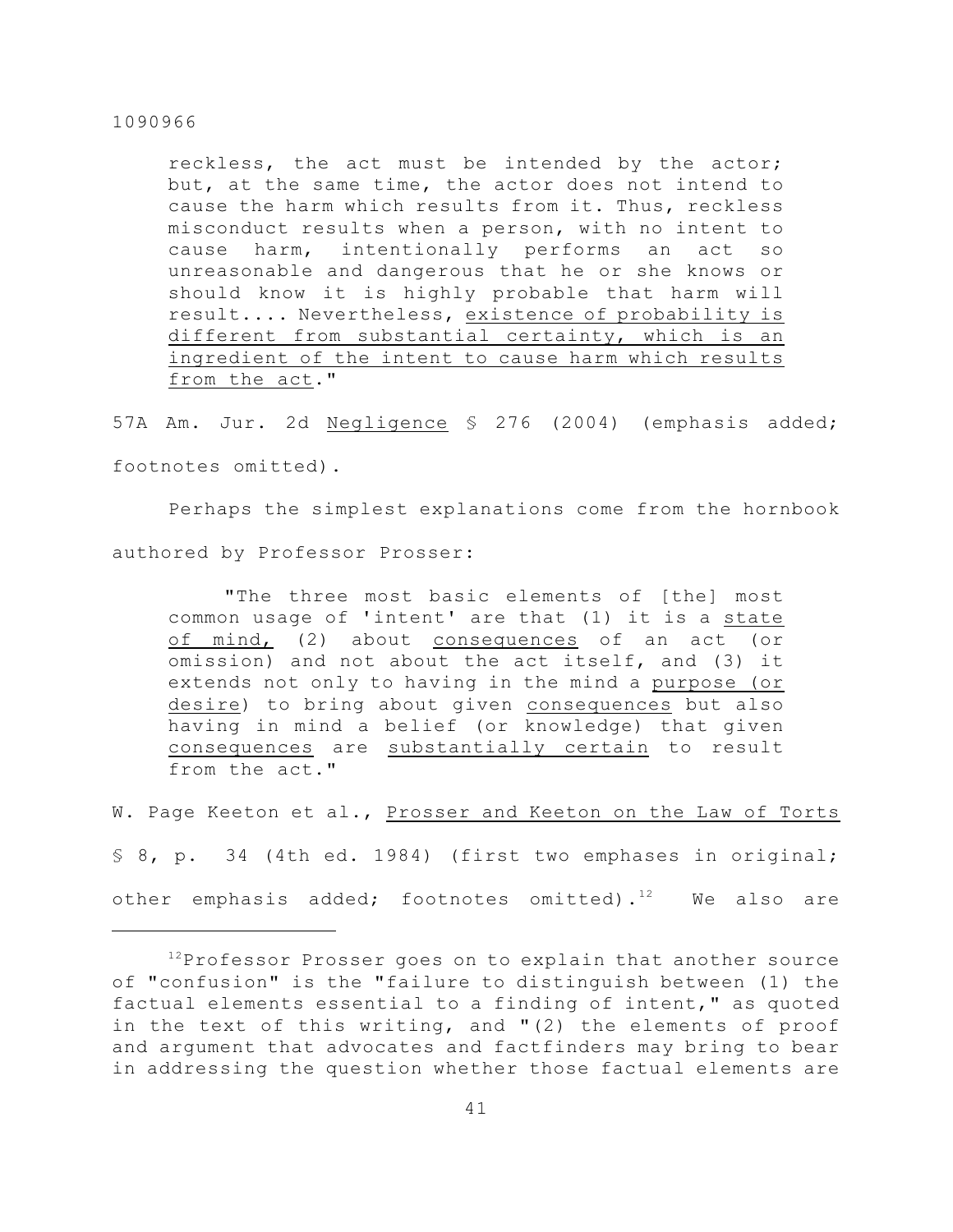provided with this very helpful distinction by Professor Prosser:

"[T]he mere knowledge and appreciation of a risk - something short of substantial certainty -- is not intent. The defendant who acts in the belief or consciousness that the act is causing an appreciable risk of harm to another may be negligent, and if the risk is great the conduct may be characterized as reckless or wanton, but it is not an intentional wrong."

Prosser, § 8, p. 36 (emphasis added).

At odds with the foregoing fundamental principles, Chief Justice Cobb makes reference in her dissenting opinion to wantonness as "generalized intentional conduct." So. 3d at . She then posits the following series of hypothetical circumstances and outcomes:

"Thus, if one who is in a crowd accidently drops a loaded firearm that discharges and injures another, the actionable tort is negligence. If that person intentionally discharges the firearm into a crowd and injures another, the actionable tort is wantonness. And if that person intentionally fires the firearm at a particular person and injures that person the tort becomes assault and battery. Unlike the tort of negligence, in both wantonness and

present in a given case." Prosser, § 8, pp. 35-36. As to the latter, Prosser explains that one of the common ways of proving the factual elements is to show that "given the circumstances disclosed in the evidence, a reasonable person in the actor's position would have known that the consequences in question were substantially certain to follow [his or her] act." Id., at 36.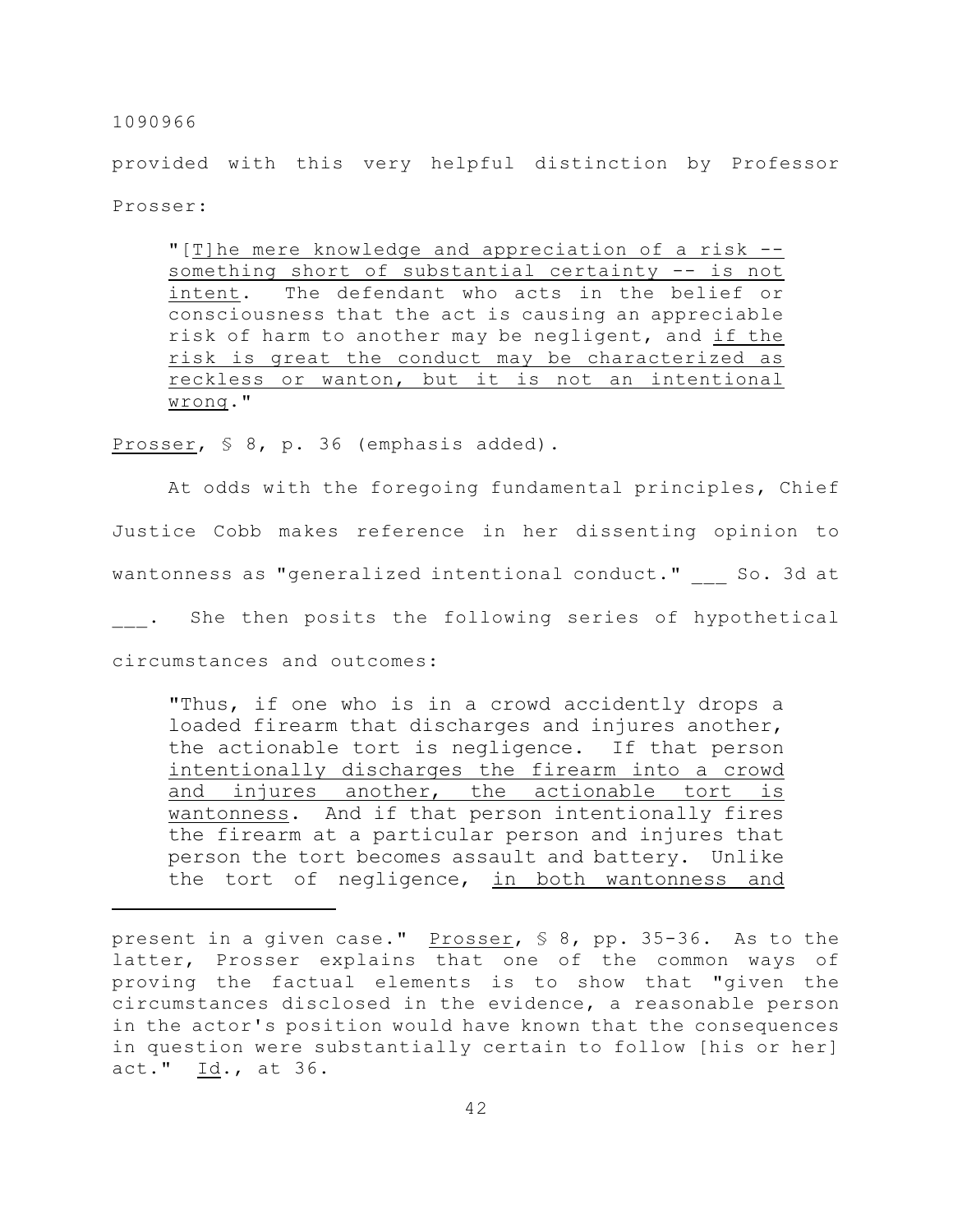assault and battery, there is intent to cause injury. That is, in both the wanton shooting and the assault and battery, there is intentional conduct."

So. 3d at (some emphasis added). In so doing, the Chief Justice conflates the concepts of intent and wantonness.

The last sentence in the above-quoted excerpt from the dissenting opinion -- that "in both the wanton shooting and the assault and battery, there is intentional conduct" -- is true, but only to the extent that one might consider the word "conduct" narrowly as a reference to the act, rather than to the consequences of the act. Furthermore, the next to last sentence of the excerpt -- the statement that "in both wantonness and assault and battery, there is intent to cause injury" -- is simply wrong. Wantonness does not contemplate that the actor intends the result achieved by their act. It is only necessary that the injury resulting from the act is "likely" or "probable." Again, the "existence of probability is different from substantial certainty," 57A Am. Jur. 2d Negligence § 276 (2004), and "[t]he defendant who acts in the belief or consciousness that the act is causing an appreciable risk of harm to another may be negligent, and if the risk is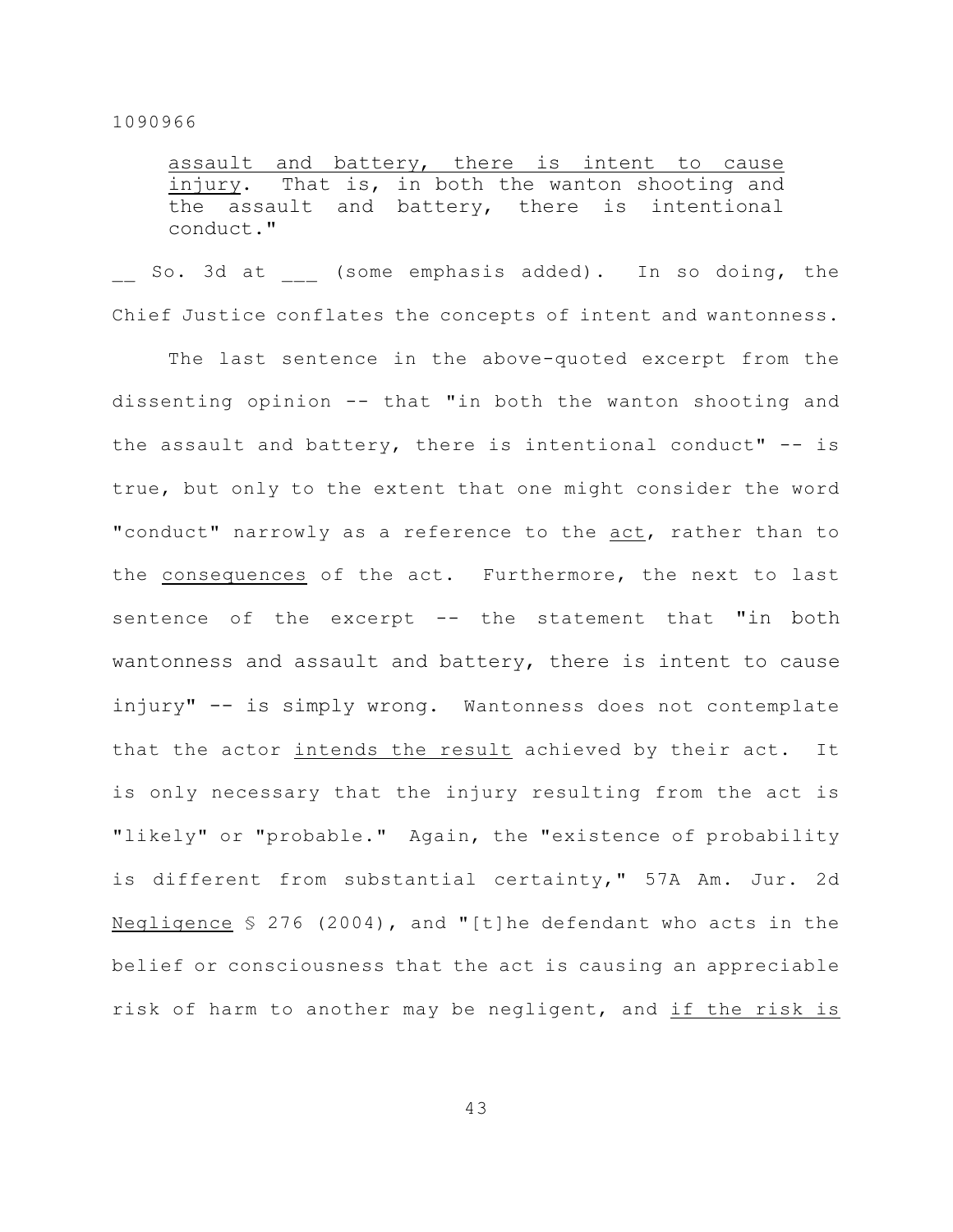great the conduct may be characterized as reckless or wanton, but it is not an intentional wrong." Prosser, § 8, p. 36.

The most specific concern expressed by Chief Justice Cobb with respect to her series of hypotheticals is with reference to the situation where, as she puts it, "[a] person intentionally discharges [a] firearm into a crowd and injures another." So. 3d at . The Chief Justice is concerned that a two-year statute of limitations would necessarily apply in this situation because, she concludes, "the actionable tort is wantonness." Consistent with all the foregoing authorities, however, if the actor had as his or her purpose to injure someone in the crowd, then he or she is guilty of an intentional tort, not merely an act of wantonness. Likewise, the location of the crowd in relation to the actor and the density of the crowd might be such that the jury may infer that the actor knew that it was "substantially certain" that someone in the crowd would be injured, given the manner in which the actor discharged the firearm. $13$  Under all the

<sup>&</sup>quot;The movement of the finger which fires a gun is the same, whether it takes place in a crowded city, or in the solitude of the Mojave Desert, and regardless of the actor's state of mind about the consequences. But the legal outcome will depend on the actor's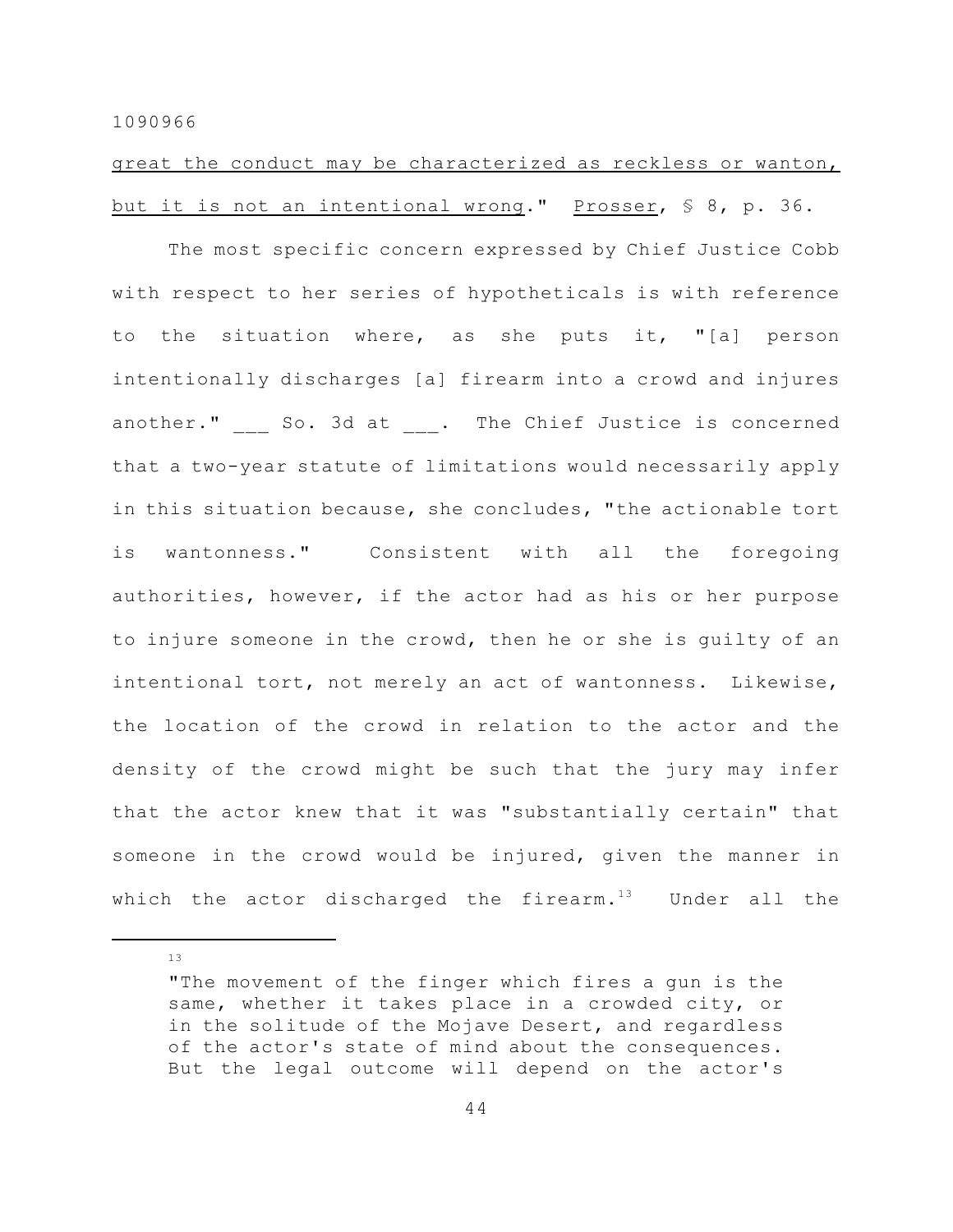foregoing authorities, the law would treat either circumstance as involving intentional conduct, and, therefore, the concern expressed in the dissenting opinion regarding the application of a two-year statute of limitations would be misplaced.

surroundings and the actor's state of mind....

"....

"... [Intent] extends not only to those consequences which are desired, but also to those which the actor believes are substantially certain to follow from what the actor does. The actor who fires a bullet into a dense crowd may fervently pray that the bullet will hit no one, but if the actor knows that it is unavoidable that the bullet will hit someone, the actor intends that consequence."

Prosser, § 8, p. 35.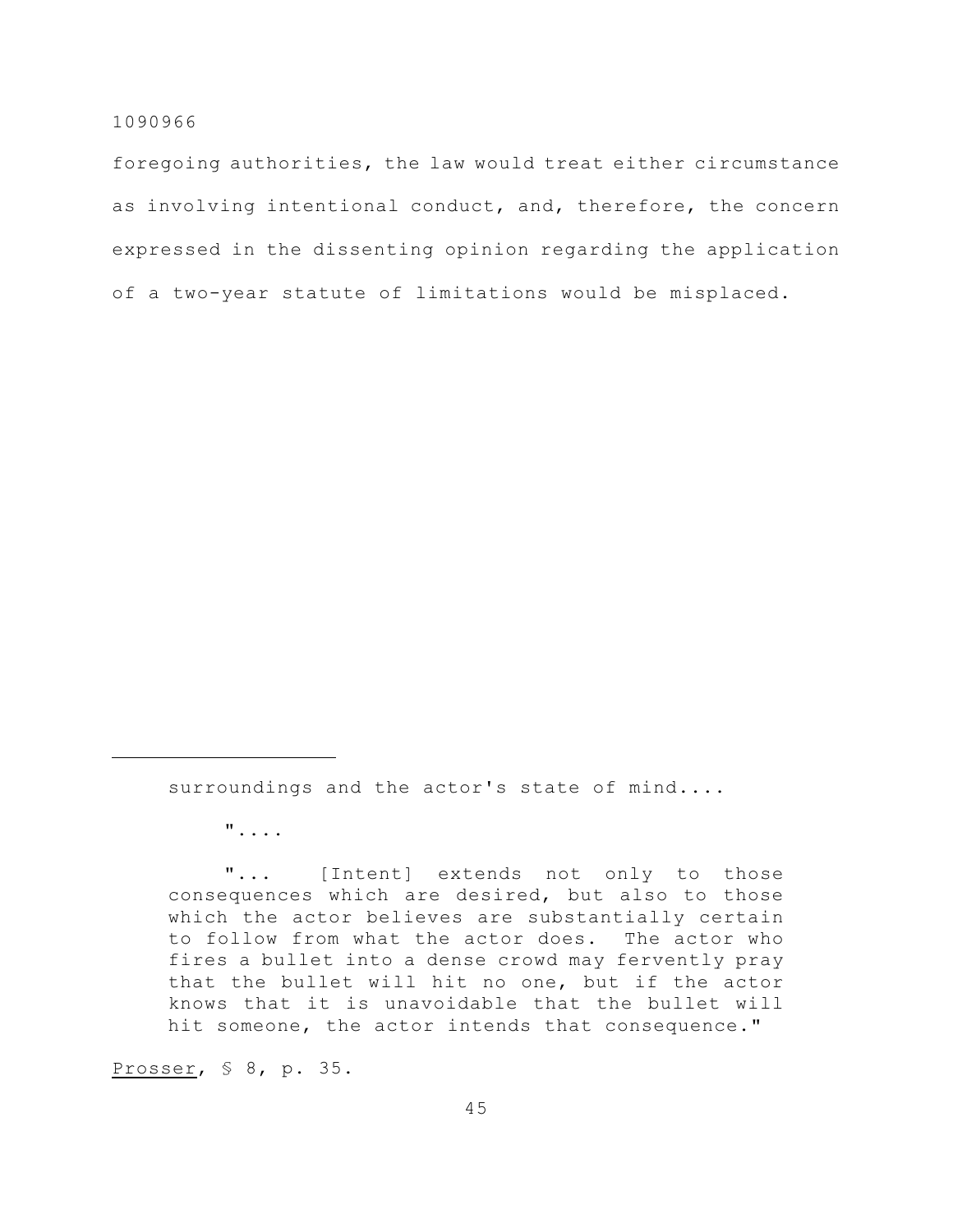MAIN, Justice (concurring specially).

I concur in the main opinion. I write to note that the main opinion should not be interpreted as holding that trespass no longer has a field of operation in tort claims. Rather, the main opinion holds that trespass is not equivalent to wantonness.

As I see it, the basic distinction between "negligence," "wantonness," and "trespass" is explained as follows: Essentially, "negligence" is akin to "careless." See Hornady Truck Line, Inc. v. Meadows, 847 So. 2d 908, 915 (Ala. 2002) ("'"Negligence" is defined as "refer[ring] only to that legal delinquency which results whenever a man fails to exhibit the care which he ought to exhibit, whether it be slight, ordinary, or great." Black's Law Dictionary 1032 (6th ed. 1990).'" (quoting Clayton ex rel. Clayton v. Fargason, 730 So. 2d 160, 163-64 (Ala. 1999))). "Wanton" is akin to "reckless" with respect to the injury or outcome. See Bozeman v. Central Bank of the South, 646 So. 2d 601, 603 (Ala. 1994) (wantonness is "'the conscious doing of some act or the omission of some duty, while knowing of the existing conditions and being conscious that, from doing or omitting to do an act, injury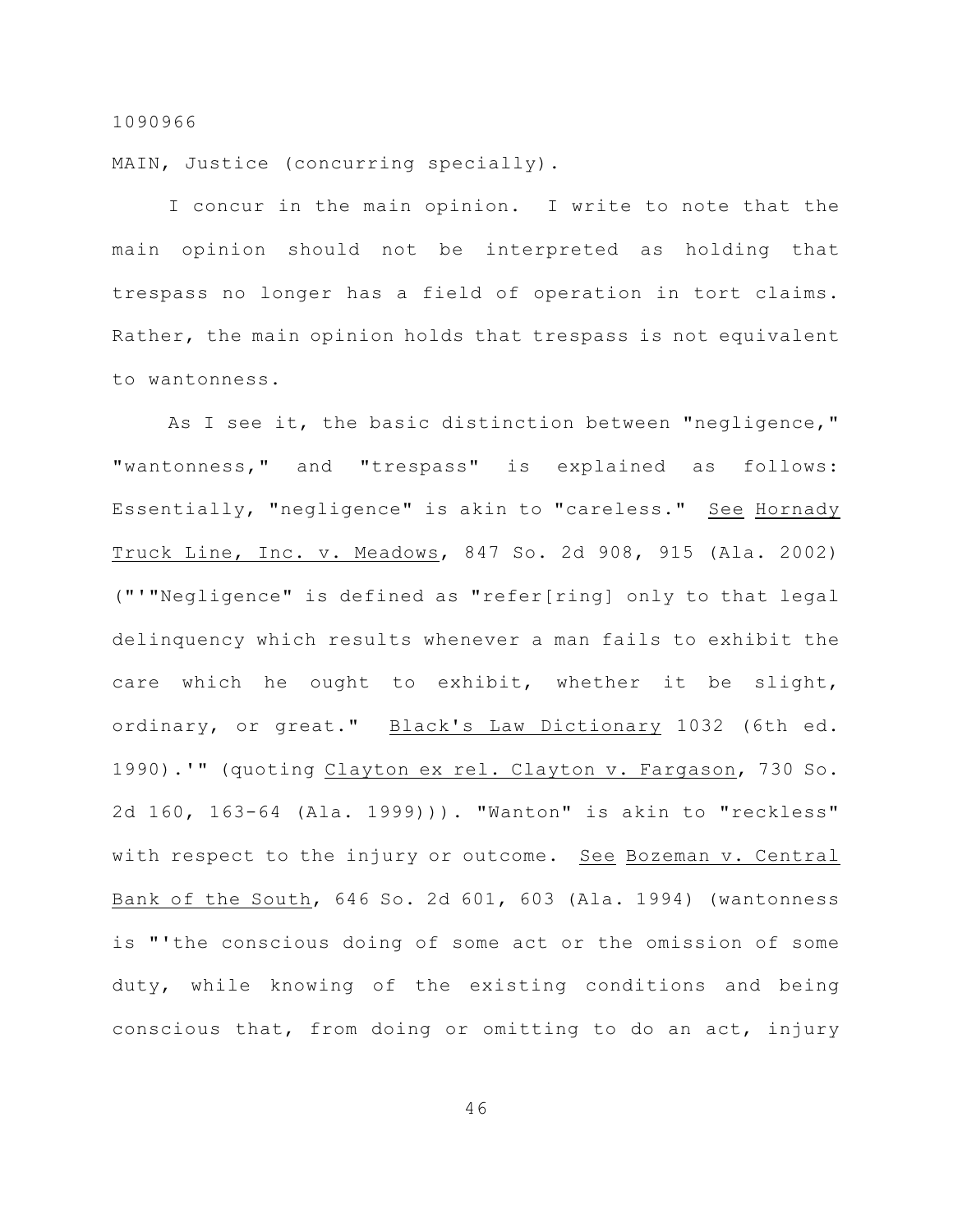will likely or probably result.'" (quoting Stone v. Southland Nat'l Ins. Corp., 589 So. 2d 1289, 1292 (Ala. 1991))); and Galaxy Cable, Inc. v. Davis, [Ms. 1090086, Sept. 10, 2010] So. 3d \_\_\_, \_\_\_ (Ala. 2010) ("'To establish wantonness, the plaintiff must prove that the defendant, with reckless indifference to the consequences, consciously and intentionally did some wrongful act or omitted some known duty.'" (quoting Martin v. Arnold, 643 So. 2d 564, 567 (Ala. 1994))). "Trespass" is akin to "intentional" with regard to the injury or outcome. See Carr v. International Refining & Mfg. Co., 13 So. 3d 947, 959 (Ala. 2009) (Murdock, J., dissenting) (containing a detailed analysis of the proposition that causes of action for trespass "involve intentional conduct by the tortfeasor" and the "intentional procurement of a harm to the plaintiff"). Finally, because each of these causes of action are distinguishable, I believe that the adequacy of pleadings in a complaint would govern the applicable statute of limitations.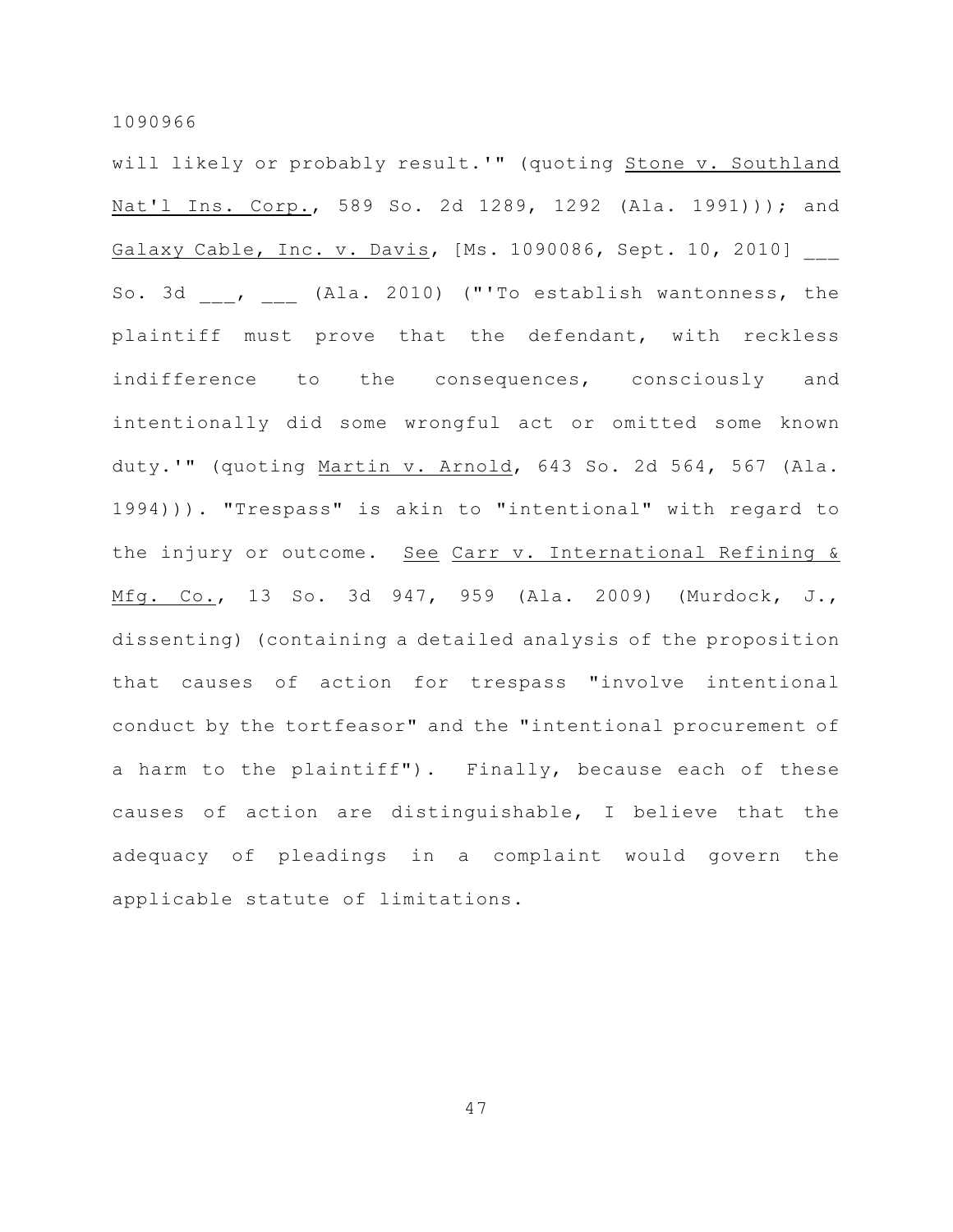WOODALL, Justice (concurring in the result).

I am not convinced that McKenzie v. Killian, 887 So. 2d 861 (Ala. 2004), was wrongly decided; therefore, I do not agree that the decision should be overruled. However, because the majority affirms the decision of the Court of Civil Appeals reversing the summary judgment against Walker, I concur in the result.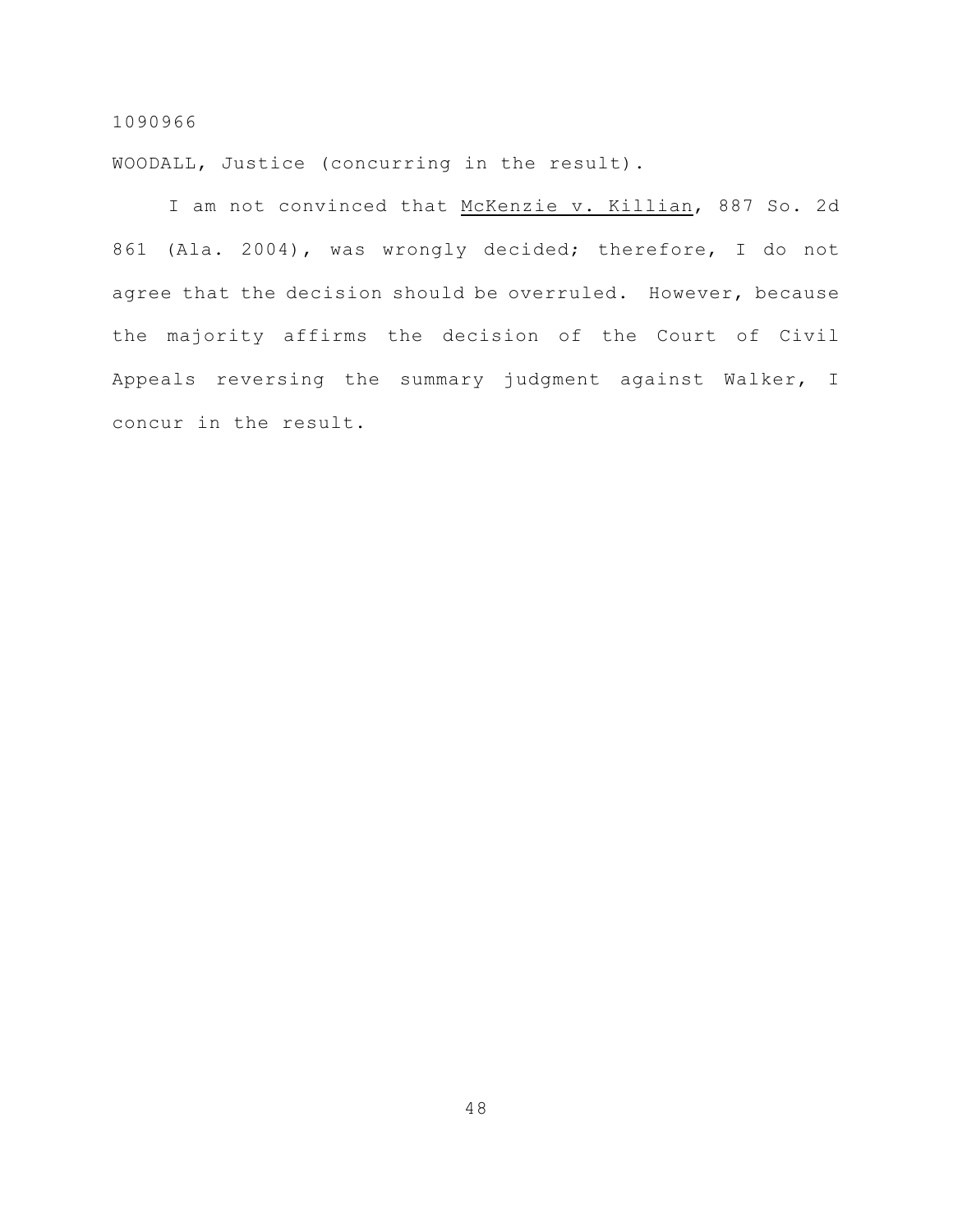COBB, Chief Justice (dissenting).

I respectfully dissent. The majority opinion simply puts forward the opposing arguments this Court rejected in McKenzie v. Killian 887 So. 2d 861 (Ala. 2004). In McKenzie, the Court detailed the law of trespass and trespass on the case and its application, which application had resulted in years of ongoing confusion regrading the proper limitations period governing willful and wanton torts. The Court stated:

"The problem presented by the dependence upon causality is illustrated by the problematic result of allowing a less culpable wrongdoer to be exposed to a significantly longer statutory limitations period than that applicable to a more culpable wrongdoer, depending upon the character of force applied. See the Webb article $[14]$  for discussion of these anomalies. See also Justice Jones's dissenting opinion in Strozier [v. Marchich, 380 So. 2d 804, 806 (Ala. 1980)]. Justice Jones succinctly summed up the case for ending the confusion:

"'Whatever vestige of the outmoded direct/indirect distinction between trespass and trespass on the case still exists in Alabama, I would now abandon and adopt instead the more modern tort concept of measuring the cause of action in terms of the degree of culpability of the alleged wrongful conduct. Wanton conduct, as that term is traditionally used and understood

 $14$ Linda Suzanne Webb, Limitation of Tort Actions under Alabama Law: Distinguishing between the Two-year and the Sixyear Statutes of Limitations, 49 Ala. L. Rev. 1049 (Spring 1998).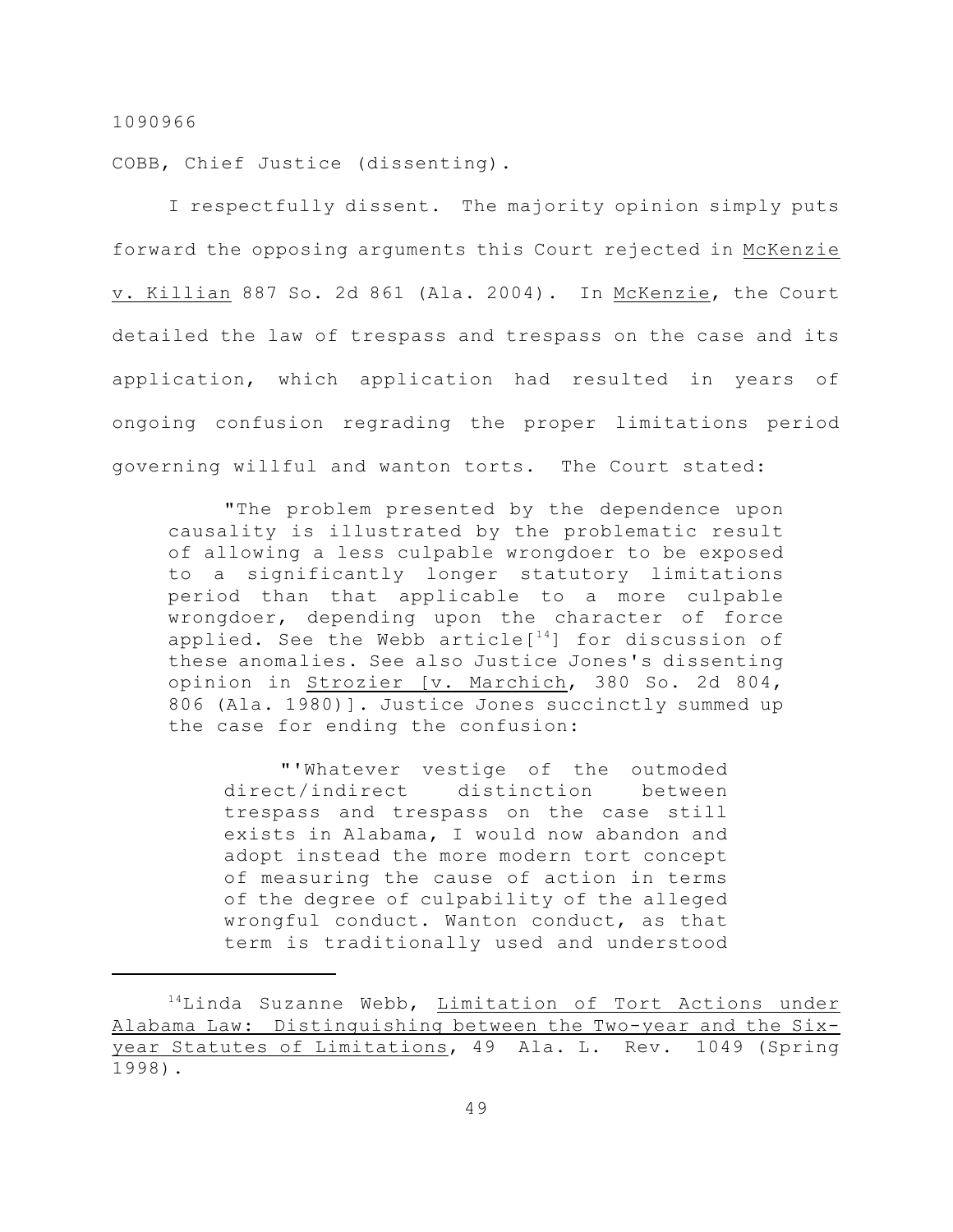in the jurisprudence of our State, signifies the intentional doing of, or failing to do, an act, or discharge a duty, with the likelihood of injury to the person or property of another as a reasonably foreseeable consequence. Such conduct, resulting in injury, is actionable in trespass and governed by the six-year statute of limitations, in my opinion.

"'The rationale for my view comports with the fundamental concepts of our fault-based system of tort law. One who injures another, or another's property, as a result of conduct intentionally committed should be held to a higher degree of accountability than one who injures another through a simple lack of due care. Just as the former, because of its higher degree of culpability, carries a potential for punitive damages, so should it also carry a longer period within which to enforce accountability for such intentional wrong. One who knowingly sets into motion, by intentionally doing (or failing to do) an act, a sequence of events resulting in reasonably foreseeable injury to another, whether the resulting injury is immediate or consequential, in my opinion, has committed a trespass within the contemplation of the six-year statute of limitations.

"'Indeed, I have searched in vain for possible alternative policy considerations for limiting the period of accountability in certain tort cases to one year and in other cases to six years. I submit that the only logical, as well as the only defensible, basis for this difference is the extent of the wrong or the degree of culpability.'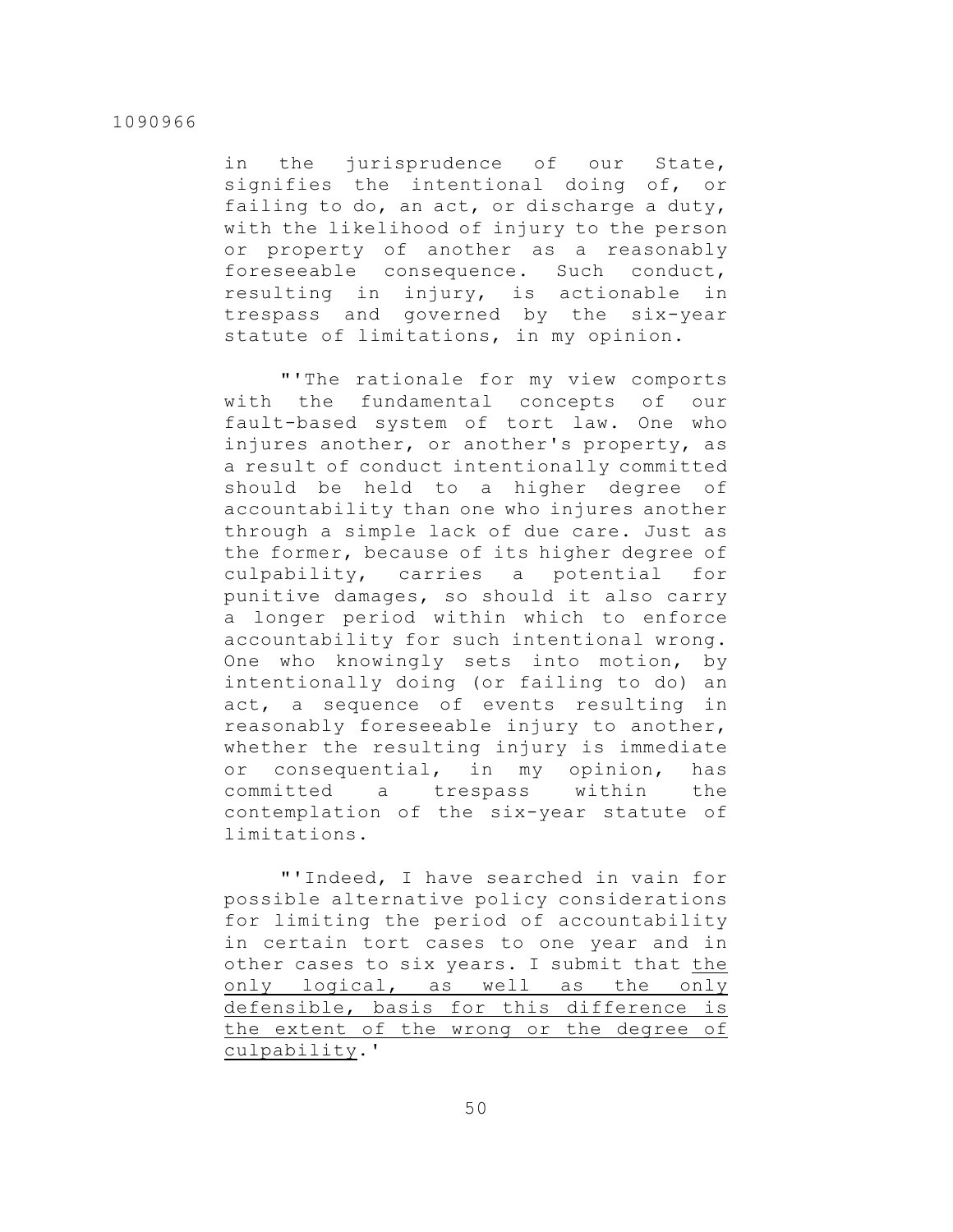"Strozier, 380 So.2d at 809-10 (emphasis added; footnote omitted). We embrace this reasoning today." 887 So. 2d at 870.

The essential rationale of McKenzie was the recognition that wantonness is injury caused another by one who intentionally engages in conduct that he or she knows is likely to result in that injury. Today, the majority simply contradicts that rationale by asserting that wantonness, as generalized intentional conduct, is as distinct from specific intentional conduct as it is from negligence, which involves no intentional conduct. I respectfully disagree, and I believe that the distinction should be apparent from any examination of the situations in which these concepts of tort law are applied. Thus, if one who is in a crowd accidently drops a loaded firearm that discharges and injures another, the actionable tort is negligence. If that person intentionally discharges the firearm into a crowd and injures another, the actionable tort is wantonness. And if that person intentionally fires the firearm at a particular person and injures that person the tort becomes assault and battery. Unlike the tort of negligence, in both wantonness and assault and battery, there is intent to cause injury. That is, in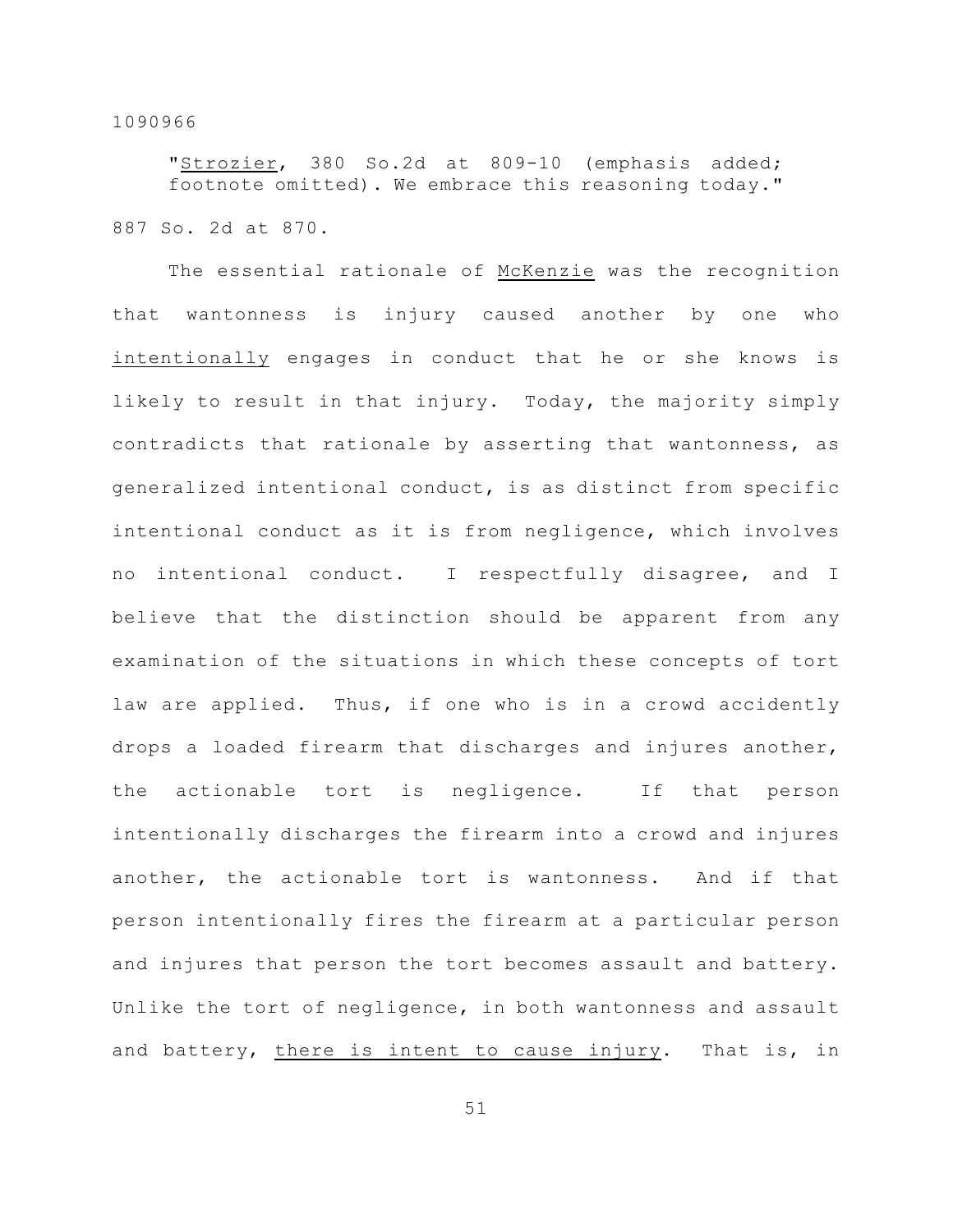both the wanton shooting and the assault and battery, there is intentional conduct. Accordingly, the proper limitations period is the six-year period governed by the concept of "trespass" in § 6-2-34(1), Ala. Code 1975, in concert with the concept of assault and battery. This is why I believe that McKenzie was correctly decided and why the majority errs in its opinion today.

I note further the particularly distressing problem with the Court's willingness to disregard the critical judicial policy of stare decisis. As noted in McKenzie, the law in Alabama concerning the proper legal analysis of wantonness was not settled and was in fact based on confusing and inconsistent discussions of causality rather than culpability. McKenzie represented a thorough and persuasive discussion of the proper legal policy to be applied; now, seven years later, the Court states that the limitations period for wanton torts will henceforth be two years. With respect to the application of the doctrine of stare decisis, this Court has employed the following test from Ex parte First Alabama Bank, 883 So. 2d 1236, 1245 (Ala. 2003):

"Justice Houston, writing specially in Southern States Ford, Inc. v. Proctor, 541 So. 2d 1081 (Ala.